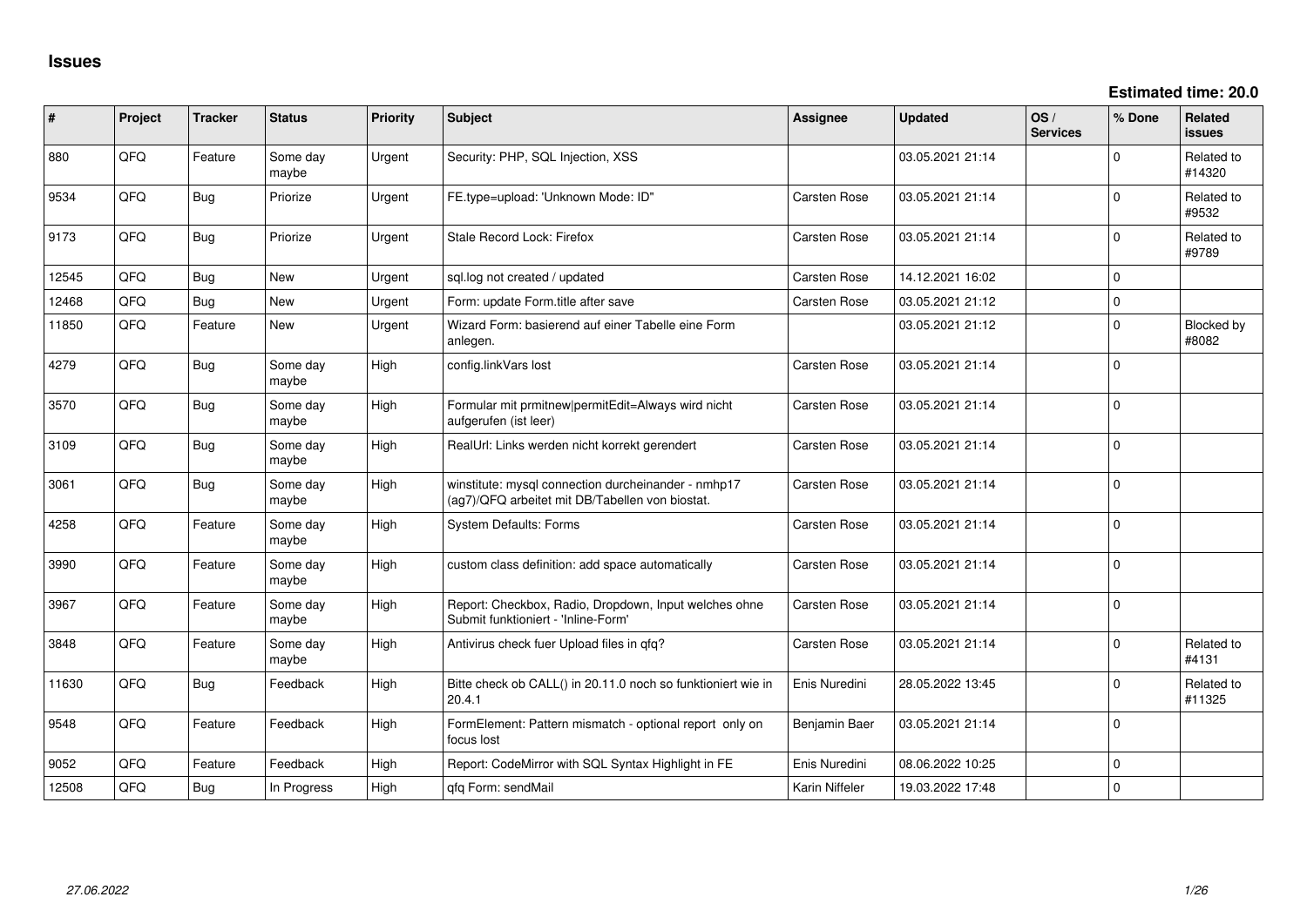| #     | Project | <b>Tracker</b> | <b>Status</b> | <b>Priority</b> | <b>Subject</b>                                                                          | Assignee            | <b>Updated</b>   | OS/<br><b>Services</b> | % Done       | <b>Related</b><br><b>issues</b>                                      |
|-------|---------|----------------|---------------|-----------------|-----------------------------------------------------------------------------------------|---------------------|------------------|------------------------|--------------|----------------------------------------------------------------------|
| 9789  | QFQ     | <b>Bug</b>     | In Progress   | High            | Record Lock: release to early on 'leave page'                                           | Carsten Rose        | 10.01.2022 09:25 |                        | 100          | Related to<br>#10081.<br>Related to<br>#9173.<br>Related to<br>#8702 |
| 9517  | QFQ     | Feature        | In Progress   | High            | Input multiple tags with typeahead                                                      | Carsten Rose        | 03.05.2021 21:14 |                        | 40           | Related to<br>#10150                                                 |
| 12463 | QFQ     | Bug            | ToDo          | High            | QFQ Function: 'function' and 'sql' on same level - output of<br>sal is shown two times. | Carsten Rose        | 15.12.2021 16:31 |                        | $\Omega$     |                                                                      |
| 12395 | QFQ     | <b>Bug</b>     | ToDo          | High            | QFQ Function: Result two times shown                                                    | <b>Carsten Rose</b> | 18.02.2022 08:59 |                        | $\mathbf 0$  |                                                                      |
| 7602  | QFQ     | Feature        | ToDo          | High            | Multi Select: with checkboxes                                                           | Benjamin Baer       | 22.03.2022 09:07 |                        | $\mathbf 0$  |                                                                      |
| 9121  | QFQ     | Bug            | Priorize      | High            | sip links have r and dblndexData set                                                    | Carsten Rose        | 12.06.2021 10:41 |                        | $\mathbf 0$  |                                                                      |
| 6116  | QFQ     | <b>Bug</b>     | Priorize      | High            | value of checkbox not saved                                                             | <b>Carsten Rose</b> | 07.12.2021 17:19 |                        | $\mathbf 0$  |                                                                      |
| 8204  | QFQ     | Feature        | Priorize      | High            | Position 'required mark'                                                                | <b>Carsten Rose</b> | 16.06.2021 13:44 |                        | $\mathbf 0$  |                                                                      |
| 8082  | QFQ     | Feature        | Priorize      | High            | Contact form without saving record                                                      | Carsten Rose        | 07.12.2021 15:20 |                        | $\mathbf 0$  | Related to<br>#8587,<br><b>Blocks</b><br>#11850                      |
| 13716 | QFQ     | Bug            | <b>New</b>    | High            | Firefox ask to store username/password                                                  | Enis Nuredini       | 30.05.2022 09:31 |                        | $\mathbf 0$  | Related to<br>#13827                                                 |
| 12974 | QFQ     | <b>Bug</b>     | <b>New</b>    | High            | Sanitize Queries in Action-Elements                                                     | <b>Carsten Rose</b> | 07.12.2021 17:19 |                        | $\mathbf{0}$ |                                                                      |
| 12702 | QFQ     | Bug            | <b>New</b>    | High            | templateGroup: broken in multiDb Setup                                                  | <b>Carsten Rose</b> | 14.12.2021 16:02 |                        | $\mathbf 0$  |                                                                      |
| 12670 | QFQ     | <b>Bug</b>     | <b>New</b>    | High            | Dropdown-Menu classes können nicht mehr angegeben<br>werden                             | <b>Carsten Rose</b> | 07.12.2021 17:19 |                        | $\Omega$     |                                                                      |
| 12513 | QFQ     | Bug            | <b>New</b>    | High            | Implement server side check of maxlength                                                | <b>Carsten Rose</b> | 07.12.2021 17:19 |                        | $\mathbf 0$  |                                                                      |
| 12066 | QFQ     | <b>Bug</b>     | New           | High            | enterAsSubmit: Forward wird nicht ausgeführt                                            | Enis Nuredini       | 29.05.2022 09:23 |                        | $\pmb{0}$    |                                                                      |
| 11237 | QFQ     | Bug            | <b>New</b>    | High            | Radiobutton / parameter.buttonClass= btn-default - kein dirty<br>Trigger                | Benjamin Baer       | 03.05.2021 21:12 |                        | $\mathbf 0$  | Related to<br>#10766                                                 |
| 11057 | QFQ     | Bug            | <b>New</b>    | High            | Checkboxes ohne span.checkmark im Report werden<br>ausgeblendet                         | Benjamin Baer       | 03.05.2021 21:12 |                        | $\Omega$     | Related to<br>#11039                                                 |
| 10766 | QFQ     | Bug            | New           | High            | Radiobutton / parameter.buttonClass=btn-default: dynamic<br>update                      |                     | 03.05.2021 21:12 |                        | $\mathbf 0$  | Related to<br>#11237                                                 |
| 10640 | QFQ     | Bug            | <b>New</b>    | High            | TypeAhead Tag: FE editierbar trotz readOnly                                             | <b>Carsten Rose</b> | 03.05.2021 21:12 |                        | $\mathbf{0}$ |                                                                      |
| 10508 | QFQ     | <b>Bug</b>     | <b>New</b>    | High            | Multi Form broken on Multi DB Instance                                                  | <b>Carsten Rose</b> | 03.05.2021 21:12 |                        | $\mathbf 0$  |                                                                      |
| 10506 | QFQ     | Bug            | New           | High            | Template Group broken on MultiDB instance                                               | <b>Carsten Rose</b> | 03.05.2021 21:12 |                        | $\mathbf 0$  | Related to<br>#10505                                                 |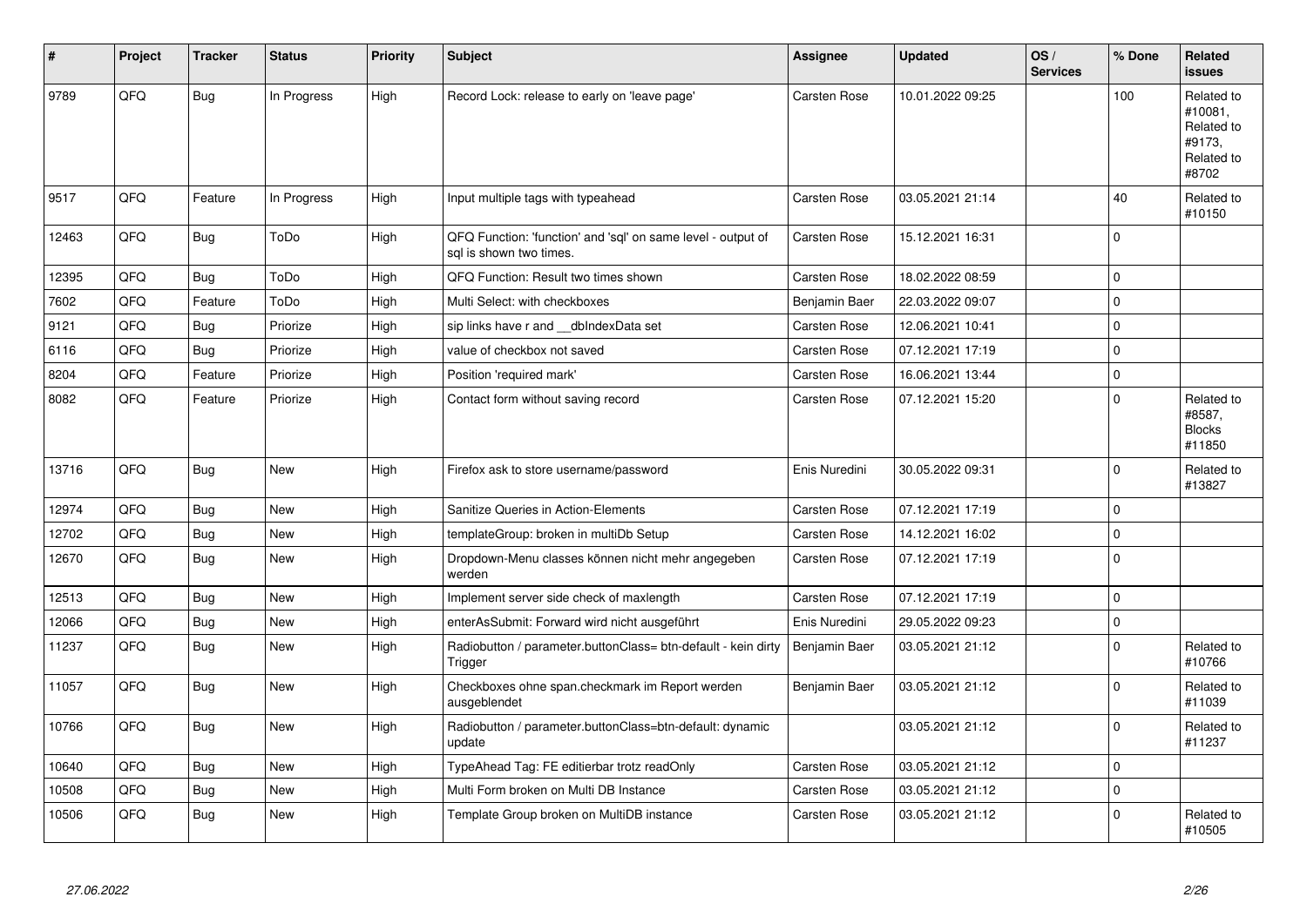| #     | Project | <b>Tracker</b> | <b>Status</b> | <b>Priority</b> | <b>Subject</b>                                                                                                                        | Assignee            | <b>Updated</b>   | OS/<br><b>Services</b> | % Done      | Related<br><b>issues</b>                                               |
|-------|---------|----------------|---------------|-----------------|---------------------------------------------------------------------------------------------------------------------------------------|---------------------|------------------|------------------------|-------------|------------------------------------------------------------------------|
| 10081 | QFQ     | Bug            | <b>New</b>    | High            | Stale record lock after 'forbidden' character                                                                                         | <b>Carsten Rose</b> | 03.05.2021 21:12 |                        | $\Omega$    | Related to<br>#10082,<br>Related to<br>#9789                           |
| 9531  | QFQ     | Bug            | New           | High            | FE File: Dynamic Update / modeSql / required detected even<br>it not set                                                              | <b>Carsten Rose</b> | 11.06.2021 20:32 |                        | $\mathbf 0$ | Related to<br>#12398                                                   |
| 9347  | QFQ     | Bug            | New           | High            | FE.type=upload with dynamic show/hidden: required not<br>detected                                                                     | <b>Carsten Rose</b> | 12.06.2021 10:40 |                        | $\mathbf 0$ | Related to<br>#5305,<br>Related to<br>#12398                           |
| 8891  | QFQ     | Bug            | <b>New</b>    | High            | formSubmitLog: do not log passwords                                                                                                   | Enis Nuredini       | 25.03.2022 09:06 |                        | $\pmb{0}$   |                                                                        |
| 8668  | QFQ     | <b>Bug</b>     | <b>New</b>    | High            | Pill disabled: dyamic mode 'hidden' not respected - FE is still<br>required                                                           | <b>Carsten Rose</b> | 03.05.2021 21:14 |                        | $\mathbf 0$ |                                                                        |
| 8431  | QFQ     | Bug            | <b>New</b>    | High            | autocron.php with wrong path                                                                                                          | <b>Carsten Rose</b> | 03.05.2021 21:14 |                        | $\mathbf 0$ |                                                                        |
| 8083  | QFQ     | Bug            | <b>New</b>    | High            | FormEditor: primary table list does not respect<br>'indexDb={{indexData:Y}}'                                                          | Carsten Rose        | 03.05.2021 21:14 |                        | $\Omega$    | Has<br>duplicate<br>#6678                                              |
| 7899  | QFQ     | Bug            | New           | High            | Fe.type=password / retype / required: always complain about<br>missing value                                                          | Carsten Rose        | 03.05.2021 21:14 |                        | $\mathbf 0$ |                                                                        |
| 7650  | QFQ     | <b>Bug</b>     | New           | High            | Optional do not show 'required' sign on FormElement                                                                                   | Carsten Rose        | 03.05.2021 21:14 |                        | $\pmb{0}$   |                                                                        |
| 5459  | QFQ     | <b>Bug</b>     | <b>New</b>    | High            | Multi DB: spread system tables between 'QFQ' and<br>'Data'-DB                                                                         | Carsten Rose        | 03.05.2021 21:14 |                        | $\mathbf 0$ | Related to<br>#4720                                                    |
| 5221  | QFQ     | Bug            | <b>New</b>    | High            | Download Dialog: Bleibt stehen in FF wenn Datei<br>automatisch gespeichert wird.                                                      | <b>Carsten Rose</b> | 03.05.2021 21:14 |                        | $\mathbf 0$ |                                                                        |
| 14187 | QFQ     | Feature        | New           | High            | gfg.log: show current URL                                                                                                             | Carsten Rose        | 28.05.2022 11:02 |                        | $\mathbf 0$ | Related to<br>#13933,<br>Related to<br>#12532,<br>Related to<br>#11893 |
| 13757 | QFQ     | Feature        | <b>New</b>    | High            | QR / Bar-Code Plugin                                                                                                                  | Enis Nuredini       | 19.03.2022 17:43 |                        | $\mathbf 0$ |                                                                        |
| 12544 | QFQ     | Feature        | <b>New</b>    | High            | a) ' AS _link' new also as ' AS _format', b) sortierung via<br>'display: none;', c) ' format' benoeitgt nicht zwingend<br>u/U/p/m/z/d | Carsten Rose        | 14.12.2021 16:03 |                        | $\mathbf 0$ |                                                                        |
| 12532 | QFQ     | Feature        | New           | High            | SIP-Parameter bei Seitenaufruf in Browser-Console<br>anzeigen                                                                         | <b>Carsten Rose</b> | 07.12.2021 17:19 |                        | $\mathbf 0$ | Related to<br>#11893,<br>Related to<br>#14187                          |
| 12186 | QFQ     | Feature        | New           | High            | TinyMCE Config für Objekte                                                                                                            | <b>Carsten Rose</b> | 07.12.2021 17:19 |                        | $\mathbf 0$ | <b>Blocks</b><br>#12632                                                |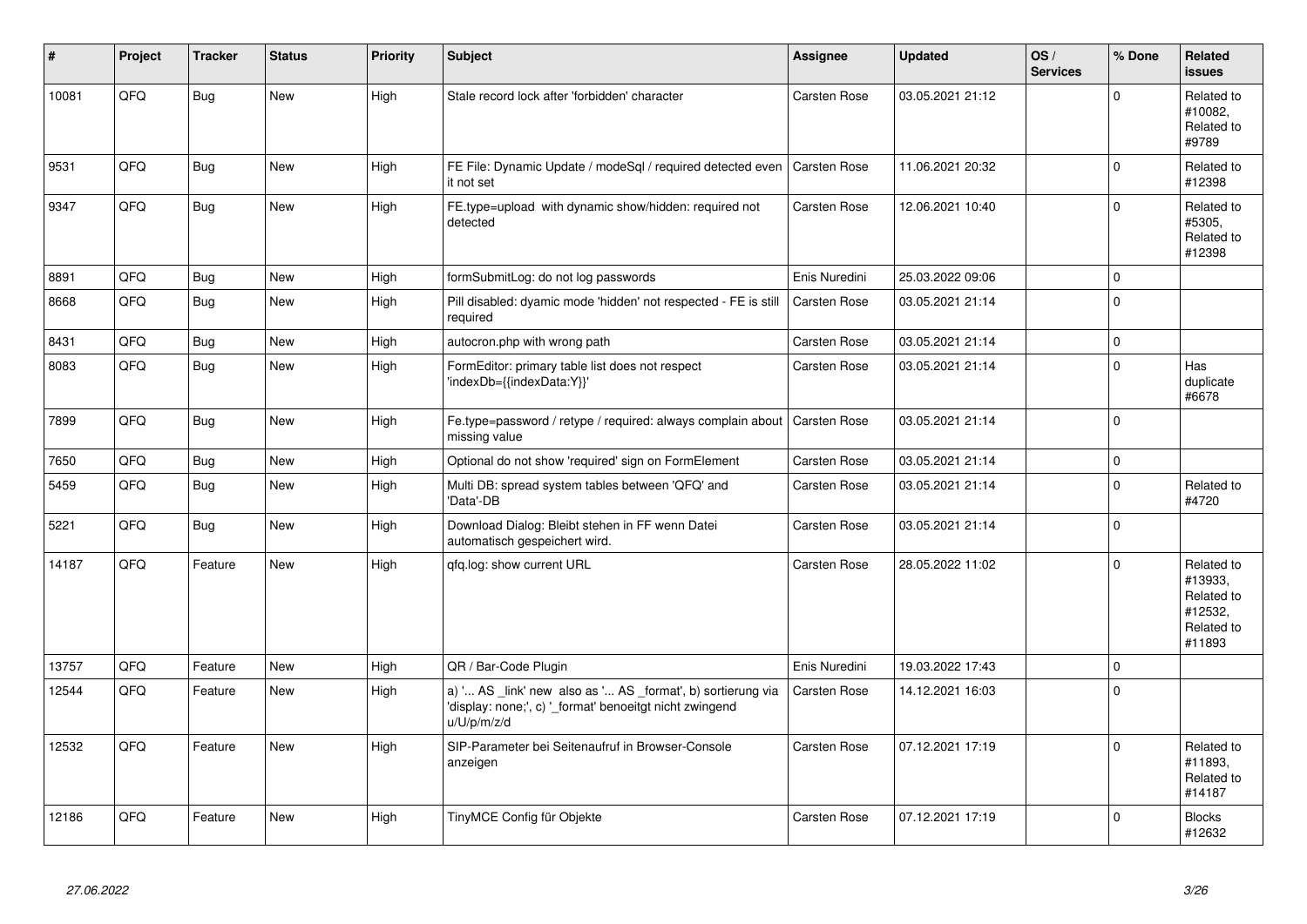| #     | Project | <b>Tracker</b> | <b>Status</b>     | <b>Priority</b> | <b>Subject</b>                                                                       | Assignee            | <b>Updated</b>   | OS/<br><b>Services</b> | % Done       | Related<br><b>issues</b>                      |
|-------|---------|----------------|-------------------|-----------------|--------------------------------------------------------------------------------------|---------------------|------------------|------------------------|--------------|-----------------------------------------------|
| 11893 | QFQ     | Feature        | <b>New</b>        | High            | Broken SIP: a) only report one time, b) only report in main<br>column                | <b>Carsten Rose</b> | 12.05.2021 12:13 |                        | $\mathbf 0$  | Related to<br>#12532,<br>Related to<br>#14187 |
| 10114 | QFQ     | Feature        | <b>New</b>        | High            | Symbol (Link): 'G:' (Glyphicon) replaced by 'i:' (icon)                              |                     | 07.12.2021 17:19 |                        | $\mathbf 0$  | Related to<br>#3797,<br>Related to<br>#4194   |
| 8962  | QFQ     | Feature        | New               | High            | allow for form fields with identical names                                           | <b>Carsten Rose</b> | 03.05.2021 21:14 |                        | $\mathbf 0$  |                                               |
| 7850  | QFQ     | Feature        | <b>New</b>        | High            | Upload records: non 'pathFileName' column                                            | <b>Carsten Rose</b> | 03.05.2021 21:14 |                        | $\mathbf{0}$ |                                               |
| 5715  | QFQ     | Feature        | <b>New</b>        | High            | PDF Caching                                                                          | <b>Carsten Rose</b> | 03.05.2021 21:14 |                        | $\pmb{0}$    | Related to<br>#5851,<br>Related to<br>#6357   |
| 3727  | QFQ     | Feature        | <b>New</b>        | High            | Security: Session Hijacking erschweren                                               | <b>Carsten Rose</b> | 03.05.2021 21:14 |                        | $\mathbf 0$  |                                               |
| 9669  | QFQ     | <b>Bug</b>     | Some day<br>maybe | Normal          | Checkbox / Template Group: radio/checkbox visible broken<br>after 'add'              | Carsten Rose        | 16.06.2021 13:47 |                        | $\mathbf 0$  | Related to<br>#8091                           |
| 9281  | QFQ     | Bug            | Some day<br>maybe | Normal          | Allow STRICT_TRANS_TABLES                                                            | <b>Carsten Rose</b> | 02.01.2021 18:43 |                        | $\Omega$     |                                               |
| 9126  | QFQ     | Bug            | Some day<br>maybe | Normal          | hidden Form elements are present in page source                                      |                     | 02.01.2021 18:41 |                        | $\mathbf 0$  |                                               |
| 9024  | QFQ     | <b>Bug</b>     | Some day<br>maybe | Normal          | QFQ Einarbeitung                                                                     |                     | 01.02.2020 15:56 |                        | $\mathbf 0$  |                                               |
| 9020  | QFQ     | Bug            | Some day<br>maybe | Normal          | radio mit buttonClass und dynamicUpdate lassen sich nicht<br>kombinieren             |                     | 11.12.2019 16:01 |                        | $\pmb{0}$    |                                               |
| 8106  | QFQ     | <b>Bug</b>     | Some day<br>maybe | Normal          | Dynamic Update: Feld kann nicht auf empty zurückgesetzt<br>werden                    | <b>Carsten Rose</b> | 11.12.2019 16:01 |                        | $\mathbf 0$  |                                               |
| 7402  | QFQ     | <b>Bug</b>     | Some day<br>maybe | Normal          | thumbnail cache: outdated picture when permission denied<br>and permission resolved. |                     | 01.02.2020 23:20 |                        | $\mathbf 0$  |                                               |
| 7281  | QFQ     | <b>Bug</b>     | Some day<br>maybe | Normal          | Subrecords: on large screen separator line too short                                 |                     | 01.02.2020 23:19 |                        | $\mathbf 0$  |                                               |
| 7101  | QFQ     | <b>Bug</b>     | Some day<br>maybe | Normal          | 'form' in SIP and 'report' - breaks                                                  |                     | 01.02.2020 23:20 |                        | $\Omega$     |                                               |
| 5991  | QFQ     | Bug            | Some day<br>maybe | Normal          | URLs with 'I' or long parameter are problematic                                      | <b>Carsten Rose</b> | 01.02.2020 23:19 |                        | $\Omega$     |                                               |
| 5877  | QFQ     | Bug            | Some day<br>maybe | Normal          | FE.type=note:bsColumn strange behaviour                                              |                     | 01.02.2020 23:19 |                        | $\pmb{0}$    |                                               |
| 5768  | QFQ     | Bug            | Some day<br>maybe | Normal          | {{pageLanguage:T}}' missing if QFQ is called via api                                 | <b>Carsten Rose</b> | 01.02.2020 23:19 |                        | $\mathbf 0$  |                                               |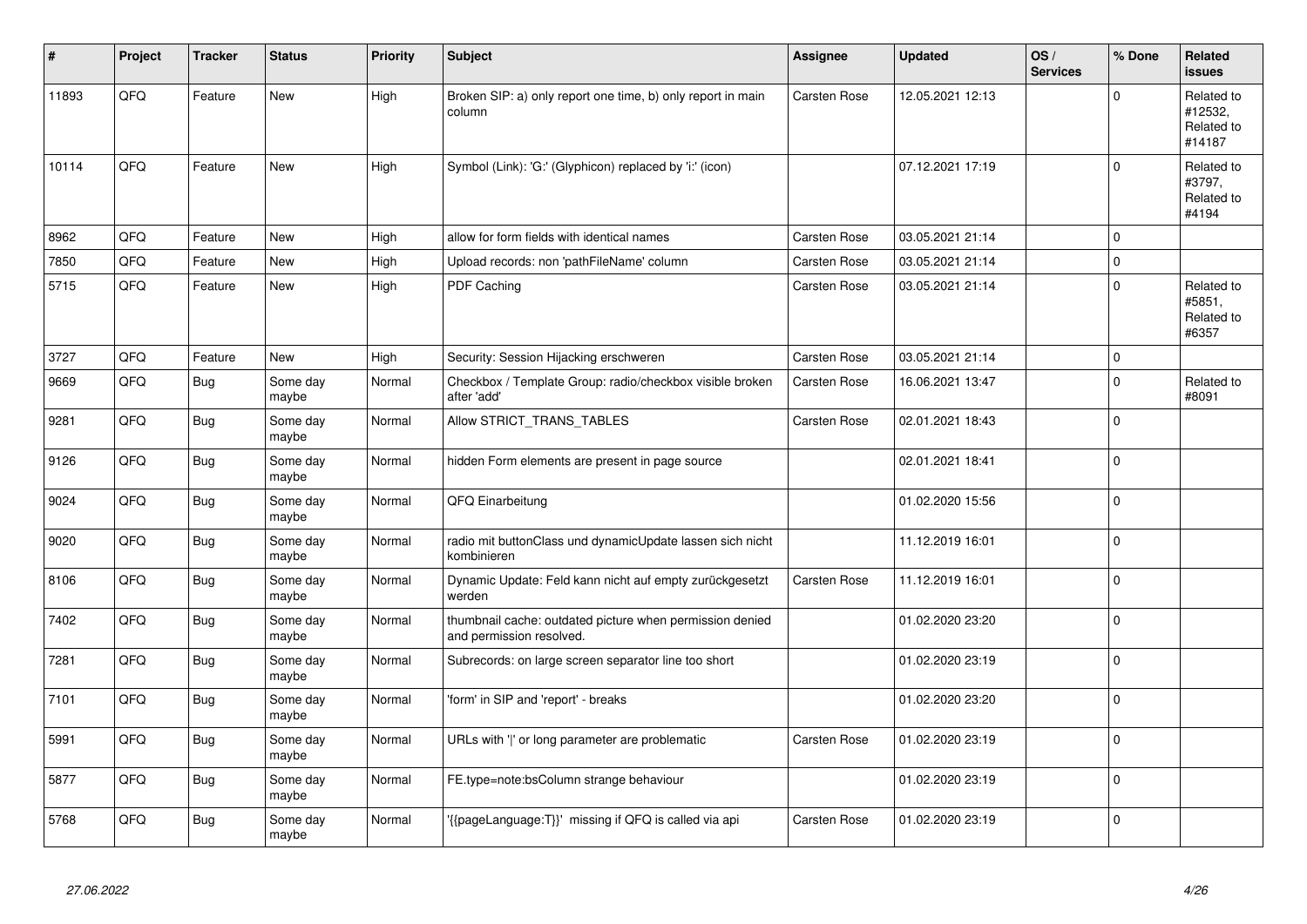| #    | Project | <b>Tracker</b> | <b>Status</b>     | <b>Priority</b> | Subject                                                                                                                                                  | <b>Assignee</b>     | <b>Updated</b>   | OS/<br><b>Services</b> | % Done      | Related<br><b>issues</b>                       |
|------|---------|----------------|-------------------|-----------------|----------------------------------------------------------------------------------------------------------------------------------------------------------|---------------------|------------------|------------------------|-------------|------------------------------------------------|
| 5706 | QFQ     | <b>Bug</b>     | Some day<br>maybe | Normal          | upload: fileDestination needs to be sanatized                                                                                                            | <b>Carsten Rose</b> | 01.02.2020 23:19 |                        | $\Omega$    |                                                |
| 5557 | QFQ     | Bug            | Some day<br>maybe | Normal          | Form load: STORE RECORD filled, but should be empty                                                                                                      | <b>Carsten Rose</b> | 01.02.2020 23:19 |                        | $\mathbf 0$ |                                                |
| 5021 | QFQ     | <b>Bug</b>     | Some day<br>maybe | Normal          | FE.typ=extra - during save displays error 'datum2' already<br>filled in STORE_SIP - the value is stored nevertheless                                     | <b>Carsten Rose</b> | 01.02.2020 23:19 |                        | 0           | Related to<br>#3875                            |
| 4771 | QFQ     | <b>Bug</b>     | Some day<br>maybe | Normal          | qfq: select-down-values empty after save (edit-form for<br>program administrators)                                                                       | <b>Carsten Rose</b> | 01.02.2020 23:20 |                        | $\Omega$    | Related to<br>#4549, Has<br>duplicate<br>#4282 |
| 4659 | QFQ     | <b>Bug</b>     | Some day<br>maybe | Normal          | infoButtonExtra                                                                                                                                          | Carsten Rose        | 01.02.2020 23:20 |                        | $\Omega$    |                                                |
| 4651 | QFQ     | <b>Bug</b>     | Some day<br>maybe | Normal          | "Loading document" Modal wird angezeigt bei uzhcd type=2<br>Ansicht                                                                                      | Carsten Rose        | 01.02.2020 23:20 |                        | $\Omega$    |                                                |
| 4583 | QFQ     | <b>Bug</b>     | Some day<br>maybe | Normal          | Dynamic Update bei TypeAhead Feldern                                                                                                                     | <b>Carsten Rose</b> | 01.02.2020 23:19 |                        | $\mathbf 0$ |                                                |
| 4549 | QFQ     | <b>Bug</b>     | Some day<br>maybe | Normal          | TemplateGroups: FE.type SELECT loose selected value<br>after save                                                                                        | <b>Carsten Rose</b> | 01.02.2020 23:20 |                        | $\Omega$    | Related to<br>#4548,<br>Related to<br>#4771    |
| 4546 | QFQ     | <b>Bug</b>     | Some day<br>maybe | Normal          | NH: SIP storage is destroyed                                                                                                                             |                     | 01.02.2020 23:20 |                        | $\Omega$    |                                                |
| 4528 | QFQ     | <b>Bug</b>     | Some day<br>maybe | Normal          | extraButtonLock mit SQLAhead Bug                                                                                                                         | <b>Carsten Rose</b> | 01.02.2020 23:19 |                        | $\Omega$    |                                                |
| 4454 | QFQ     | <b>Bug</b>     | Some day<br>maybe | Normal          | Required Elements: multiple elements in a row - whole row<br>marked if only one input is empty.                                                          | Benjamin Baer       | 01.02.2020 23:20 |                        | $\Omega$    |                                                |
| 4441 | QFQ     | <b>Bug</b>     | Some day<br>maybe | Normal          | \$_SERVER Vars sollten nur aus dem Store genommen<br>werden - Code entsprechend anpassen.                                                                |                     | 11.12.2019 16:02 |                        | $\Omega$    |                                                |
| 4398 | QFQ     | <b>Bug</b>     | Some day<br>maybe | Normal          | Typeahead: mouse click in a prefilled input opens a single<br>item dropdown with the current value - click on it seems to<br>set the value, not the key. | Benjamin Baer       | 01.02.2020 23:20 |                        | 0           | Related to<br>#4457                            |
| 4328 | QFQ     | <b>Bug</b>     | Some day<br>maybe | Normal          | Error Message: Show FE name/number on problems in FE                                                                                                     | <b>Carsten Rose</b> | 01.02.2020 23:20 |                        | $\Omega$    |                                                |
| 4293 | QFQ     | <b>Bug</b>     | Some day<br>maybe | Normal          | Download broken if token 'd:' is missing - but no error<br>message                                                                                       | Carsten Rose        | 11.12.2019 16:03 |                        | $\mathbf 0$ | Related to<br>#7514                            |
| 4138 | QFQ     | <b>Bug</b>     | Some day<br>maybe | Normal          | style fehlt                                                                                                                                              |                     | 11.12.2019 16:03 |                        | $\Omega$    |                                                |
| 4122 | QFQ     | Bug            | Some day<br>maybe | Normal          | file: Render Mode hat keinen Effekt                                                                                                                      |                     | 11.12.2019 16:03 |                        | $\mathbf 0$ |                                                |
| 4092 | QFQ     | Bug            | Some day<br>maybe | Normal          | 1) Logging verbessern wann welches FE warum ausgefuehrt   Carsten Rose<br>wird, 2) Documentation: Best Practice Template Group                           |                     | 01.02.2020 23:19 |                        | $\mathbf 0$ | Related to<br>#3504                            |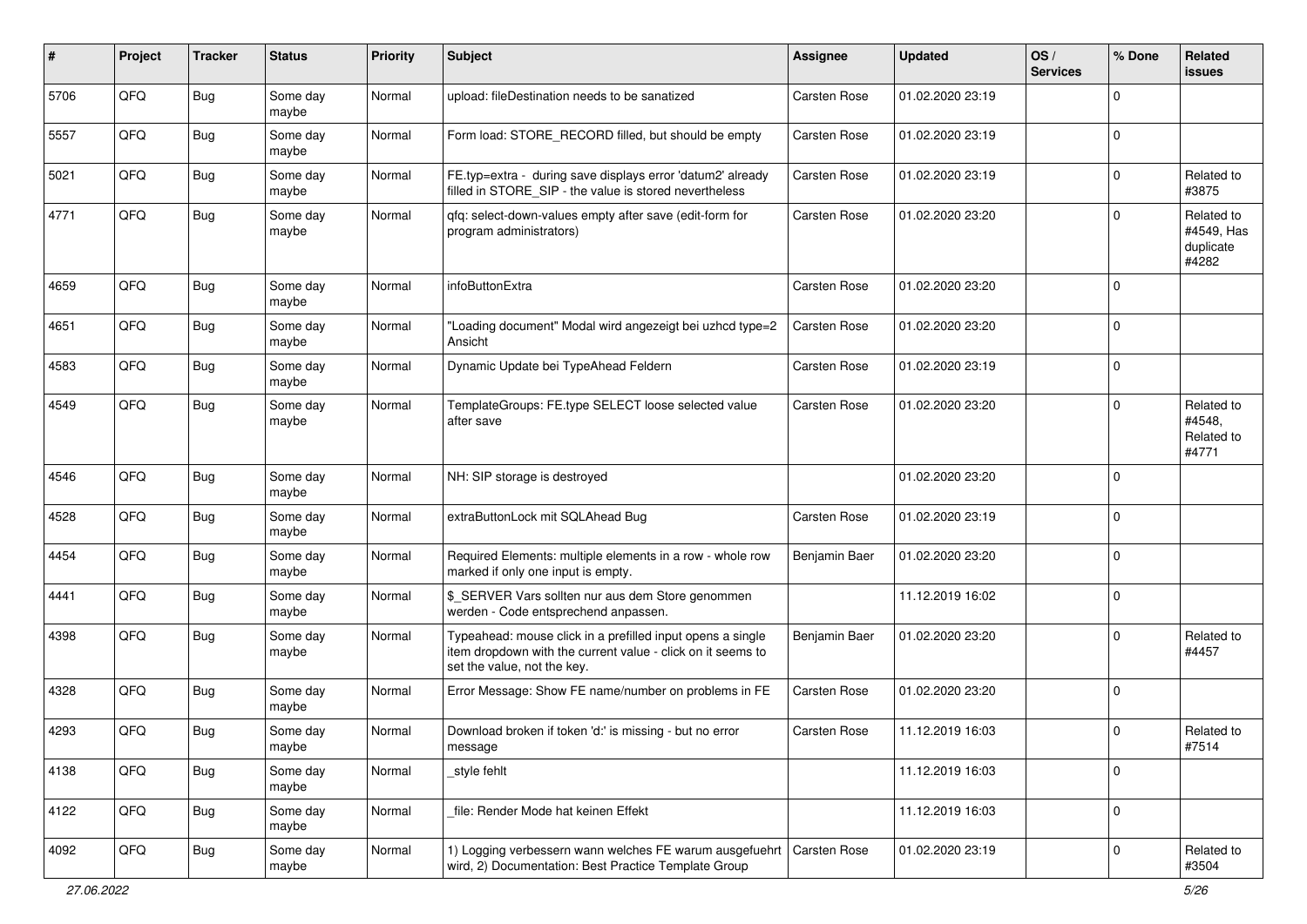| #     | Project | <b>Tracker</b> | <b>Status</b>     | <b>Priority</b> | <b>Subject</b>                                                                                                                | <b>Assignee</b>     | <b>Updated</b>   | OS/<br><b>Services</b> | % Done      | Related<br><b>issues</b>                                              |
|-------|---------|----------------|-------------------|-----------------|-------------------------------------------------------------------------------------------------------------------------------|---------------------|------------------|------------------------|-------------|-----------------------------------------------------------------------|
| 4008  | QFQ     | Bug            | Some day<br>maybe | Normal          | FormElemen.type=sendmail: wrong 'TO' if 'real<br>name <rea@mail.to>' is used</rea@mail.to>                                    | <b>Carsten Rose</b> | 11.12.2019 16:03 |                        | $\mathbf 0$ |                                                                       |
| 3895  | QFQ     | Bug            | Some day<br>maybe | Normal          | typeahead pedantic: on lehrkredit Idap webpass - if only one<br>person is in dropdown, such person can't be selected          | <b>Carsten Rose</b> | 11.12.2019 16:03 |                        | 0           |                                                                       |
| 3882  | QFQ     | <b>Bug</b>     | Some day<br>maybe | Normal          | templateGroup: disable 'add' if limit is reached - funktioniert<br>nicht wenn bereits records existierten                     | <b>Carsten Rose</b> | 11.12.2019 16:03 |                        | $\mathbf 0$ |                                                                       |
| 3811  | QFQ     | Bug            | Some day<br>maybe | Normal          | Dynamic Update: extraButtonInfo - Text aktualisieren                                                                          | Carsten Rose        | 11.12.2019 16:03 |                        | $\mathbf 0$ | Related to<br>#11517                                                  |
| 3750  | QFQ     | Bug            | Some day<br>maybe | Normal          | FE in a row: if one violates check, all are red                                                                               | Carsten Rose        | 11.12.2019 16:03 |                        | $\mathbf 0$ |                                                                       |
| 3682  | QFQ     | <b>Bug</b>     | Some day<br>maybe | Normal          | Dynamic update: Radio buttons                                                                                                 | Carsten Rose        | 11.12.2019 16:02 |                        | $\mathbf 0$ |                                                                       |
| 3613  | QFQ     | Bug            | Some day<br>maybe | Normal          | note /note unchecked -> note div (col-md) wird weiterhin<br>gerendert                                                         | Elias Villiger      | 01.02.2020 23:19 |                        | 100         |                                                                       |
| 3588  | QFQ     | Bug            | Some day<br>maybe | Normal          | templateGroup: versteckte Elemente werden weiterhin<br>gespeichert.                                                           | Carsten Rose        | 11.12.2019 16:02 |                        | $\mathbf 0$ |                                                                       |
| 3349  | QFQ     | Bug            | Some day<br>maybe | Normal          | config.qfq.ini: a) vertraegt keine '=' im Value (z.B. Passwort),<br>b) Values sollten in ticks einschliessbar sein (spaces, ) | <b>Carsten Rose</b> | 11.12.2019 16:02 |                        | $\mathbf 0$ |                                                                       |
| 3130  | QFQ     | <b>Bug</b>     | Some day<br>maybe | Normal          | Debug Info's nicht korrekt nach 'New > Save'.                                                                                 | Carsten Rose        | 11.12.2019 16:03 |                        | 0           | Related to<br>#3253                                                   |
| 2643  | QFQ     | <b>Bug</b>     | Some day<br>maybe | Normal          | Zend / PHP Webinars anschauen                                                                                                 | <b>Carsten Rose</b> | 01.02.2020 15:56 |                        | $\mathbf 0$ |                                                                       |
| 2063  | QFQ     | Bug            | Some day<br>maybe | Normal          | Pills auf 'inaktiv' setzen falls keine Element auf dem Pill<br>sichtbar sind.                                                 | Benjamin Baer       | 11.12.2019 16:03 |                        | $\mathbf 0$ | Related to<br>#3752                                                   |
| 13608 | QFQ     | Feature        | Some day<br>maybe | Normal          | Automatic Browser Language Redirect                                                                                           | Enis Nuredini       | 17.06.2022 08:35 |                        | $\Omega$    |                                                                       |
| 12611 | QFQ     | Feature        | Some day<br>maybe | Normal          | Refactoring: Bootstrap with Lazy Loading                                                                                      | Carsten Rose        | 08.06.2022 10:37 |                        | $\mathbf 0$ | Related to<br>#12490,<br>Related to<br>#10013,<br>Related to<br>#7732 |
| 12337 | QFQ     | Feature        | Some day<br>maybe | Normal          | Database.php: better caching                                                                                                  | Carsten Rose        | 16.09.2021 15:10 |                        | 0           |                                                                       |
| 12315 | QFQ     | Feature        | Some day<br>maybe | Normal          | Form History (Diffs) / Backups                                                                                                | Carsten Rose        | 16.09.2021 15:10 |                        | $\mathbf 0$ |                                                                       |
| 11323 | QFQ     | Feature        | Some day<br>maybe | Normal          | Report Frontend Editor Modal + Codemirror                                                                                     | Carsten Rose        | 16.09.2021 15:10 |                        | 0           | Related to<br>#11036                                                  |
| 11322 | QFQ     | Feature        | Some day<br>maybe | Normal          | Form Element JSON - (multiline parameter field)                                                                               | Carsten Rose        | 16.09.2021 15:10 |                        | $\mathbf 0$ |                                                                       |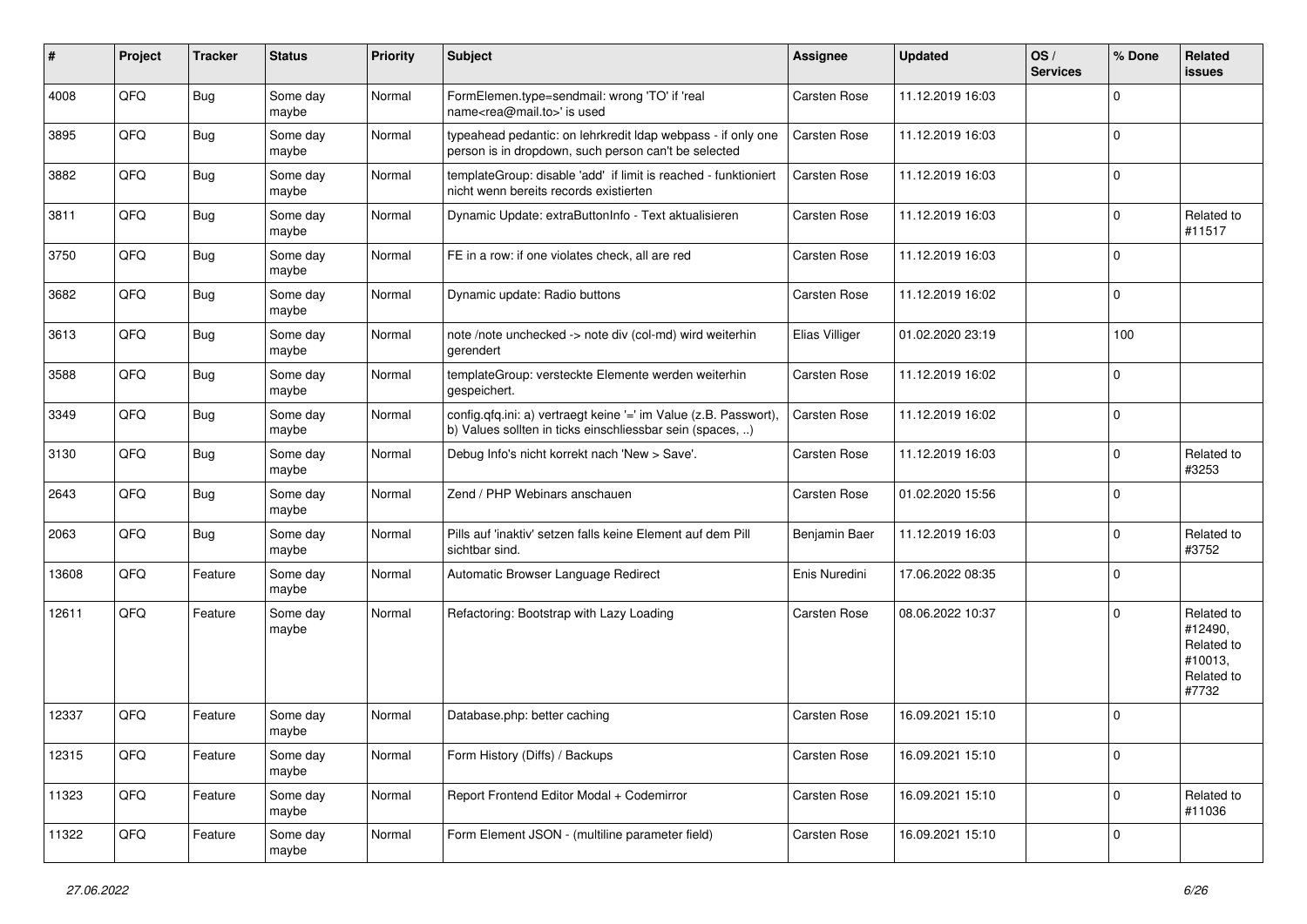| $\vert$ # | Project | <b>Tracker</b> | <b>Status</b>     | <b>Priority</b> | <b>Subject</b>                                     | Assignee            | <b>Updated</b>   | OS/<br><b>Services</b> | % Done       | Related<br><b>issues</b>                                              |
|-----------|---------|----------------|-------------------|-----------------|----------------------------------------------------|---------------------|------------------|------------------------|--------------|-----------------------------------------------------------------------|
| 11217     | QFQ     | Feature        | Some day<br>maybe | Normal          | <b>Extend Script Functionality</b>                 | Carsten Rose        | 16.09.2021 15:10 |                        | $\Omega$     |                                                                       |
| 11036     | QFQ     | Feature        | Some day<br>maybe | Normal          | inline report editor permissions                   | <b>Carsten Rose</b> | 16.09.2021 15:09 |                        | $\mathbf 0$  | Related to<br>#11323                                                  |
| 10745     | QFQ     | Feature        | Some day<br>maybe | Normal          | Tablesorter Excel Export                           | Carsten Rose        | 16.09.2021 15:09 |                        | $\Omega$     |                                                                       |
| 10738     | QFQ     | Feature        | Some day<br>maybe | Normal          | CORS headers for external API requests             |                     | 10.06.2020 14:00 |                        | $\mathbf 0$  |                                                                       |
| 10716     | QFQ     | Feature        | Some day<br>maybe | Normal          | Business Logic mit Externen Skripten               | Carsten Rose        | 16.09.2021 15:10 |                        | $\mathbf 0$  | Related to<br>#10713,<br>Related to<br>#8217                          |
| 10116     | QFQ     | Feature        | Some day<br>maybe | Normal          | TypeAhead: Tag - show inside 'input' element       | Carsten Rose        | 16.09.2021 15:09 |                        | $\Omega$     |                                                                       |
| 10095     | QFQ     | Feature        | Some day<br>maybe | Normal          | Generic Gitlab Integration into QFQ                | Carsten Rose        | 16.09.2021 15:10 |                        | $\Omega$     |                                                                       |
| 10013     | QFQ     | Feature        | Some day<br>maybe | Normal          | FE.typ=editor: CodeMirror                          | Carsten Rose        | 08.06.2022 10:37 |                        | $\Omega$     | Related to<br>#12611,<br>Related to<br>#12490,<br>Related to<br>#7732 |
| 9704      | QFQ     | Feature        | Some day<br>maybe | Normal          | Thumbnails Generieren beim Splitten von PDF Files  | Carsten Rose        | 11.12.2019 16:01 |                        | $\Omega$     |                                                                       |
| 9579      | QFQ     | Feature        | Some day<br>maybe | Normal          | Multiform with Process Row                         | Carsten Rose        | 11.12.2019 16:01 |                        | $\mathbf{0}$ |                                                                       |
| 9130      | QFQ     | Feature        | Some day<br>maybe | Normal          | tablesorter: Automatic Row numbering / Zeilenummer | Benjamin Baer       | 01.02.2020 23:22 |                        | $\Omega$     |                                                                       |
| 8894      | QFQ     | Feature        | Some day<br>maybe | Normal          | Documentation Tags Usable in QFQ Application       | Carsten Rose        | 11.12.2019 16:01 |                        | $\mathbf 0$  |                                                                       |
| 8892      | QFQ     | Feature        | Some day<br>maybe | Normal          | Display and Edit SQL Comments in Form Editor       | Carsten Rose        | 11.12.2019 16:01 |                        | $\mathbf 0$  |                                                                       |
| 8586      | QFQ     | Feature        | Some day<br>maybe | Normal          | QFQ: Enhance Error message for 'record not found'  | Carsten Rose        | 16.09.2021 15:10 |                        | $\Omega$     |                                                                       |
| 8522      | QFQ     | Feature        | Some day<br>maybe | Normal          | build QFQ - npm warnings                           | Benjamin Baer       | 01.02.2020 23:19 |                        | 50           |                                                                       |
| 8520      | QFQ     | Feature        | Some day<br>maybe | Normal          | Bring QFQ to Composer                              | Carsten Rose        | 16.09.2021 15:10 |                        | $\Omega$     |                                                                       |
| 8101      | QFQ     | Feature        | Some day<br>maybe | Normal          | Password hash: support further hashing methods     | Carsten Rose        | 16.09.2021 15:10 |                        | $\Omega$     |                                                                       |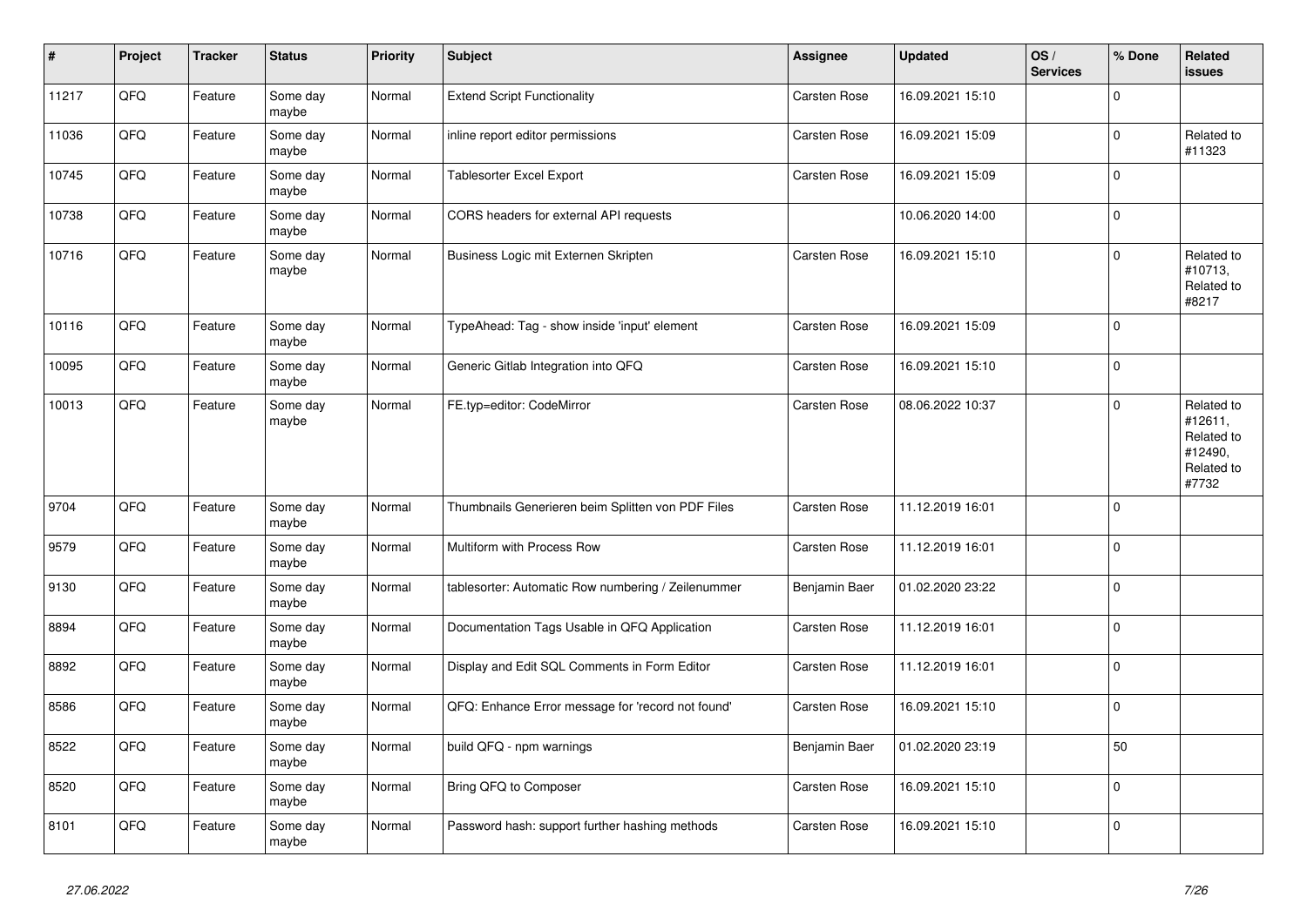| $\#$ | Project | <b>Tracker</b> | <b>Status</b>     | <b>Priority</b> | <b>Subject</b>                                                                                 | <b>Assignee</b>     | <b>Updated</b>   | OS/<br><b>Services</b> | % Done         | Related<br><b>issues</b>                                               |
|------|---------|----------------|-------------------|-----------------|------------------------------------------------------------------------------------------------|---------------------|------------------|------------------------|----------------|------------------------------------------------------------------------|
| 8056 | QFQ     | Feature        | Some day<br>maybe | Normal          | Termin Organisation (Reservation)                                                              |                     | 01.02.2020 23:19 |                        | $\Omega$       | Related to<br>#8658                                                    |
| 7921 | QFQ     | Feature        | Some day<br>maybe | Normal          | Rest API Export: URL kuerzer machen                                                            |                     | 01.02.2020 23:19 |                        | $\overline{0}$ |                                                                        |
| 7732 | QFQ     | Feature        | Some day<br>maybe | Normal          | Javascript: Lazy Loading der add on libs                                                       | Benjamin Baer       | 08.06.2022 10:38 |                        | $\Omega$       | Related to<br>#12611,<br>Related to<br>#12490,<br>Related to<br>#10013 |
| 7453 | QFQ     | Feature        | Some day<br>maybe | Normal          | import / export forms QFQ                                                                      | Carsten Rose        | 16.09.2021 15:10 |                        | $\Omega$       |                                                                        |
| 7452 | QFQ     | Feature        | Some day<br>maybe | Normal          | automate deployment new QFQ version                                                            | Carsten Rose        | 16.09.2021 15:10 |                        | $\Omega$       |                                                                        |
| 7336 | QFQ     | Feature        | Some day<br>maybe | Normal          | PDF Upload: disallow PDFs with specific Meta information                                       | <b>Carsten Rose</b> | 11.12.2019 16:01 |                        | $\mathbf 0$    |                                                                        |
| 7278 | QFQ     | Feature        | Some day<br>maybe | Normal          | Form: Wert vordefinieren der immer gesetzt wird                                                |                     | 02.05.2021 09:27 |                        | $\mathbf 0$    |                                                                        |
| 7229 | QFQ     | Feature        | Some day<br>maybe | Normal          | New FormElement.type: Button                                                                   |                     | 01.02.2021 12:32 |                        | $\Omega$       |                                                                        |
| 7108 | QFQ     | Feature        | Some day<br>maybe | Normal          | <b>QFQ Wrap Elements</b>                                                                       |                     | 11.12.2019 16:01 |                        | $\Omega$       |                                                                        |
| 7107 | QFQ     | Feature        | Some day<br>maybe | Normal          | Showcase Registration Tool: Anmeldung / Administration :<br>Liste Anmeldungen / Emaileinaldung | Carsten Rose        | 11.12.2019 16:01 |                        | $\mathbf 0$    |                                                                        |
| 7106 | QFQ     | Feature        | Some day<br>maybe | Normal          | Beispiel Nummerierung von Rows in Report                                                       |                     | 11.12.2019 16:01 |                        | $\Omega$       |                                                                        |
| 7105 | QFQ     | Feature        | Some day<br>maybe | Normal          | Beispiel wie man in einer zweiten Tabelle speichert.                                           |                     | 11.12.2019 16:01 |                        | $\Omega$       |                                                                        |
| 7104 | QFQ     | Feature        | Some day<br>maybe | Normal          | Manual: hint about escaping if '\r' appears in mail body                                       |                     | 11.12.2019 16:01 |                        | $\mathbf 0$    |                                                                        |
| 7100 | QFQ     | Feature        | Some day<br>maybe | Normal          | Download: log access, max downloads, time limit                                                |                     | 01.02.2020 23:19 |                        | 0              |                                                                        |
| 6992 | QFQ     | Feature        | Some day<br>maybe | Normal          | DB exception: Syntax Highlight                                                                 |                     | 11.12.2019 16:01 |                        | $\Omega$       | Related to<br>#5450                                                    |
| 6972 | QFG     | Feature        | Some day<br>maybe | Normal          | Fabric Clipboard / cross browser tab                                                           | Benjamin Baer       | 01.02.2020 23:21 |                        | 0              |                                                                        |
| 6970 | QFQ     | Feature        | Some day<br>maybe | Normal          | tablesorter: default fuer 'sortReset' aendern von 'Ctrl' zu 'Alt'                              | Benjamin Baer       | 01.02.2020 23:21 |                        | $\mathbf 0$    |                                                                        |
| 6715 | QFG     | Feature        | Some day<br>maybe | Normal          | Code-Refactoring: dbArray vereinheitlichen                                                     | Carsten Rose        | 11.12.2019 16:02 |                        | $\mathbf 0$    |                                                                        |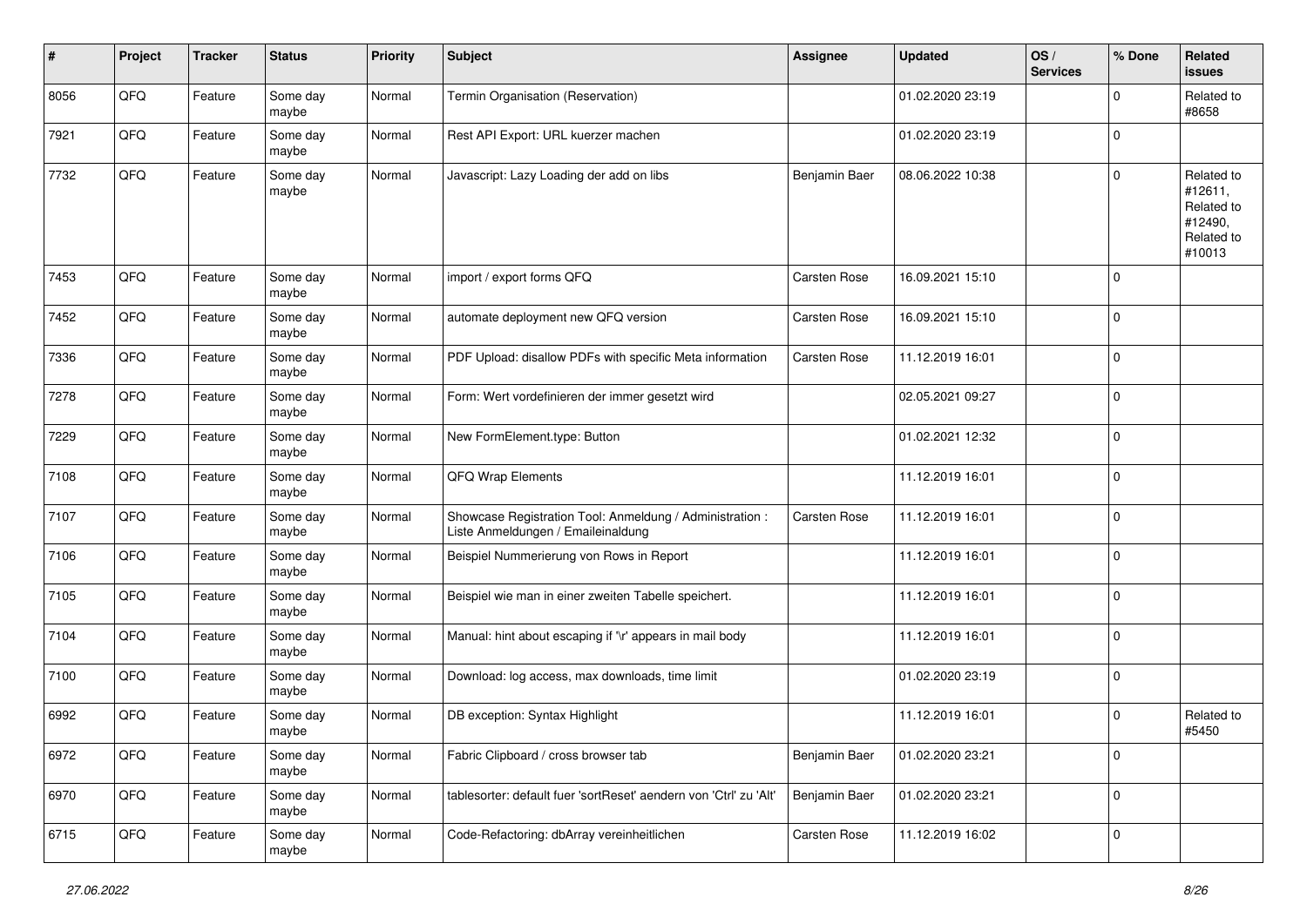| #    | Project | <b>Tracker</b> | <b>Status</b>     | <b>Priority</b> | <b>Subject</b>                                                                    | <b>Assignee</b>     | <b>Updated</b>   | OS/<br><b>Services</b> | % Done      | Related<br><b>issues</b>                    |
|------|---------|----------------|-------------------|-----------------|-----------------------------------------------------------------------------------|---------------------|------------------|------------------------|-------------|---------------------------------------------|
| 6704 | QFQ     | Feature        | Some day<br>maybe | Normal          | Upload Mode: Bilder in Notizen rechts sollen aktuellen<br>Upload repräsentieren.  |                     | 01.02.2020 23:19 |                        | $\Omega$    | Related to<br>#3264                         |
| 6515 | QFQ     | Feature        | Some day<br>maybe | Normal          | Formular: Felder dynamisch ein/ausblenden                                         |                     | 11.12.2019 16:02 |                        | $\mathbf 0$ |                                             |
| 6299 | QFQ     | Feature        | Some day<br>maybe | Normal          | Attack detection: log table with invalid SIP access                               |                     | 11.12.2019 16:02 |                        | $\Omega$    | Related to<br>#3947                         |
| 6288 | QFQ     | Feature        | Some day<br>maybe | Normal          | Best Practice: Erklaeren wie man ein Formular ganz in<br>'weiss' erstellen kann   |                     | 11.12.2019 16:02 |                        | $\Omega$    |                                             |
| 6084 | QFQ     | Feature        | Some day<br>maybe | Normal          | New escape type: 'D' - convert date                                               |                     | 01.02.2020 23:19 |                        | $\Omega$    |                                             |
| 6083 | QFQ     | Feature        | Some day<br>maybe | Normal          | Dynamic Update: Value Check via SQL                                               |                     | 11.12.2019 16:02 |                        | $\Omega$    |                                             |
| 5983 | QFQ     | Feature        | Some day<br>maybe | Normal          | Form Submit (save & update): normalize date/-time FE                              | Carsten Rose        | 01.02.2020 23:19 |                        | $\Omega$    |                                             |
| 5923 | QFQ     | Feature        | Some day<br>maybe | Normal          | fillStoreSystemBySqlLate                                                          |                     | 01.02.2020 23:19 |                        | $\mathbf 0$ |                                             |
| 5895 | QFQ     | Feature        | Some day<br>maybe | Normal          | Tutorial: List of all QFQ Features                                                |                     | 01.02.2020 23:19 |                        | $\mathbf 0$ |                                             |
| 5893 | QFQ     | Feature        | Some day<br>maybe | Normal          | Edit on double-click                                                              |                     | 01.02.2020 23:19 |                        | $\Omega$    | Related to<br>#5894                         |
| 5892 | QFQ     | Feature        | Some day<br>maybe | Normal          | QFQ should use T3 API to manipulate FE GROUP<br>membership                        |                     | 01.02.2020 23:20 |                        | $\Omega$    |                                             |
| 5852 | QFQ     | Feature        | Some day<br>maybe | Normal          | Logging: mail.log / sql.log - im FE anzeigen und via AJAX<br>aktualisieren        | Carsten Rose        | 01.02.2020 23:19 |                        | $\Omega$    | Related to<br>#5885                         |
| 5851 | QFQ     | Feature        | Some day<br>maybe | Normal          | Queue System implementieren: MQTT, RabbitMQ                                       |                     | 01.02.2020 23:20 |                        | $\Omega$    | Related to<br>#5715                         |
| 5850 | QFQ     | Feature        | Some day<br>maybe | Normal          | Deployment: In QFQ Doc best practice fuer zeitgemaesses<br>Deployment beschreiben |                     | 01.02.2020 23:20 |                        | $\mathbf 0$ |                                             |
| 5805 | QFQ     | Feature        | Some day<br>maybe | Normal          | TypeAHead SQL value instead of key stored                                         |                     | 01.02.2020 23:19 |                        | $\mathbf 0$ | Related to<br>#5444                         |
| 5783 | QFQ     | Feature        | Some day<br>maybe | Normal          | <b>BPMN View/Edit</b>                                                             |                     | 11.12.2019 16:02 |                        | 0           |                                             |
| 5665 | QFQ     | Feature        | Some day<br>maybe | Normal          | Versuch das '{{!' nicht mehr noetig ist.                                          | <b>Carsten Rose</b> | 01.02.2020 23:20 |                        | 0           | Related to<br>#7432,<br>Related to<br>#7434 |
| 5579 | QFQ     | Feature        | Some day<br>maybe | Normal          | Enhance Doc / Presentation: variable type 'link column type'                      | <b>Carsten Rose</b> | 01.02.2020 23:19 |                        | $\mathbf 0$ |                                             |
| 5548 | QFQ     | Feature        | Some day<br>maybe | Normal          | 801 Textfiles/Scriptfiles als Thumbnail                                           | Carsten Rose        | 07.03.2022 16:26 |                        | $\mathbf 0$ |                                             |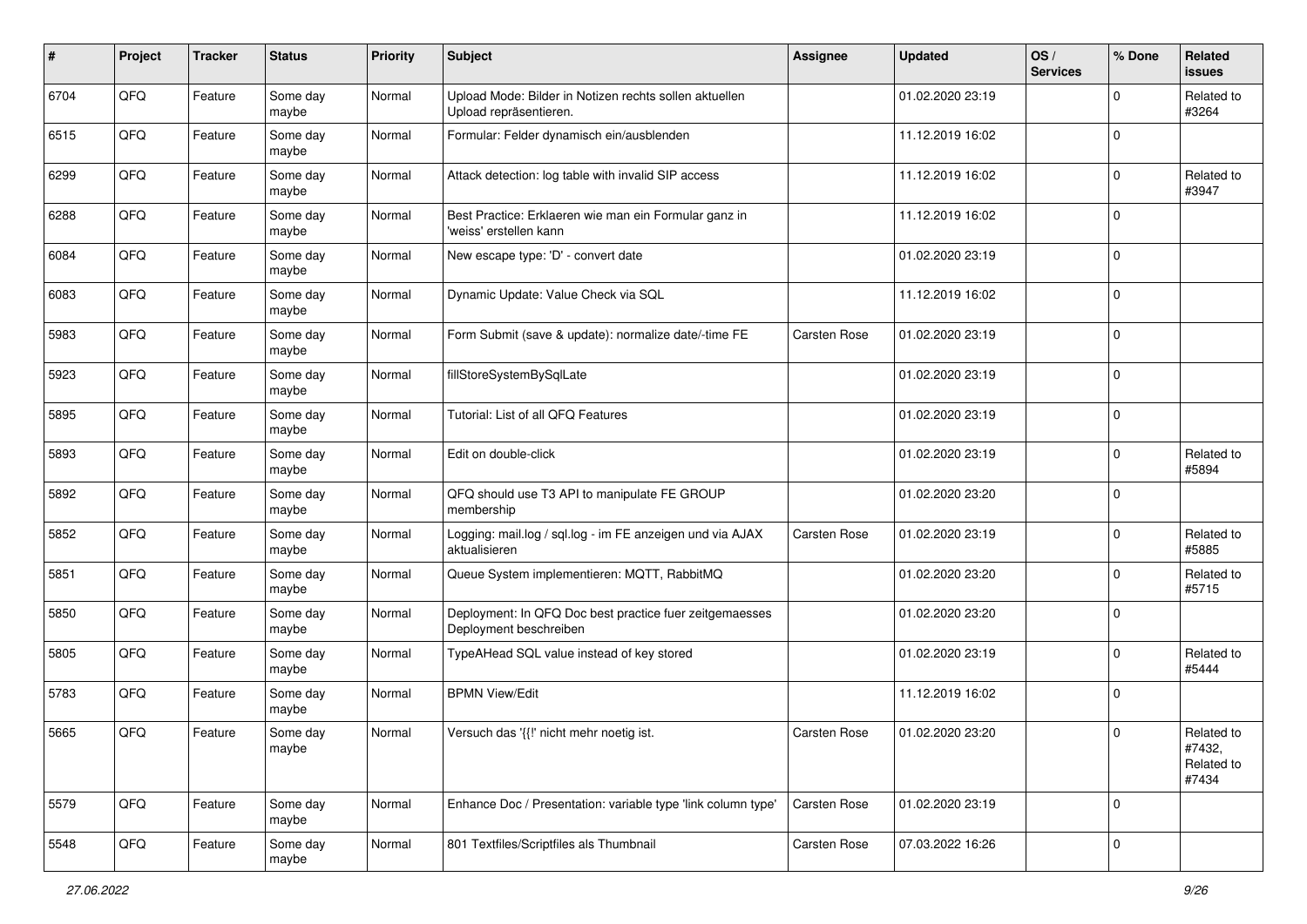| #    | Project | <b>Tracker</b> | <b>Status</b>     | <b>Priority</b> | <b>Subject</b>                                                                          | <b>Assignee</b>     | <b>Updated</b>   | OS/<br><b>Services</b> | % Done      | Related<br><b>issues</b> |
|------|---------|----------------|-------------------|-----------------|-----------------------------------------------------------------------------------------|---------------------|------------------|------------------------|-------------|--------------------------|
| 5480 | QFQ     | Feature        | Some day<br>maybe | Normal          | QFQ: Dokumentation mit Screenshots versehen                                             | <b>Carsten Rose</b> | 01.02.2020 23:20 |                        | $\Omega$    | Related to<br>#9879      |
| 5455 | QFQ     | Feature        | Some day<br>maybe | Normal          | Mail Redirects grld abhaengig                                                           |                     | 01.02.2020 23:20 |                        | $\Omega$    |                          |
| 5452 | QFQ     | Feature        | Some day<br>maybe | Normal          | Thumbnails from PDF: bad quality                                                        |                     | 01.02.2020 23:20 |                        | l O         |                          |
| 5428 | QFQ     | Feature        | Some day<br>maybe | Normal          | secure thumbnail: late render on access.                                                | <b>Carsten Rose</b> | 01.02.2020 23:20 |                        | $\Omega$    |                          |
| 5389 | QFQ     | Feature        | Some day<br>maybe | Normal          | QFQ Design: Multline label / note                                                       | Benjamin Baer       | 01.02.2020 23:19 |                        | l 0         |                          |
| 5342 | QFQ     | Feature        | Some day<br>maybe | Normal          | link - with HTML Attributes                                                             |                     | 01.02.2020 23:20 |                        | $\Omega$    | Related to<br>#14077     |
| 5160 | QFQ     | Feature        | Some day<br>maybe | Normal          | QFQ collaborative / together.js, ShareJS, y-js, collaborative,                          |                     | 11.12.2019 16:02 |                        | l O         |                          |
| 5132 | QFQ     | Feature        | Some day<br>maybe | Normal          | Error Message sendmail missing attachment: more details                                 | <b>Carsten Rose</b> | 01.02.2020 23:19 |                        | $\Omega$    |                          |
| 5129 | QFQ     | Feature        | Some day<br>maybe | Normal          | Reports: SQL fuer x Achse und y Achse                                                   |                     | 11.12.2019 16:02 |                        | $\Omega$    |                          |
| 5024 | QFQ     | Feature        | Some day<br>maybe | Normal          | Fabric: Generate PDF with edits                                                         | Benjamin Baer       | 01.02.2020 23:20 |                        | $\Omega$    | Related to<br>#10704     |
| 4974 | QFQ     | Feature        | Some day<br>maybe | Normal          | Long polling - inform all listening clients of changes                                  |                     | 11.12.2019 16:02 |                        | $\mathbf 0$ |                          |
| 4956 | QFQ     | Feature        | Some day<br>maybe | Normal          | Sendmail: Benutzerdefinierte Headers                                                    | <b>Carsten Rose</b> | 11.12.2019 16:02 |                        | $\mathbf 0$ |                          |
| 4872 | QFQ     | Feature        | Some day<br>maybe | Normal          | Fields of Typo3 page available in STORE_TYPO3                                           | <b>Carsten Rose</b> | 01.02.2020 23:19 |                        | $\mathbf 0$ |                          |
| 4869 | QFQ     | Feature        | Some day<br>maybe | Normal          | Dynamic Update (show, hide, readonly?, required?) for<br><b>Template Group Elements</b> | <b>Carsten Rose</b> | 01.02.2020 23:19 |                        | $\mathbf 0$ | Related to<br>#4865      |
| 4839 | QFQ     | Feature        | Some day<br>maybe | Normal          | qfq-handle in <head> Abschnitt</head>                                                   | Carsten Rose        | 11.12.2019 16:02 |                        | $\Omega$    |                          |
| 4816 | QFQ     | Feature        | Some day<br>maybe | Normal          | Templates for QFQ Reports (Tables, Radios, )                                            |                     | 01.02.2020 23:20 |                        | $\Omega$    |                          |
| 4757 | QFQ     | Feature        | Some day<br>maybe | Normal          | Test subrecord: download links ok? Links ok?                                            | <b>Carsten Rose</b> | 01.02.2020 23:20 |                        | $\Omega$    |                          |
| 4719 | QFQ     | Feature        | Some day<br>maybe | Normal          | Custom Message in Client in case of 'Browser tab close,<br>modification will be lost'   |                     | 01.02.2020 23:20 |                        | $\mathbf 0$ |                          |
| 4652 | QFQ     | Feature        | Some day<br>maybe | Normal          | UZH CD: Weiterleitung auf benutzerdefinierte 403/404 Seite                              | <b>Carsten Rose</b> | 01.02.2020 23:20 |                        | $\Omega$    |                          |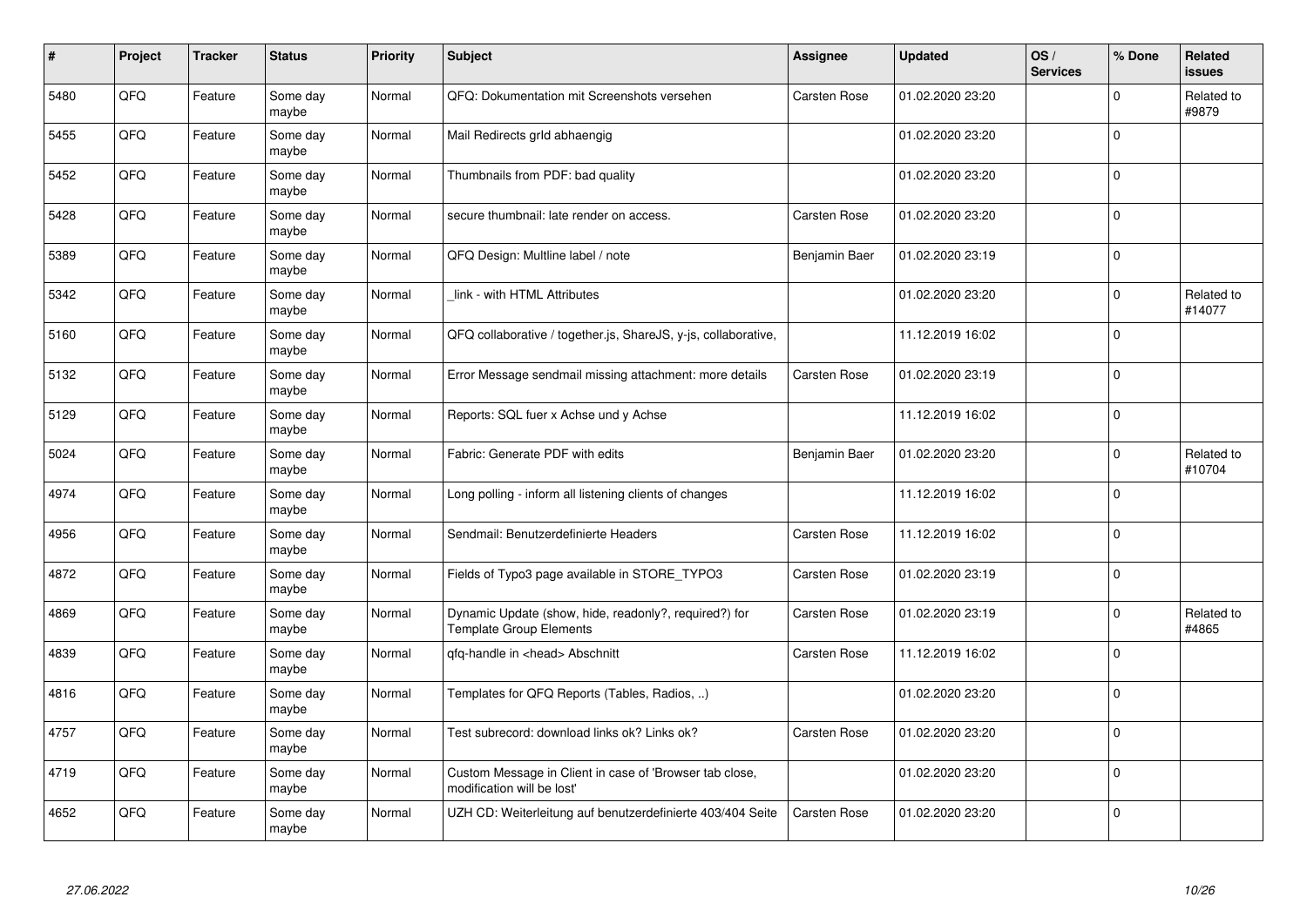| ∦    | Project | <b>Tracker</b> | <b>Status</b>     | <b>Priority</b> | Subject                                                                                                                                                       | Assignee            | <b>Updated</b>   | OS/<br><b>Services</b> | % Done      | Related<br><b>issues</b>                    |
|------|---------|----------------|-------------------|-----------------|---------------------------------------------------------------------------------------------------------------------------------------------------------------|---------------------|------------------|------------------------|-------------|---------------------------------------------|
| 4650 | QFQ     | Feature        | Some day<br>maybe | Normal          | Convert html to doc/rtf                                                                                                                                       | Carsten Rose        | 01.02.2020 23:20 |                        | $\mathbf 0$ | Related to<br>#10704                        |
| 4640 | QFQ     | Feature        | Some day<br>maybe | Normal          | Rename System Forms                                                                                                                                           |                     | 01.02.2020 23:20 |                        | $\mathbf 0$ |                                             |
| 4627 | QFQ     | Feature        | Some day<br>maybe | Normal          | dbupdate: all tables - check 'create', 'modified' if it is possible<br>to change to default 'CURRENT_TIMESTAMP' and modified<br>'ON UPDATE CURRENT_TIMESTAMP' |                     | 01.02.2020 23:20 |                        | $\mathbf 0$ |                                             |
| 4626 | QFQ     | Feature        | Some day<br>maybe | Normal          | Mobile View: 'classBody=qfq-form-right' makes no sense                                                                                                        |                     | 01.02.2020 23:20 |                        | $\mathbf 0$ |                                             |
| 4606 | QFQ     | Feature        | Some day<br>maybe | Normal          | link: qualifier to render bootstrap button                                                                                                                    | <b>Carsten Rose</b> | 01.02.2020 23:19 |                        | $\mathbf 0$ |                                             |
| 4551 | QFQ     | Feature        | Some day<br>maybe | Normal          | Set 'pills' via dynamicUpdate to show/hide/disabled                                                                                                           |                     | 01.02.2020 23:20 |                        | $\mathbf 0$ | Related to<br>#3752                         |
| 4536 | QFQ     | Feature        | Some day<br>maybe | Normal          | FE upload: problem with delete if mutliple uploads an<br>FE.name="                                                                                            |                     | 01.02.2020 23:20 |                        | $\mathbf 0$ |                                             |
| 4446 | QFQ     | Feature        | Some day<br>maybe | Normal          | New FE get same feldContainerId as last modifed FE                                                                                                            |                     | 01.02.2020 23:20 |                        | $\mathbf 0$ |                                             |
| 4445 | QFQ     | Feature        | Some day<br>maybe | Normal          | template group: Option to simulate fieldset                                                                                                                   |                     | 28.06.2021 14:11 |                        | $\pmb{0}$   |                                             |
| 4444 | QFQ     | Feature        | Some day<br>maybe | Normal          | FE.type=upload: detect mime type                                                                                                                              |                     | 11.12.2019 16:02 |                        | $\mathbf 0$ | Related to<br>#4303                         |
| 4443 | QFQ     | Feature        | Some day<br>maybe | Normal          | Form: multiple secondary tables                                                                                                                               |                     | 01.02.2020 23:20 |                        | $\mathbf 0$ |                                             |
| 4442 | QFQ     | Feature        | Some day<br>maybe | Normal          | Special Column Name: _link - new symbol G (Glyph) to<br>choose any available symbol                                                                           |                     | 11.12.2019 16:02 |                        | $\mathbf 0$ |                                             |
| 4440 | QFQ     | Feature        | Some day<br>maybe | Normal          | Manual.rst: explain how to. expand PHP Session to 4h                                                                                                          |                     | 11.12.2019 16:02 |                        | $\mathbf 0$ |                                             |
| 4439 | QFQ     | Feature        | Some day<br>maybe | Normal          | Log: report all actions fired by an FE Element, incl. the<br>original directive (slaveld, sqlInsert, )                                                        |                     | 01.02.2020 23:20 |                        | $\mathbf 0$ | Related to<br>#4432,<br>Related to<br>#5458 |
| 4435 | QFQ     | Feature        | Some day<br>maybe | Normal          | Report: striptags - specify allowed tags                                                                                                                      |                     | 01.02.2020 23:20 |                        | $\mathbf 0$ |                                             |
| 4433 | QFG     | Feature        | Some day<br>maybe | Normal          | Log when SIP will be destroyed by QFQ for any (security)<br>reason                                                                                            |                     | 01.02.2020 23:20 |                        |             | Related to<br>#4432,<br>Related to<br>#5458 |
| 4420 | QFQ     | Feature        | Some day<br>maybe | Normal          | Client: Local Storage - store the changes of a form, local in<br>the browser.                                                                                 | Benjamin Baer       | 11.12.2019 16:02 |                        | $\mathbf 0$ |                                             |
| 4365 | QFQ     | Feature        | Some day<br>maybe | Normal          | Multi Language: new way of config                                                                                                                             | Carsten Rose        | 01.02.2020 23:20 |                        | 0           |                                             |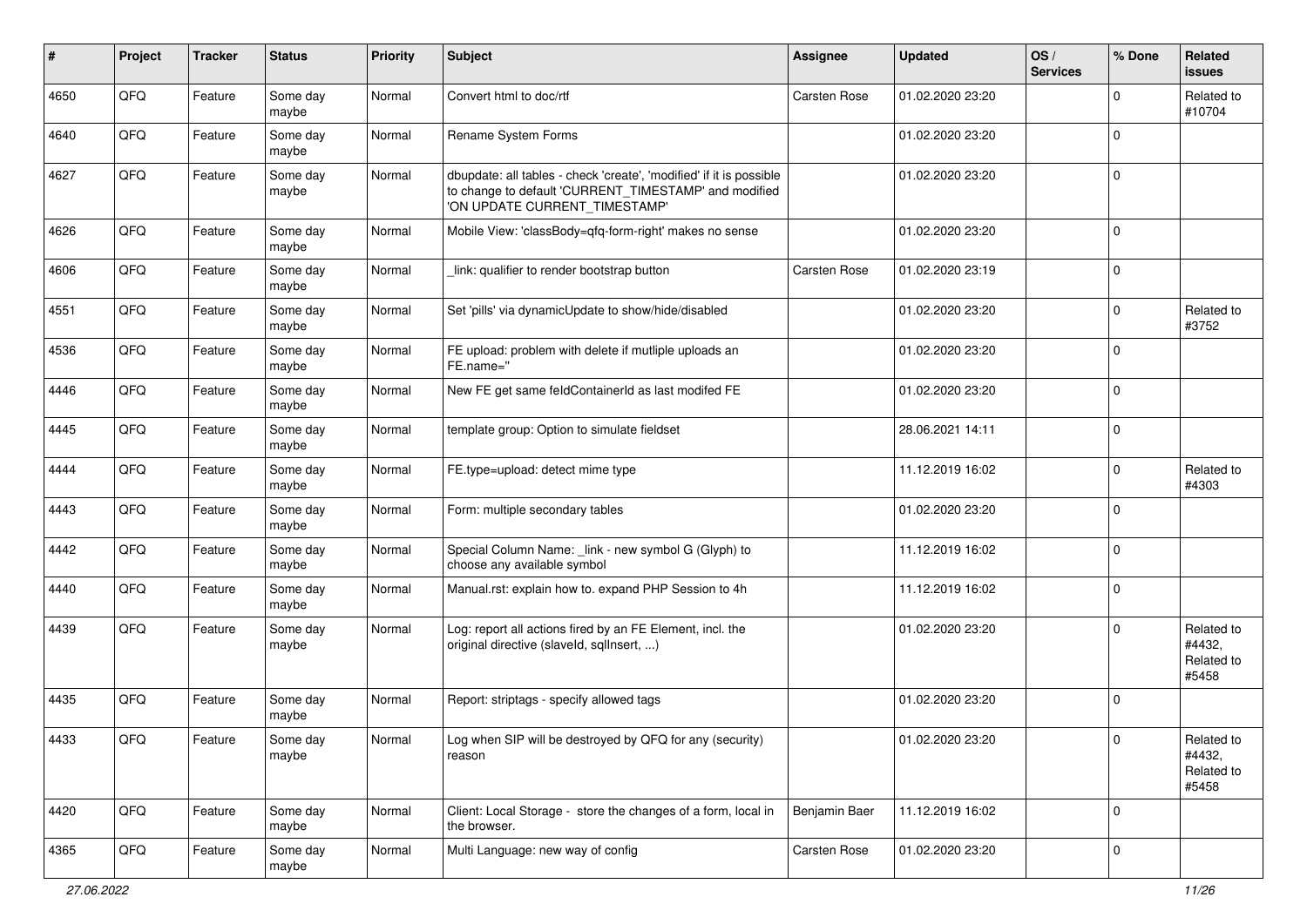| $\#$ | Project | <b>Tracker</b> | <b>Status</b>     | <b>Priority</b> | Subject                                                                                                                                                  | <b>Assignee</b>     | <b>Updated</b>   | OS/<br><b>Services</b> | % Done      | <b>Related</b><br><b>issues</b>             |
|------|---------|----------------|-------------------|-----------------|----------------------------------------------------------------------------------------------------------------------------------------------------------|---------------------|------------------|------------------------|-------------|---------------------------------------------|
| 4349 | QFQ     | Feature        | Some day<br>maybe | Normal          | link download: downloaded external URL to<br>deliver/concatenate - check mimetipe and handle it correctly                                                | Carsten Rose        | 11.12.2019 16:02 |                        | $\mathbf 0$ |                                             |
| 4343 | QFQ     | Feature        | Some day<br>maybe | Normal          | Link: Classifier to add 'attributes'                                                                                                                     | Carsten Rose        | 01.02.2020 23:20 |                        | $\mathbf 0$ | Related to<br>#14077                        |
| 4330 | QFQ     | Feature        | Some day<br>maybe | Normal          | Error Message: report missing {{ / }} in sqlUpdate, sqlInsert,<br>sqlDelete, sqlAfter, sqlBefore in FE action elements.                                  | Carsten Rose        | 01.02.2020 23:20 |                        | $\mathbf 0$ |                                             |
| 4259 | QFQ     | Feature        | Some day<br>maybe | Normal          | Instant trigger a cron job                                                                                                                               | <b>Carsten Rose</b> | 11.12.2019 16:03 |                        | $\mathbf 0$ |                                             |
| 4197 | QFQ     | Feature        | Some day<br>maybe | Normal          | Unit Test fuer JSON Stream von QuickFormQuery.php ><br>doForm()                                                                                          | Carsten Rose        | 11.12.2019 16:03 |                        | $\mathbf 0$ |                                             |
| 4027 | QFQ     | Feature        | Some day<br>maybe | Normal          | Missing: orange 'check' / 'bullet'                                                                                                                       |                     | 11.12.2019 16:03 |                        | $\mathbf 0$ |                                             |
| 4026 | QFQ     | Feature        | Some day<br>maybe | Normal          | sqlLog.sql: log number of FE.id                                                                                                                          | Carsten Rose        | 11.12.2019 16:03 |                        | $\mathbf 0$ | Related to<br>#5458                         |
| 4018 | QFQ     | Feature        | Some day<br>maybe | Normal          | typeahead: solve problem with potential long query<br>parameter                                                                                          | <b>Carsten Rose</b> | 11.12.2019 16:03 |                        | $\mathbf 0$ |                                             |
| 3991 | QFQ     | Feature        | Some day<br>maybe | Normal          | report: Columnname '_skipWrap' skips 'fbeg', 'fend'                                                                                                      | Carsten Rose        | 11.12.2019 16:03 |                        | $\mathbf 0$ |                                             |
| 3947 | QFQ     | Feature        | Some day<br>maybe | Normal          | Attack detectect: logout current user                                                                                                                    | <b>Carsten Rose</b> | 11.12.2019 16:03 |                        | $\Omega$    | Related to<br>#5458.<br>Related to<br>#6299 |
| 3942 | QFQ     | Feature        | Some day<br>maybe | Normal          | Action Elemente: neu generierte IDs via FE weitergeben                                                                                                   | Carsten Rose        | 11.12.2019 16:03 |                        | $\mathbf 0$ | Related to<br>#3941                         |
| 3941 | QFQ     | Feature        | Some day<br>maybe | Normal          | sqlAfter: es sollten mehrere moeglich sein                                                                                                               | <b>Carsten Rose</b> | 11.12.2019 16:03 |                        | $\mathbf 0$ | Related to<br>#3942                         |
| 3905 | QFQ     | Feature        | Some day<br>maybe | Normal          | Documentation: Best Practice anhand eines Online<br>Bewerbungstools                                                                                      | Carsten Rose        | 11.12.2019 16:03 |                        | $\mathbf 0$ |                                             |
| 3900 | QFQ     | Feature        | Some day<br>maybe | Normal          | Extend documentation of 'Copy / Paste'                                                                                                                   | Carsten Rose        | 11.12.2019 16:03 |                        | $\mathbf 0$ | Related to<br>#3899                         |
| 3880 | QFQ     | Feature        | Some day<br>maybe | Normal          | Form 'Form': anlegen einer Tabelle                                                                                                                       |                     | 14.01.2021 10:12 |                        | $\mathbf 0$ |                                             |
| 3879 | QFQ     | Feature        | Some day<br>maybe | Normal          | Form 'FormElement': Beim Feld 'name' rechts in der Notiz<br>einen Link einblenden - a) aktuelle Definition anzeigen, b)<br>Spalte in der Tabelle anlegen |                     | 11.12.2019 16:03 |                        | $\mathbf 0$ |                                             |
| 3878 | QFQ     | Feature        | Some day<br>maybe | Normal          | Form 'FormElement': Spalte 'name' typeAhead mit<br>Spaltennamen der Primarytable.                                                                        |                     | 11.12.2019 16:03 |                        | $\mathbf 0$ |                                             |
| 3877 | QFQ     | Feature        | Some day<br>maybe | Normal          | FormEditor: die Felder die aktuell nicht gebraucht werden<br>nur auf readonly/disabled setzen (nicht ausblenden > das<br>irritiert.                      | <b>Carsten Rose</b> | 11.12.2019 16:03 |                        | $\mathbf 0$ |                                             |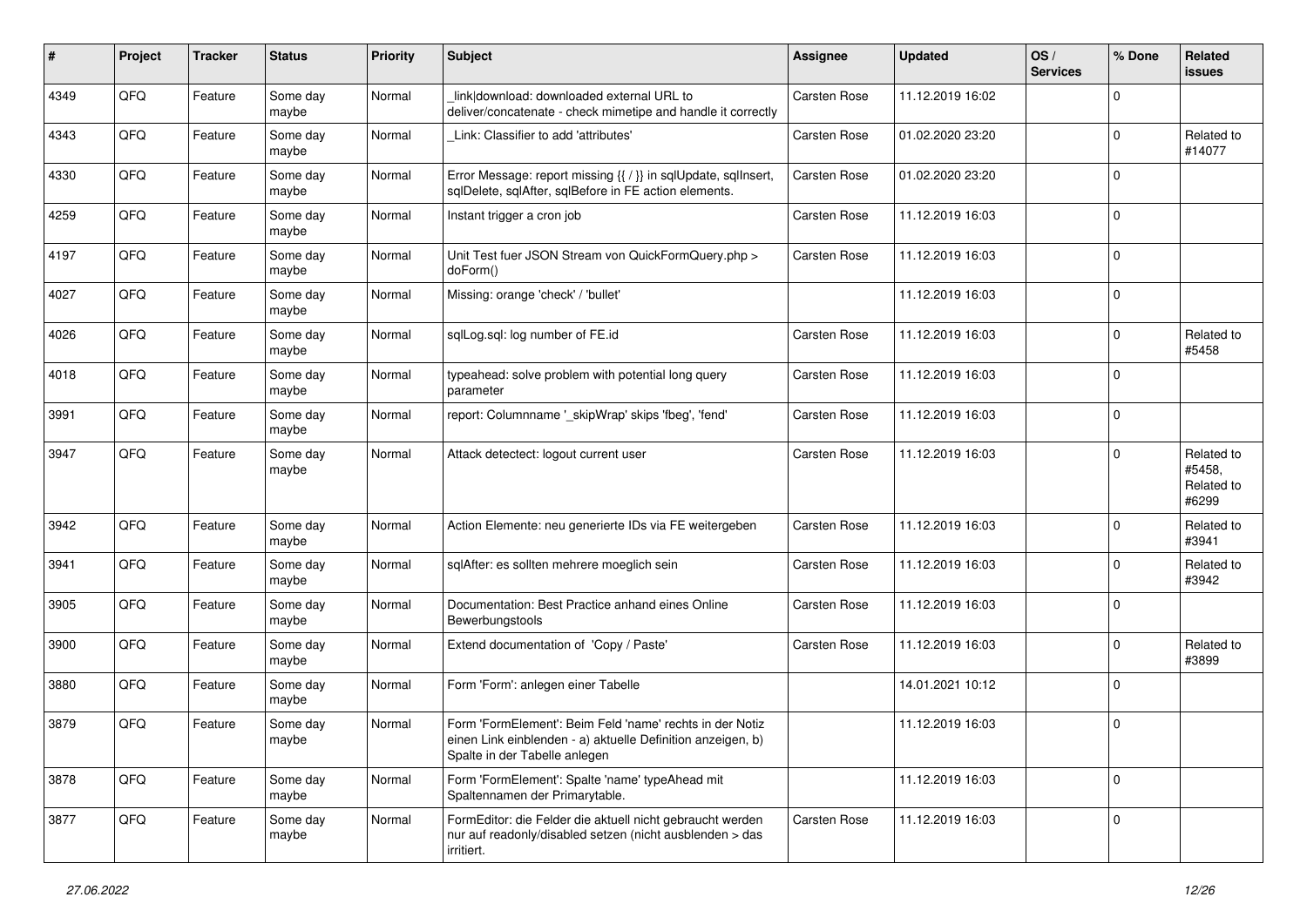| #    | Project | <b>Tracker</b> | <b>Status</b>     | <b>Priority</b> | <b>Subject</b>                                                                                                                               | Assignee            | <b>Updated</b>   | OS/<br><b>Services</b> | % Done   | Related<br><b>issues</b>                    |
|------|---------|----------------|-------------------|-----------------|----------------------------------------------------------------------------------------------------------------------------------------------|---------------------|------------------|------------------------|----------|---------------------------------------------|
| 3708 | QFQ     | Feature        | Some day<br>maybe | Normal          | Form: input - 'specialchars', 'none'  gewisse tags erlauben,<br>andere verbieten                                                             | <b>Carsten Rose</b> | 11.12.2019 16:02 |                        | $\Omega$ | Related to<br>#14320                        |
| 3692 | QFQ     | Feature        | Some day<br>maybe | Normal          | QFQ Webseite                                                                                                                                 | Benjamin Baer       | 11.12.2019 16:02 |                        | $\Omega$ | Related to<br>#5033                         |
| 3677 | QFQ     | Feature        | Some day<br>maybe | Normal          | wkhtmitopdf: FE User access prohibited, if client IP changes<br>\$TYPO3_CONF_VARS[FE][locklP]                                                | <b>Carsten Rose</b> | 11.12.2019 16:02 |                        | $\Omega$ |                                             |
| 3666 | QFQ     | Feature        | Some day<br>maybe | Normal          | a) Performance Messung: mysql_real_escape_string() im<br>Vergleich zu str_replace(), b) doppeltes Aufrufen von<br>mysql real escape string() | <b>Carsten Rose</b> | 11.12.2019 16:02 |                        | $\Omega$ |                                             |
| 3646 | QFQ     | Feature        | Some day<br>maybe | Normal          | Moeglichkeit HTML Tags in Reports auszugeben (zu<br>enkodieren: htmlspecialchars)                                                            |                     | 11.12.2019 16:02 |                        | $\Omega$ | Related to<br>#14320                        |
| 3617 | QFQ     | Feature        | Some day<br>maybe | Normal          | Load javascripts at bottom                                                                                                                   |                     | 11.12.2019 16:02 |                        | $\Omega$ |                                             |
| 3495 | QFQ     | Feature        | Some day<br>maybe | Normal          | Predifined Parameter werden nicht in '+' (add new record)<br>SIP gerendert.                                                                  |                     | 11.12.2019 16:02 |                        | $\Omega$ |                                             |
| 3458 | QFQ     | Feature        | Some day<br>maybe | Normal          | Display 'Edit Form Element'-Checkbox on form: should<br>depend on FE Group                                                                   | <b>Carsten Rose</b> | 11.12.2019 16:02 |                        | $\Omega$ | Related to<br>#3447                         |
| 3457 | QFQ     | Feature        | Some day<br>maybe | Normal          | LDAP: concat multi values to one single entry                                                                                                | <b>Carsten Rose</b> | 11.12.2019 16:02 |                        | $\Omega$ |                                             |
| 3415 | QFQ     | Feature        | Some day<br>maybe | Normal          | FE Login Box Templatefile                                                                                                                    | Benjamin Baer       | 11.12.2019 16:02 |                        | $\Omega$ |                                             |
| 3402 | QFQ     | Feature        | Some day<br>maybe | Normal          | Syntax Highlighting via CodeMirror                                                                                                           | <b>Carsten Rose</b> | 11.12.2019 16:02 |                        | 100      | Related to<br>#3207                         |
| 3385 | QFQ     | Feature        | Some day<br>maybe | Normal          | templateGroup: insert/update/delete non primary records                                                                                      | <b>Carsten Rose</b> | 11.12.2019 16:02 |                        | $\Omega$ |                                             |
| 3350 | QFQ     | Feature        | Some day<br>maybe | Normal          | FormEditor: Hilfetext hinter 'checktype'                                                                                                     | <b>Carsten Rose</b> | 11.12.2019 16:02 |                        | $\Omega$ |                                             |
| 3332 | QFQ     | Feature        | Some day<br>maybe | Normal          | Uploads: Thumbnails, Details zum hochgeladenen File                                                                                          | <b>Carsten Rose</b> | 11.12.2019 16:02 |                        | $\Omega$ | Related to<br>#3264,<br>Related to<br>#5333 |
| 3331 | QFQ     | Feature        | Some day<br>maybe | Normal          | Default Tooltip fuer _page? Links: mit Form und Record ID                                                                                    | <b>Carsten Rose</b> | 11.12.2019 16:02 |                        | $\Omega$ |                                             |
| 3291 | QFQ     | Feature        | Some day<br>maybe | Normal          | AutoCron websiteToken                                                                                                                        | Carsten Rose        | 11.12.2019 16:02 |                        | $\Omega$ | Related to<br>#4250                         |
| 3285 | QFQ     | Feature        | Some day<br>maybe | Normal          | Zeichenlimit pro Feld: textarea / editor                                                                                                     | Carsten Rose        | 11.12.2019 16:02 |                        | $\Omega$ |                                             |
| 3267 | QFQ     | Feature        | Some day<br>maybe | Normal          | 2 Forms auf einer Seite: real + Read only                                                                                                    | Carsten Rose        | 11.12.2019 16:03 |                        | $\Omega$ |                                             |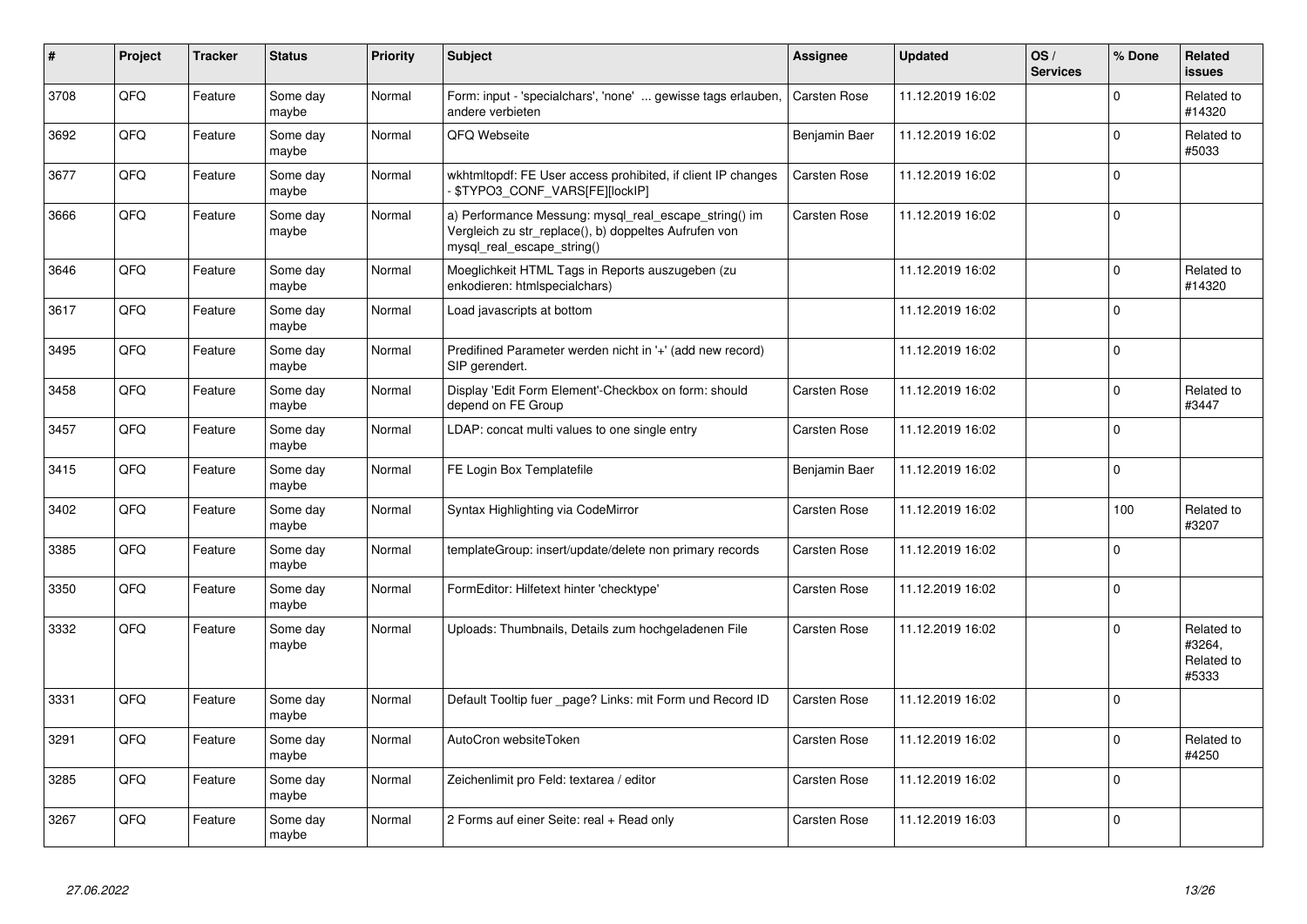| $\vert$ # | Project | <b>Tracker</b> | <b>Status</b>     | <b>Priority</b> | <b>Subject</b>                                                                                                     | Assignee            | <b>Updated</b>   | OS/<br><b>Services</b> | % Done      | Related<br><b>issues</b> |
|-----------|---------|----------------|-------------------|-----------------|--------------------------------------------------------------------------------------------------------------------|---------------------|------------------|------------------------|-------------|--------------------------|
| 3216      | QFQ     | Feature        | Some day<br>maybe | Normal          | dynamic update für checkbox label2                                                                                 | Carsten Rose        | 11.12.2019 16:03 |                        | $\mathbf 0$ | Related to<br>#2081      |
| 2995      | QFQ     | Feature        | Some day<br>maybe | Normal          | Dropdown JQuery Plugin: 'chosen' - Moeglichkeit um Select<br>Listen mehr Funktion zu geben. Kein Bootstrap noetig. | <b>Carsten Rose</b> | 11.12.2019 16:03 |                        | $\mathbf 0$ |                          |
| 2950      | QFQ     | Feature        | Some day<br>maybe | Normal          | Inhalt QFQ Records als File                                                                                        |                     | 11.12.2019 16:03 |                        | $\mathbf 0$ |                          |
| 2084      | QFQ     | Feature        | Some day<br>maybe | Normal          | Mailto mit encryption: Subrecord                                                                                   | <b>Carsten Rose</b> | 11.12.2019 16:03 |                        | $\mathbf 0$ | Related to<br>#2082      |
| 1946      | QFQ     | Feature        | Some day<br>maybe | Normal          | Kontrolle ob der ReadOnly Modus bei den<br>Formularelementen korrekt implementiert ist                             | Carsten Rose        | 11.12.2019 16:03 |                        | $\Omega$    |                          |
| 1635      | QFQ     | Feature        | Some day<br>maybe | Normal          | QFQ Extension content record: weitere Optionen einblenden.                                                         | Carsten Rose        | 11.12.2019 16:03 |                        | $\mathbf 0$ |                          |
| 1623      | QFQ     | Feature        | Some day<br>maybe | Normal          | RealURL                                                                                                            |                     | 11.12.2019 16:03 |                        | 30          |                          |
| 1510      | QFQ     | Feature        | Some day<br>maybe | Normal          | jquery von google laden, falls das nicht geht lokal                                                                |                     | 11.12.2019 16:03 |                        | $\mathbf 0$ |                          |
| 1253      | QFQ     | Feature        | Some day<br>maybe | Normal          | QF: Colorpicker                                                                                                    |                     | 11.12.2019 16:03 |                        | $\mathbf 0$ |                          |
| 1251      | QFQ     | Feature        | Some day<br>maybe | Normal          | QF: Combo                                                                                                          |                     | 11.12.2019 16:03 |                        | $\mathbf 0$ |                          |
| 1234      | QFQ     | Feature        | Some day<br>maybe | Normal          | QF: Record numbering: Im Grid soll in Spalte 1 optional die<br>laufende Nummer der Records angezeigt werden.       |                     | 01.02.2020 23:20 |                        | $\mathbf 0$ |                          |
| 955       | QFQ     | Feature        | Some day<br>maybe | Normal          | QF: Notizen vor/nach dem Form                                                                                      |                     | 01.02.2020 23:20 |                        | $\mathbf 0$ |                          |
| 13767     | QFQ     | <b>Bug</b>     | Feedback          | Normal          | date/time-picker: required shows up/down button orange                                                             | Enis Nuredini       | 16.05.2022 23:16 |                        | $\mathbf 0$ |                          |
| 12546     | QFQ     | Bug            | Feedback          | Normal          | Branch 'Development' - Unit Tests mit dirty workaround<br>angepasst                                                | <b>Carsten Rose</b> | 19.03.2022 17:48 |                        | $\Omega$    |                          |
| 11347     | QFQ     | <b>Bug</b>     | Feedback          | Normal          | If Bedingungen funktionieren nicht korrekt                                                                         | Christoph Fuchs     | 21.03.2021 20:37 |                        | $\mathbf 0$ |                          |
| 9898      | QFQ     | <b>Bug</b>     | Feedback          | Normal          | Formular trotz Timeout gespeichert                                                                                 | Benjamin Baer       | 01.02.2020 15:56 |                        | $\mathbf 0$ |                          |
| 9535      | QFQ     | <b>Bug</b>     | Feedback          | Normal          | Report:  AS '_vertical' - column to wide - vertical >> rot45,<br>rot90                                             | Benjamin Baer       | 01.02.2020 15:56 |                        | $\mathbf 0$ |                          |
| 8316      | QFQ     | <b>Bug</b>     | Feedback          | Normal          | Documentation/Behaviour for Nested Queries and<br>Record-Store confusing                                           | Nicola Chiapolini   | 20.11.2019 09:14 |                        | $\Omega$    |                          |
| 13572     | QFQ     | Feature        | Feedback          | Normal          | Form Load: misleading error message on trying to load non<br>existent primary record                               | Enis Nuredini       | 16.05.2022 23:16 |                        | 100         |                          |
| 12584     | QFQ     | Feature        | Feedback          | Normal          | T3 v10 migration script: replace alias-patterns (v11)                                                              | <b>Carsten Rose</b> | 28.05.2022 11:12 |                        | 100         |                          |
| 10782     | QFQ     | Feature        | Feedback          | Normal          | Tiny MCE: Image Upload                                                                                             | Enis Nuredini       | 16.05.2022 23:16 |                        | $\mathbf 0$ | Related to<br>#12452     |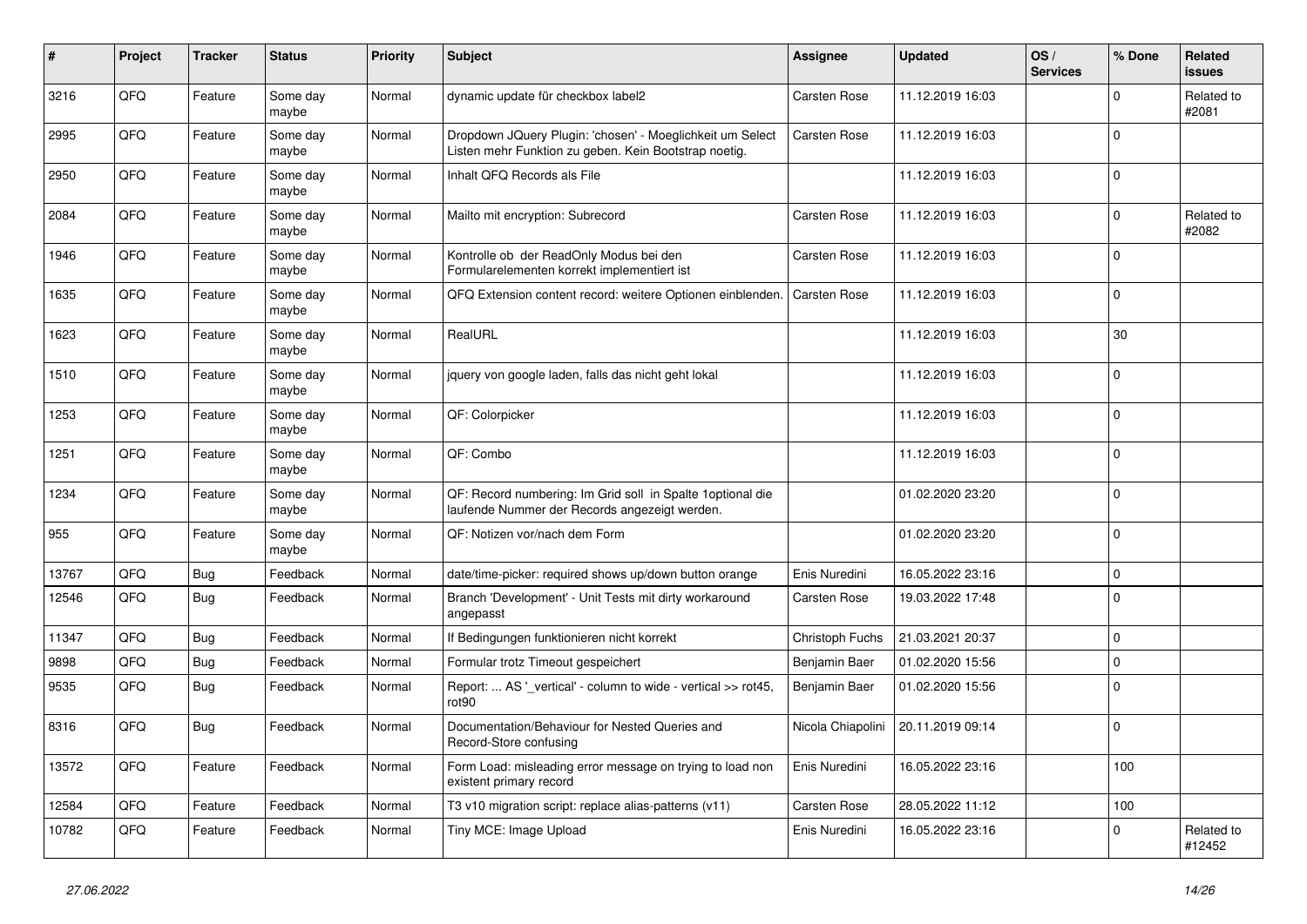| $\vert$ # | Project | <b>Tracker</b> | <b>Status</b>              | <b>Priority</b> | <b>Subject</b>                                   | <b>Assignee</b>     | <b>Updated</b>   | OS/<br><b>Services</b> | % Done              | Related<br><b>issues</b>                                                                                                       |
|-----------|---------|----------------|----------------------------|-----------------|--------------------------------------------------|---------------------|------------------|------------------------|---------------------|--------------------------------------------------------------------------------------------------------------------------------|
| 10124     | QFQ     | Feature        | Feedback                   | Normal          | qfq AAI-Login                                    | Karin Niffeler      | 07.05.2020 09:36 |                        | $\mathsf{O}\xspace$ |                                                                                                                                |
| 5894      | QFQ     | Feature        | Feedback                   | Normal          | Typeahead in Report: show/hide rows dynamically  | Carsten Rose        | 18.02.2022 08:50 |                        | $\mathbf 0$         | Related to<br>#5893,<br>Related to<br>#5885                                                                                    |
| 13566     | QFQ     | Feature        | Ready to sync<br>(develop) | Normal          | Delete config-example.qfq.php file               | Carsten Rose        | 23.12.2021 09:25 |                        | $\mathbf 0$         |                                                                                                                                |
| 14323     | QFQ     | Bug            | In Progress                | Normal          | Report: render=both single - no impact           | Carsten Rose        | 19.06.2022 18:31 |                        | $\mathbf 0$         |                                                                                                                                |
| 14175     | QFQ     | <b>Bug</b>     | In Progress                | Normal          | Opening a form with no QFQ Session cookie fails  | <b>Carsten Rose</b> | 03.06.2022 10:40 |                        | $\mathbf 0$         |                                                                                                                                |
| 11517     | QFQ     | <b>Bug</b>     | In Progress                | Normal          | extraButtonInfo Broken for multiple FormElements | Carsten Rose        | 12.05.2022 13:12 |                        | $\mathbf 0$         | Related to<br>#7890,<br>Related to<br>#3811, Has<br>duplicate<br>#10905, Has<br>duplicate<br>#10553, Has<br>duplicate<br>#6779 |
| 10661     | QFQ     | <b>Bug</b>     | In Progress                | Normal          | Typo3 Warnungen                                  | Carsten Rose        | 07.09.2021 13:23 |                        | $\mathbf 0$         | Related to<br>#12440                                                                                                           |
| 9691      | QFQ     | <b>Bug</b>     | In Progress                | Normal          | Checkbox: dynamic update > readonly              | Carsten Rose        | 01.02.2020 23:22 |                        | 50                  | Related to<br>#9834                                                                                                            |
| 13330     | QFQ     | Feature        | In Progress                | Normal          | Multi Form: Upload                               | Carsten Rose        | 07.11.2021 12:40 |                        | 50                  | Related to<br>#9706                                                                                                            |
| 12630     | QFQ     | Feature        | In Progress                | Normal          | Input: date[time]: min / max values              | Enis Nuredini       | 20.06.2022 18:31 |                        | $\mathbf 0$         | Related to<br>#10096,<br>Related to<br>#14302,<br>Related to<br>#14303                                                         |
| 12440     | QFQ     | Feature        | In Progress                | Normal          | Typo3 V10 upgrade (durchfuehren und testen)      | Carsten Rose        | 21.03.2022 09:53 |                        | 50                  | Related to<br>#12357,<br>Related to<br>#12067,<br>Related to<br> #10661                                                        |
| 12439     | QFQ     | Feature        | In Progress                | Normal          | TinyMCE Paste from Word & Character Count/Limit  | Carsten Rose        | 05.05.2021 22:15 |                        | $\mathsf 0$         |                                                                                                                                |
| 11980     | QFQ     | Feature        | In Progress                | Normal          | protected verzeichnis MUSS geschützt werden      | Carsten Rose        | 07.09.2021 13:30 |                        | $\mathbf 0$         |                                                                                                                                |
| 11076     | QFQ     | Feature        | In Progress                | Normal          | SELECT  AS _websocket                            | Carsten Rose        | 30.08.2020 17:49 |                        | $\mathsf 0$         |                                                                                                                                |
| 10793     | QFQ     | Feature        | In Progress                | Normal          | <b>Update NPM Packages</b>                       | Carsten Rose        | 07.09.2021 13:25 |                        | $30\,$              |                                                                                                                                |
| 10443     | QFQ     | Feature        | In Progress                | Normal          | Konzept_api / _live                              | Carsten Rose        | 07.05.2020 09:39 |                        | $\mathsf{O}\xspace$ |                                                                                                                                |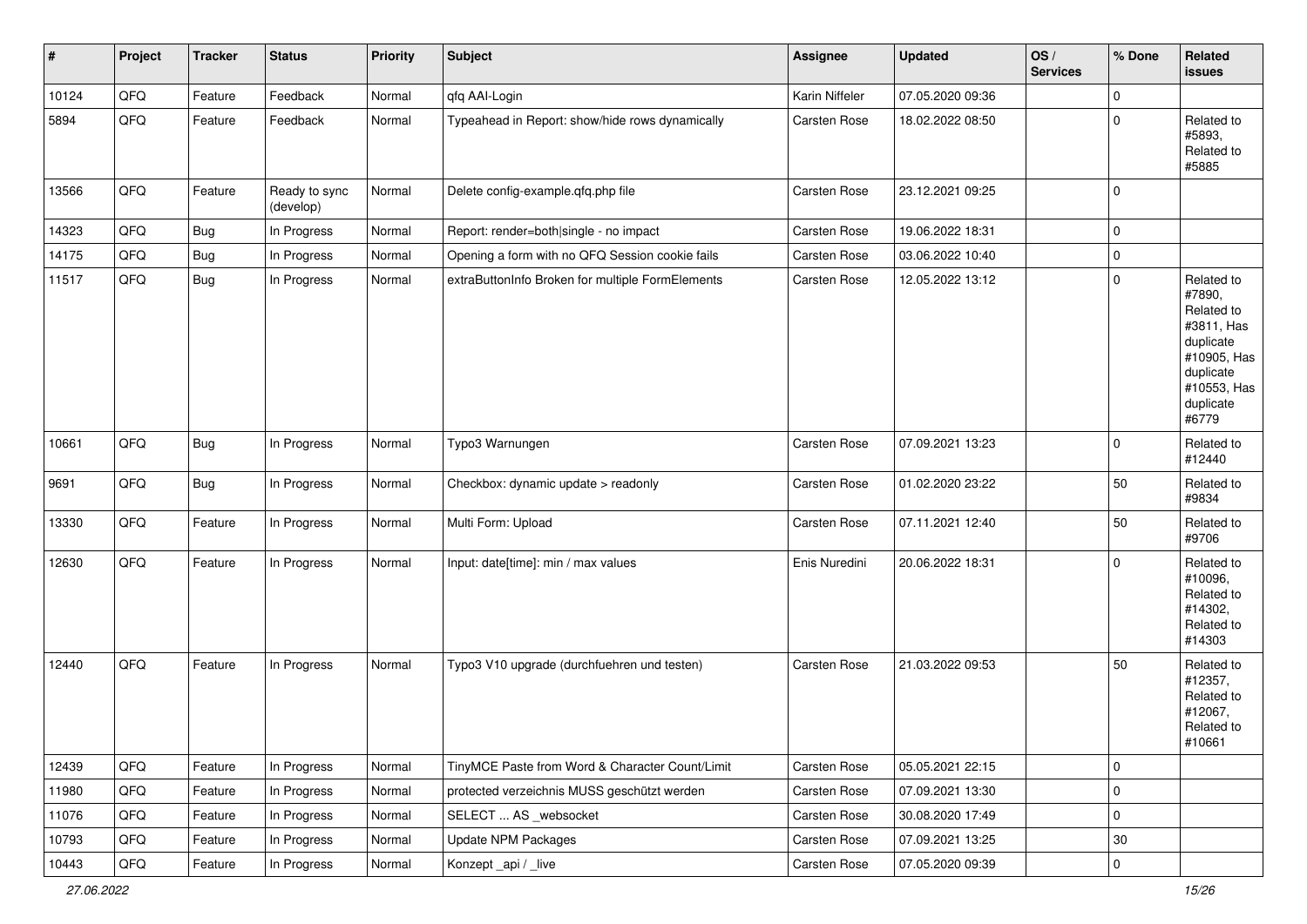| $\sharp$ | Project | <b>Tracker</b> | <b>Status</b> | <b>Priority</b> | <b>Subject</b>                                               | Assignee      | <b>Updated</b>   | OS/<br><b>Services</b> | % Done      | Related<br><b>issues</b>                                                                                                                                              |
|----------|---------|----------------|---------------|-----------------|--------------------------------------------------------------|---------------|------------------|------------------------|-------------|-----------------------------------------------------------------------------------------------------------------------------------------------------------------------|
| 6250     | QFQ     | Feature        | In Progress   | Normal          | Enhance layout: a) Subrecord, b) Subrecord-Title             | Carsten Rose  | 01.02.2020 23:22 |                        | $\Omega$    | Related to<br>#5391                                                                                                                                                   |
| 5695     | QFQ     | Feature        | In Progress   | Normal          | Multiform                                                    | Carsten Rose  | 02.01.2021 18:38 |                        | $\pmb{0}$   |                                                                                                                                                                       |
| 4194     | QFQ     | Feature        | In Progress   | Normal          | Bootstrap 4 ist jetzt offiziel                               |               | 03.05.2021 20:47 |                        | $\mathbf 0$ | Related to<br>#10114                                                                                                                                                  |
| 14303    | QFG     | <b>Bug</b>     | ToDo          | Normal          | datetime broken with picker                                  | Enis Nuredini | 17.06.2022 09:02 |                        | $\pmb{0}$   | Related to<br>#12630                                                                                                                                                  |
| 13899    | QFQ     | Bug            | ToDo          | Normal          | Selenium: zum laufen bringen                                 | Enis Nuredini | 25.03.2022 10:24 |                        | $\pmb{0}$   |                                                                                                                                                                       |
| 14320    | QFQ     | Feature        | ToDo          | Normal          | Allow specific HTML Tags and Attributes: general, TinyMCE    | Enis Nuredini | 17.06.2022 10:44 |                        | $\mathbf 0$ | Related to<br>#12664,<br>Related to<br>#12039,<br>Related to<br>#11702,<br>Related to<br>#7239,<br>Related to<br>#3708,<br>Related to<br>#3646,<br>Related to<br>#880 |
| 12262    | QFQ     | Feature        | ToDo          | Normal          | Form buttons on top: more customable                         | Enis Nuredini | 17.06.2022 10:44 |                        | $\mathbf 0$ | Related to<br>#13945, Has<br>duplicate<br>#4046, Has<br>duplicate<br>#10080                                                                                           |
| 14283    | QFQ     | Bug            | Priorize      | Normal          | HEIC / HEIF convert doesn't trigger                          | Carsten Rose  | 19.06.2022 16:37 |                        | $\pmb{0}$   |                                                                                                                                                                       |
| 13943    | QFQ     | Bug            | Priorize      | Normal          | unable to find formgroup                                     | Enis Nuredini | 28.05.2022 11:03 |                        | $\mathbf 0$ |                                                                                                                                                                       |
| 12325    | QFQ     | Bug            | Priorize      | Normal          | MultiDB form.dblndex not working for report syntax           | Carsten Rose  | 07.09.2021 13:37 |                        | $\mathbf 0$ | Related to<br>#12145,<br>Related to<br>#12314                                                                                                                         |
| 9975     | QFQ     | <b>Bug</b>     | Priorize      | Normal          | Dropdown Menu: 'r:3' broken                                  | Carsten Rose  | 01.02.2020 10:13 |                        | $\pmb{0}$   |                                                                                                                                                                       |
| 9958     | QFQ     | Bug            | Priorize      | Normal          | Broken subrecord query: no error message                     | Carsten Rose  | 05.02.2021 15:15 |                        | $\mathbf 0$ |                                                                                                                                                                       |
| 9947     | QFQ     | <b>Bug</b>     | Priorize      | Normal          | Unwanted error message if missing 'typeAheadSqlPrefetch'     | Carsten Rose  | 01.02.2020 10:13 |                        | $\pmb{0}$   |                                                                                                                                                                       |
| 9862     | QFQ     | <b>Bug</b>     | Priorize      | Normal          | Failed writing to sql mail qfq.log should throw an exception | Carsten Rose  | 01.02.2020 10:13 |                        | $\mathbf 0$ |                                                                                                                                                                       |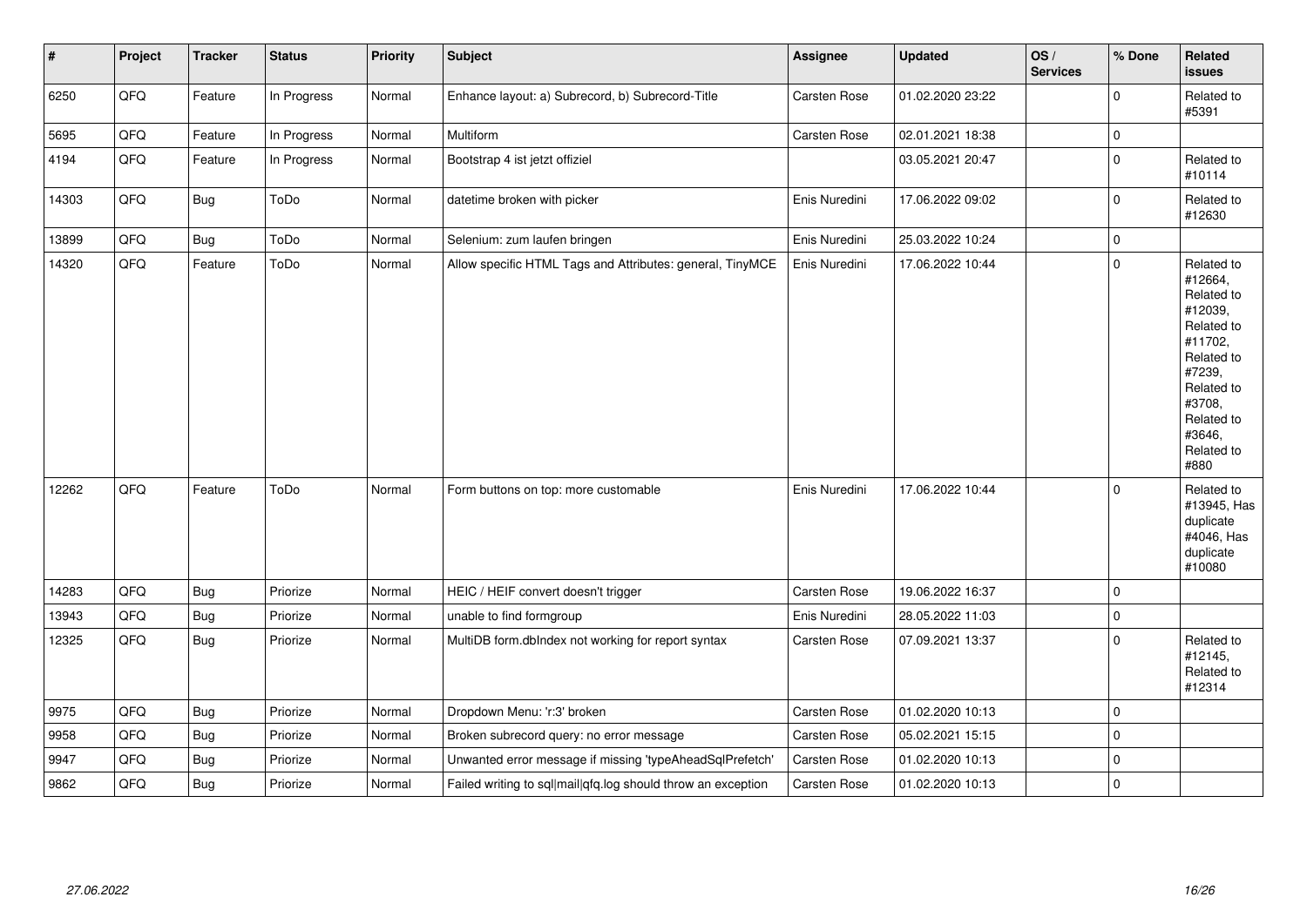| #     | Project | <b>Tracker</b> | <b>Status</b> | <b>Priority</b> | <b>Subject</b>                                                                                           | <b>Assignee</b>     | <b>Updated</b>   | OS/<br><b>Services</b> | % Done              | Related<br><b>issues</b>                                                |
|-------|---------|----------------|---------------|-----------------|----------------------------------------------------------------------------------------------------------|---------------------|------------------|------------------------|---------------------|-------------------------------------------------------------------------|
| 9834  | QFQ     | Bug            | Priorize      | Normal          | Input elements with tag 'disabled' are missing on<br>form-submit: server option 'processReadOnly' broken | <b>Carsten Rose</b> | 07.12.2021 16:43 |                        | $\Omega$            | Related to<br>#9691.<br>Related to<br>#5305, Has<br>duplicate<br>#12331 |
| 8037  | QFQ     | <b>Bug</b>     | Priorize      | Normal          | FE.type=upload (advanced mode): {{slaveld:V}} missing<br>during dynamic update                           | <b>Carsten Rose</b> | 01.02.2020 10:13 |                        | $\mathbf 0$         |                                                                         |
| 7656  | QFQ     | <b>Bug</b>     | Priorize      | Normal          | FE with required, 'pattern' and 'extraButtonLock': always<br>complain about missing value                | Carsten Rose        | 01.02.2020 10:13 |                        | $\mathbf 0$         |                                                                         |
| 7616  | QFQ     | <b>Bug</b>     | Priorize      | Normal          | Selectlist with Enum & Dynamic Update                                                                    | Carsten Rose        | 01.02.2020 10:13 |                        | $\mathbf 0$         |                                                                         |
| 6574  | QFQ     | Bug            | Priorize      | Normal          | gfg.log: Fehlermeldung wurde angezeigt, aber nicht geloggt                                               | Carsten Rose        | 01.02.2020 10:13 |                        | $\pmb{0}$           |                                                                         |
| 6566  | QFQ     | <b>Bug</b>     | Priorize      | Normal          | Link Function 'delete': provided parameter missing on page<br>reload                                     | Benjamin Baer       | 03.01.2022 08:08 |                        | $\Omega$            |                                                                         |
| 6140  | QFQ     | Bug            | Priorize      | Normal          | QFQ DnD Sort: Locked fields                                                                              | Benjamin Baer       | 21.03.2022 09:56 |                        | $\mathsf{O}\xspace$ |                                                                         |
| 4457  | QFQ     | <b>Bug</b>     | Priorize      | Normal          | typeahead: pressing return to select an item, saves the form<br>and closes the form.                     | Benjamin Baer       | 03.01.2022 08:01 |                        | $\Omega$            | Related to<br>#4398                                                     |
| 3782  | QFQ     | Bug            | Priorize      | Normal          | Bei fehlerhafter Eingabe (z.B. Datum) sollte das erwartete<br>Format angezeigt werden                    | Carsten Rose        | 01.02.2020 10:13 |                        | $\Omega$            |                                                                         |
| 2665  | QFQ     | <b>Bug</b>     | Priorize      | Normal          | Dynamic Update funktioniert nicht, wenn beim<br>entsprechenden FormElement eine size angegeben ist.      | Benjamin Baer       | 03.01.2022 08:12 |                        | 30                  |                                                                         |
| 14371 | QFQ     | Feature        | Priorize      | Normal          | LDAP via REPORT                                                                                          | Carsten Rose        | 19.06.2022 16:37 |                        | $\pmb{0}$           |                                                                         |
| 14290 | QFQ     | Feature        | Priorize      | Normal          | FormEditor: Show Table Definition                                                                        | <b>Carsten Rose</b> | 19.06.2022 16:37 |                        | $\mathbf 0$         |                                                                         |
| 13900 | QFQ     | Feature        | Priorize      | Normal          | Selenium: Check das Cookie/PDF funktioniert                                                              | Enis Nuredini       | 25.03.2022 12:45 |                        | $\mathbf 0$         |                                                                         |
| 12504 | QFQ     | Feature        | Priorize      | Normal          | sgl.log: report fe.id                                                                                    | <b>Carsten Rose</b> | 05.05.2021 22:09 |                        | $\mathbf 0$         |                                                                         |
| 12503 | QFQ     | Feature        | Priorize      | Normal          | Detect dangerous UPDATE statement with missing WHERE                                                     | <b>Carsten Rose</b> | 05.05.2021 22:09 |                        | $\pmb{0}$           |                                                                         |
| 12452 | QFQ     | Feature        | Priorize      | Normal          | BaseURL: alsways with '/' at the end                                                                     | <b>Carsten Rose</b> | 19.06.2022 13:45 |                        | $\mathbf 0$         | Related to<br>#10782                                                    |
| 11320 | QFQ     | Feature        | Priorize      | Normal          | Typo3 Version 10 support                                                                                 | <b>Carsten Rose</b> | 05.05.2021 22:09 |                        | $\mathbf 0$         |                                                                         |
| 10569 | QFQ     | Feature        | Priorize      | Normal          | link blank more safe                                                                                     | Enis Nuredini       | 25.03.2022 12:44 |                        | $\mathbf 0$         |                                                                         |
| 10015 | QFQ     | Feature        | Priorize      | Normal          | Monospace in Textarea                                                                                    | Carsten Rose        | 03.02.2020 13:40 |                        | $\pmb{0}$           |                                                                         |
| 10012 | QFQ     | Feature        | Priorize      | Normal          | redirectAllMailTo: {{beEmail:T}}                                                                         | <b>Carsten Rose</b> | 08.05.2021 09:54 |                        | $\mathbf 0$         | Related to<br>#12412,<br>Related to<br>#12413,<br>Related to<br>#10011  |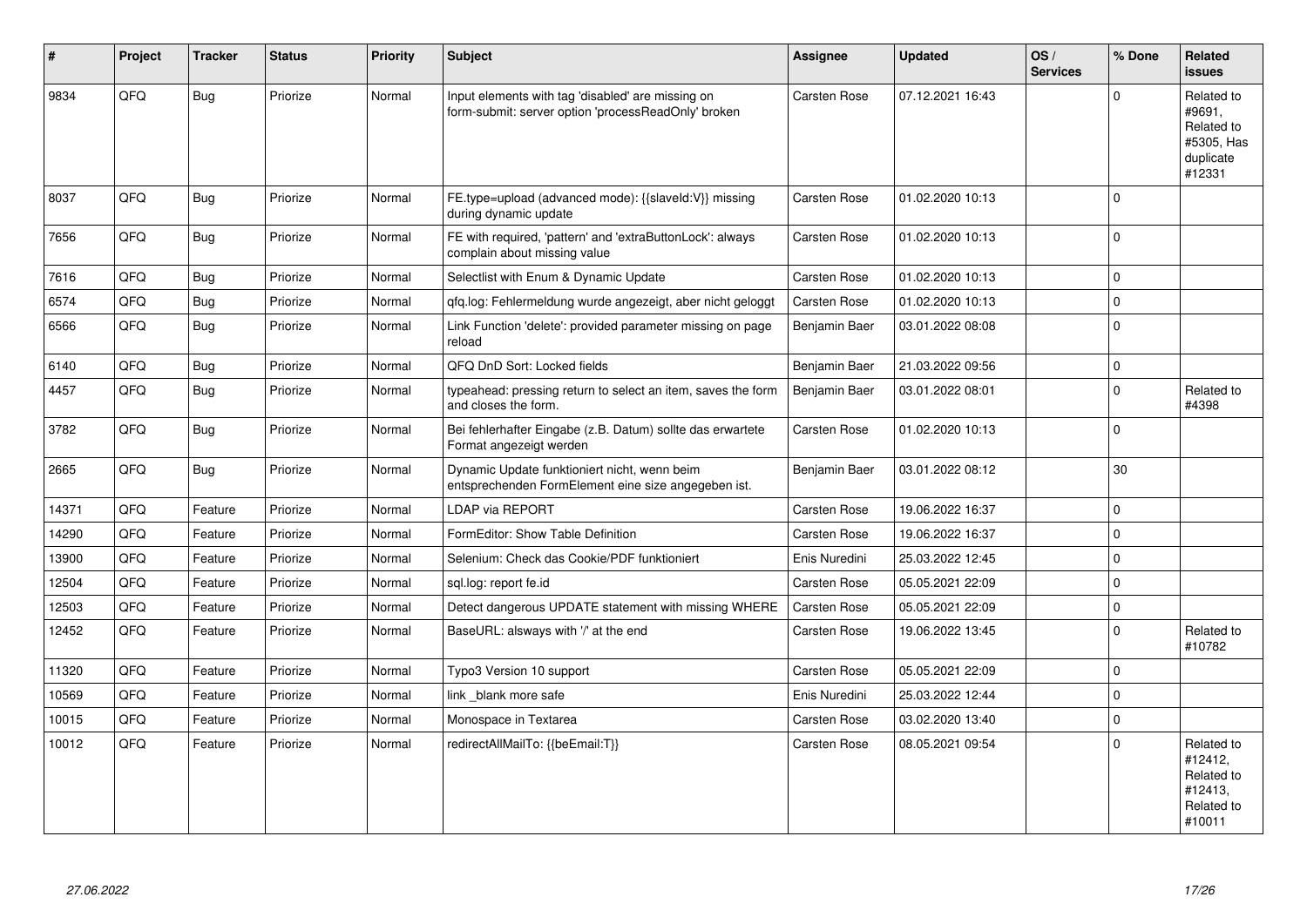| #     | <b>Project</b> | <b>Tracker</b> | <b>Status</b> | <b>Priority</b> | Subject                                                                                             | <b>Assignee</b> | <b>Updated</b>   | OS/<br><b>Services</b> | % Done      | <b>Related</b><br><b>issues</b>               |
|-------|----------------|----------------|---------------|-----------------|-----------------------------------------------------------------------------------------------------|-----------------|------------------|------------------------|-------------|-----------------------------------------------|
| 10011 | QFQ            | Feature        | Priorize      | Normal          | Offer new STORE_TYPO3 Variable 'beUser', 'beEmail'                                                  | Carsten Rose    | 08.05.2021 09:51 |                        | $\Omega$    | Related to<br>#10012,<br>Related to<br>#12511 |
| 10005 | QFQ            | Feature        | Priorize      | Normal          | Report / special column name:  AS calendar                                                          | Carsten Rose    | 03.06.2020 17:28 |                        | $\mathbf 0$ |                                               |
| 10003 | QFQ            | Feature        | Priorize      | Normal          | fieldset: stronger visualize group                                                                  | Benjamin Baer   | 12.02.2020 08:13 |                        | $\mathbf 0$ |                                               |
| 9968  | QFQ            | Feature        | Priorize      | Normal          | Tooltip in Links for Developer                                                                      | Carsten Rose    | 01.02.2020 23:17 |                        | $\mathbf 0$ |                                               |
| 9928  | QFQ            | Feature        | Priorize      | Normal          | SpecialColumnName: a) Deprecated: ' AS "_+tag " ', b)<br>New: ' AS "_ <tag1><tag2>" '</tag2></tag1> | Carsten Rose    | 01.02.2020 23:17 |                        | $\mathbf 0$ | Related to<br>#9929                           |
| 9900  | QFQ            | Feature        | Priorize      | Normal          | Generic API Call: tt-content record >> JSON                                                         | Carsten Rose    | 01.02.2020 10:13 |                        | $\mathbf 0$ |                                               |
| 9668  | QFQ            | Feature        | Priorize      | Normal          | Form.mode: rename 'hidden' to 'hide'                                                                | Carsten Rose    | 05.05.2021 22:14 |                        | $\mathbf 0$ | Related to<br>#6437                           |
| 9394  | QFQ            | Feature        | Priorize      | Normal          | REST: allow for non numerical ids in get requests                                                   | Carsten Rose    | 05.05.2021 22:10 |                        | $\mathbf 0$ |                                               |
| 9346  | QFQ            | Feature        | Priorize      | Normal          | beforeSave: check if an upload is given                                                             | Carsten Rose    | 11.06.2021 21:18 |                        | $\mathbf 0$ |                                               |
| 9135  | QFQ            | Feature        | Priorize      | Normal          | Progress Bar generic / replace old hourglass download<br>popup                                      | Benjamin Baer   | 03.01.2022 07:43 |                        | $\mathbf 0$ |                                               |
| 8963  | QFQ            | Feature        | Priorize      | Normal          | Setting values in a store: flexible way                                                             | Carsten Rose    | 05.05.2021 22:10 |                        | $\mathbf 0$ | Related to<br>#8975                           |
| 8585  | QFQ            | Feature        | Priorize      | Normal          | Enhance Error message for 'unknown form'                                                            | Carsten Rose    | 01.02.2020 10:13 |                        | $\mathbf 0$ |                                               |
| 8584  | QFQ            | Feature        | Priorize      | Normal          | FE 'Action' - never assign to Container (except Template<br>Group)                                  | Carsten Rose    | 01.02.2020 10:13 |                        | $\mathbf 0$ |                                               |
| 8277  | QFQ            | Feature        | Priorize      | Normal          | fe.parameter.default=                                                                               | Carsten Rose    | 01.02.2020 23:17 |                        | $\mathbf 0$ | Related to<br>#8113                           |
| 8044  | QFQ            | Feature        | Priorize      | Normal          | Transaction: a) Form, b) Report                                                                     | Carsten Rose    | 05.05.2021 22:14 |                        | $\mathbf 0$ | Related to<br>#8043                           |
| 8034  | QFQ            | Feature        | Priorize      | Normal          | FormElement 'data': 22.22.2222 should not be accepted                                               | Carsten Rose    | 01.02.2020 10:13 |                        | $\mathbf 0$ |                                               |
| 7965  | QFQ            | Feature        | Priorize      | Normal          | Input type 'text' with visual format - currency                                                     | Benjamin Baer   | 03.01.2022 07:45 |                        | $\mathbf 0$ |                                               |
| 7730  | QFQ            | Feature        | Priorize      | Normal          | SELECT Box: title in between                                                                        | Benjamin Baer   | 01.02.2020 23:22 |                        | $\mathbf 0$ |                                               |
| 7630  | QFQ            | Feature        | Priorize      | Normal          | detailed error message for simple upload                                                            | Carsten Rose    | 01.02.2020 10:13 |                        | $\mathbf 0$ |                                               |
| 7522  | QFQ            | Feature        | Priorize      | Normal          | Inserting default index.html to folder (Avoid Apache Indexing)                                      | Carsten Rose    | 01.02.2020 10:13 |                        | $\mathbf 0$ |                                               |
| 7290  | QFG            | Feature        | Priorize      | Normal          | FormEditor: title as textarea if LEN(title)>60                                                      | Carsten Rose    | 01.02.2020 10:13 |                        | $\mathbf 0$ | Blocked by<br>#7682                           |
| 7217  | QFQ            | Feature        | Priorize      | Normal          | Download: notice User if `_sip=?` is missing                                                        | Carsten Rose    | 01.02.2020 10:13 |                        | $\mathbf 0$ |                                               |
| 6998  | QFQ            | Feature        | Priorize      | Normal          | Form: with debug=on show column information as tooltip of<br>column label                           | Carsten Rose    | 01.02.2020 10:13 |                        | $\mathbf 0$ |                                               |
| 6870  | QFQ            | Feature        | Priorize      | Normal          | Click on '_link' triggers an API call                                                               | Benjamin Baer   | 03.01.2022 08:25 |                        | $\mathsf 0$ |                                               |
| 6801  | QFQ            | Feature        | Priorize      | Normal          | Fabric: Maximize / FullIscreen                                                                      | Benjamin Baer   | 21.03.2022 09:56 |                        | $\mathbf 0$ |                                               |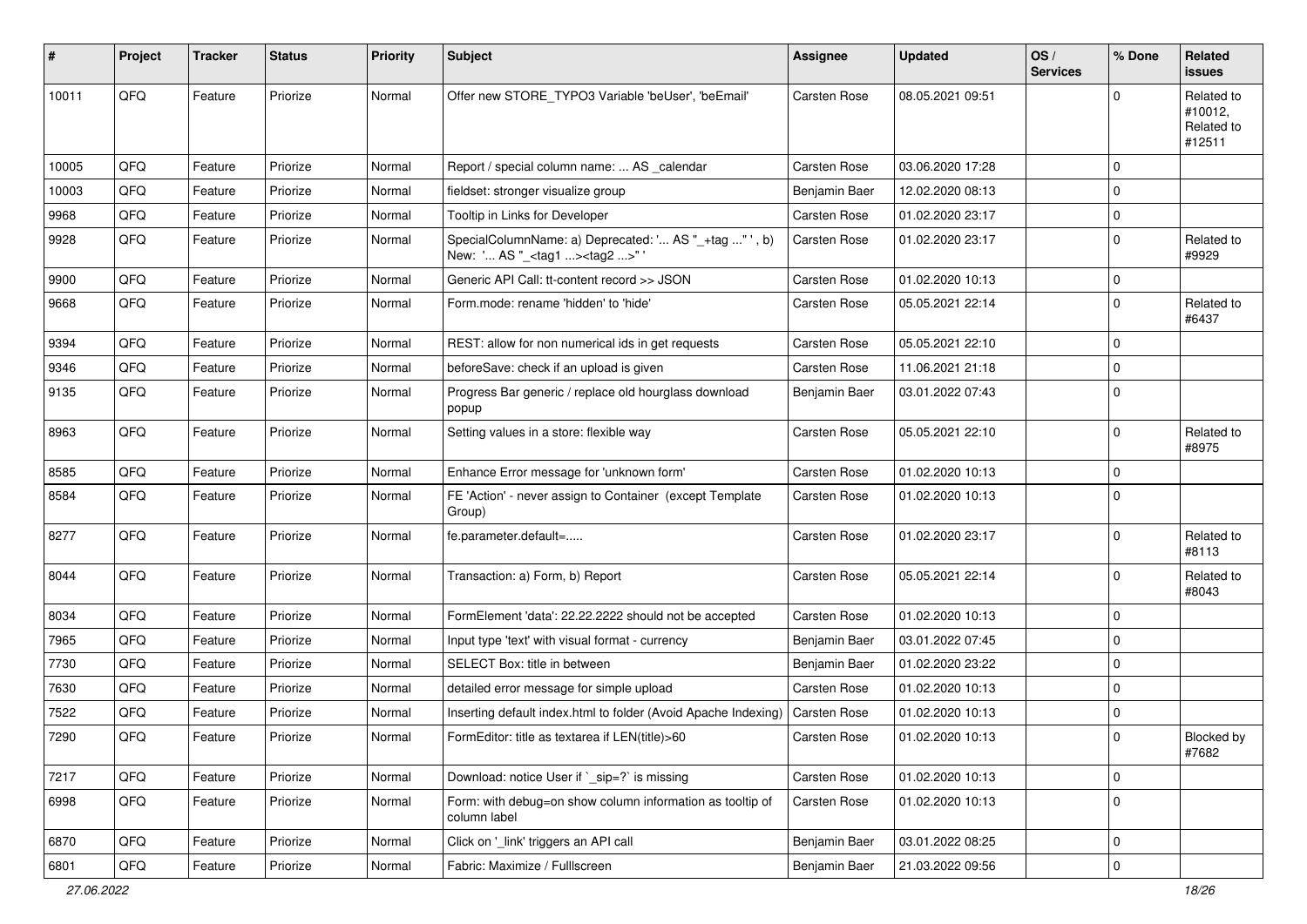| #     | Project | <b>Tracker</b> | <b>Status</b> | <b>Priority</b> | <b>Subject</b>                                                                           | <b>Assignee</b>     | <b>Updated</b>   | OS/<br><b>Services</b> | % Done      | Related<br>issues                                |
|-------|---------|----------------|---------------|-----------------|------------------------------------------------------------------------------------------|---------------------|------------------|------------------------|-------------|--------------------------------------------------|
| 6224  | QFQ     | Feature        | Priorize      | Normal          | Dynamic update: fade in/out fields                                                       | Benjamin Baer       | 21.03.2022 09:50 |                        | $\Omega$    |                                                  |
| 5942  | QFQ     | Feature        | Priorize      | Normal          | 'L' and 'type': append to links, generate via '_link' by using 'u:'                      | <b>Carsten Rose</b> | 01.02.2020 10:13 |                        | $\Omega$    |                                                  |
| 5562  | QFQ     | Feature        | Priorize      | Normal          | Drag'n'Drop fuer Uploads                                                                 | Benjamin Baer       | 21.03.2022 09:52 |                        | $\Omega$    | Related to<br>#9706                              |
| 5366  | QFQ     | Feature        | Priorize      | Normal          | Saving with keyboard shortcuts                                                           | Benjamin Baer       | 21.03.2022 09:47 |                        | $\Omega$    |                                                  |
| 3867  | QFQ     | Feature        | Priorize      | Normal          | Readonly Formular: Template Groups add/delete<br>ausbeldnen                              | <b>Carsten Rose</b> | 05.05.2021 22:12 |                        | $\mathbf 0$ |                                                  |
| 14395 | QFQ     | Support        | <b>New</b>    | Normal          | FormEditor: Virtual table columns                                                        | Enis Nuredini       | 21.06.2022 16:09 |                        | $\mathbf 0$ |                                                  |
| 14377 | QFQ     | <b>Bug</b>     | New           | Normal          | Documentation > General Tips: white page after migration                                 | Enis Nuredini       | 19.06.2022 16:37 |                        | $\mathbf 0$ |                                                  |
| 14322 | QFQ     | <b>Bug</b>     | <b>New</b>    | Normal          | Form Load: by default no scroll (save & close should be<br>visible)                      | Enis Nuredini       | 15.06.2022 14:12 |                        | $\mathbf 0$ | Related to<br>#14321,<br>Related to<br>#6232     |
| 14305 | QFQ     | <b>Bug</b>     | <b>New</b>    | Normal          | Inline Report editing does not create history entries                                    | <b>Carsten Rose</b> | 10.06.2022 11:55 |                        | $\mathbf 0$ |                                                  |
| 14304 | QFQ     | <b>Bug</b>     | New           | Normal          | table sorter view safer does not work                                                    | <b>Carsten Rose</b> | 10.06.2022 11:49 |                        | 0           |                                                  |
| 14245 | QFQ     | <b>Bug</b>     | <b>New</b>    | Normal          | Form Save Btn bleibt disabled wenn Datumsfeld über<br>Datepicker geändert                | Enis Nuredini       | 27.05.2022 13:45 |                        | $\Omega$    | Related to<br>#13689                             |
| 14233 | QFQ     | <b>Bug</b>     | <b>New</b>    | Normal          | AS _link: question - HTML is not rendered                                                | <b>Carsten Rose</b> | 28.05.2022 11:02 |                        | $\Omega$    |                                                  |
| 14091 | QFQ     | <b>Bug</b>     | <b>New</b>    | Normal          | inconsistent template path for twig                                                      | <b>Carsten Rose</b> | 19.04.2022 18:36 |                        | 0           |                                                  |
| 14077 | QFQ     | <b>Bug</b>     | New           | Normal          | As _link: Attribute 'class' missing by r:1 and r:3 - but should<br>set                   | Carsten Rose        | 28.05.2022 11:02 |                        | $\Omega$    | Related to<br>#5342,<br>Related to<br>#4343      |
| 13706 | QFQ     | <b>Bug</b>     | <b>New</b>    | Normal          | Wrong CheckType in FieldElement LastStatus of Form Cron                                  | Carsten Rose        | 21.01.2022 18:20 |                        | $\mathbf 0$ |                                                  |
| 13689 | QFQ     | <b>Bug</b>     | <b>New</b>    | Normal          | Enter auf Eingabefeld mit ungültigem Wert führt zu blurry<br>Seite                       | Enis Nuredini       | 28.05.2022 10:53 |                        | $\Omega$    | Related to<br>#14245, Has<br>duplicate<br>#11891 |
| 13659 | QFQ     | <b>Bug</b>     | New           | Normal          | wrong sanitize class applied to R-store                                                  | Carsten Rose        | 15.01.2022 14:23 |                        | $\Omega$    |                                                  |
| 13647 | QFQ     | <b>Bug</b>     | <b>New</b>    | Normal          | Autofocus funktioniert nicht auf Chrome                                                  | Benjamin Baer       | 19.03.2022 17:44 |                        | $\Omega$    |                                                  |
| 13592 | QFQ     | Bug            | New           | Normal          | QFQ Build Queue: das vergeben von Tags klappt nicht. Es<br>werden keine Releases gebaut. | Carsten Rose        | 19.03.2022 17:45 |                        | $\Omega$    |                                                  |
| 13528 | QFQ     | <b>Bug</b>     | New           | Normal          | qfq.io > releases: es wird kein neues Release angelegt                                   | Benjamin Baer       | 19.03.2022 17:46 |                        | $\mathbf 0$ |                                                  |
| 13460 | QFQ     | <b>Bug</b>     | New           | Normal          | Doc: Password set/reset  password should not processed<br>with 'html encode'             | <b>Carsten Rose</b> | 19.03.2022 17:46 |                        | $\mathbf 0$ |                                                  |
| 13451 | QFQ     | <b>Bug</b>     | New           | Normal          | Character Counter / Max Character: Problem in Safari                                     | Carsten Rose        | 15.04.2022 17:18 |                        | 0           |                                                  |
| 13332 | QFQ     | Bug            | New           | Normal          | Multi Form: Required Felder werden visuell nicht markiert.                               | Carsten Rose        | 19.03.2022 17:47 |                        | 0           |                                                  |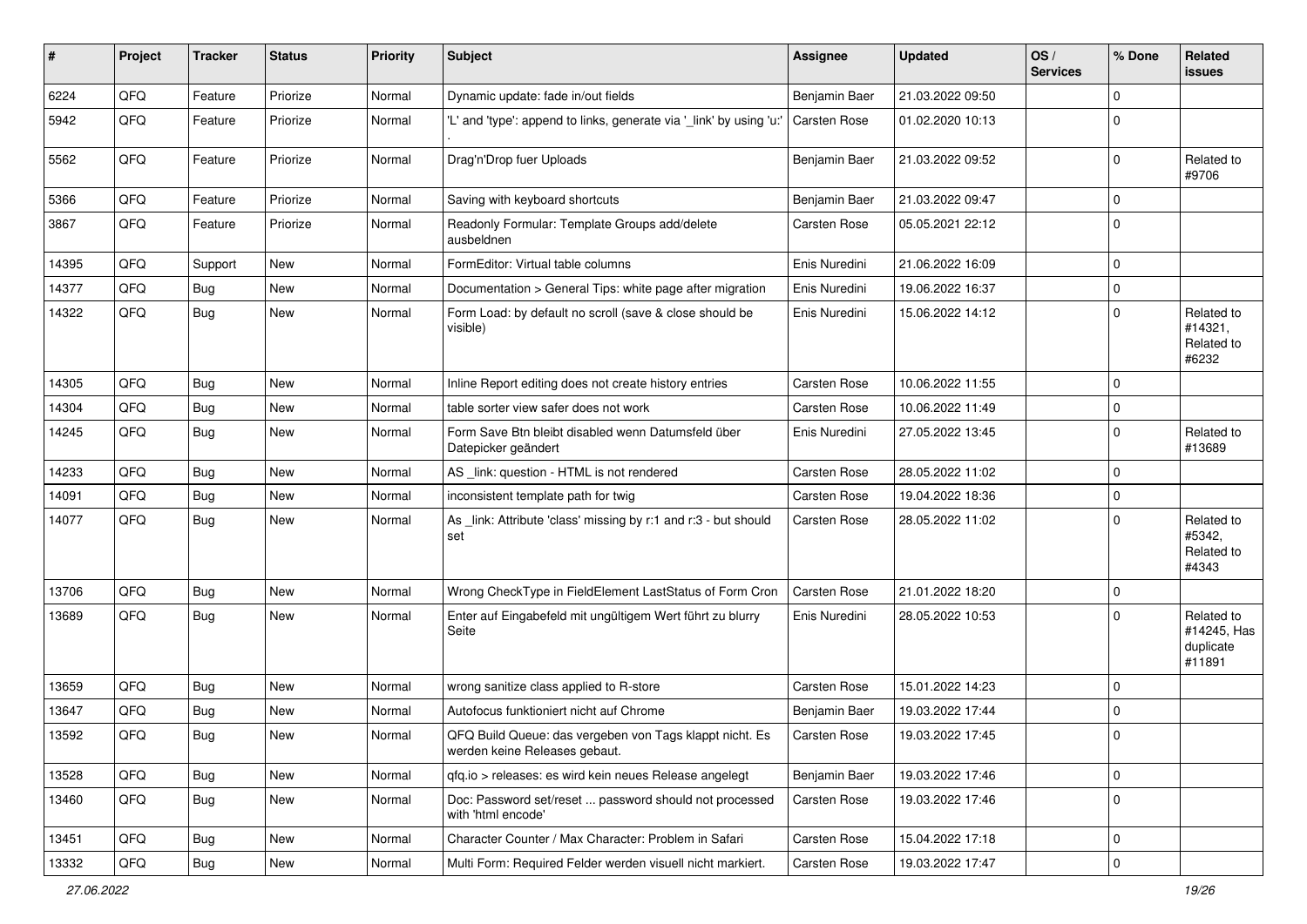| #     | Project | <b>Tracker</b> | <b>Status</b> | <b>Priority</b> | Subject                                                                                                                                             | Assignee            | <b>Updated</b>   | OS/<br><b>Services</b> | % Done      | Related<br><b>issues</b>                                             |
|-------|---------|----------------|---------------|-----------------|-----------------------------------------------------------------------------------------------------------------------------------------------------|---------------------|------------------|------------------------|-------------|----------------------------------------------------------------------|
| 13331 | QFQ     | <b>Bug</b>     | New           | Normal          | Multi Form: Clear Icon misplaced                                                                                                                    | <b>Carsten Rose</b> | 19.03.2022 17:47 |                        | $\Omega$    |                                                                      |
| 12989 | QFQ     | <b>Bug</b>     | New           | Normal          | empty string does not trigger dynamic update                                                                                                        | Enis Nuredini       | 28.05.2022 11:09 |                        | $\Omega$    |                                                                      |
| 12716 | QFQ     | <b>Bug</b>     | New           | Normal          | template group: Pattern only applied to first instance                                                                                              | <b>Carsten Rose</b> | 19.03.2022 17:47 |                        | $\Omega$    |                                                                      |
| 12714 | QFQ     | Bug            | New           | Normal          | Conversion of GIF to PDF broken when GIF contains Alpha.                                                                                            | Carsten Rose        | 19.03.2022 17:49 |                        | $\Omega$    |                                                                      |
| 12581 | QFQ     | Bug            | New           | Normal          | Form.forward=close: Record 'new' in new browser tab > save<br>(& close) >> Form is not reloaded with new created record id<br>and stays in mode=new | <b>Carsten Rose</b> | 19.03.2022 17:48 |                        | $\Omega$    |                                                                      |
| 12520 | QFQ     | Bug            | <b>New</b>    | Normal          | Switch FE User: still active even FE User session expired                                                                                           | <b>Carsten Rose</b> | 19.03.2022 17:48 |                        | $\Omega$    |                                                                      |
| 12512 | QFQ     | Bug            | <b>New</b>    | Normal          | Some MySQL Installation can't use 'stored procedures'                                                                                               | <b>Carsten Rose</b> | 19.03.2022 17:48 |                        | $\Omega$    |                                                                      |
| 12327 | QFQ     | <b>Bug</b>     | New           | Normal          | Copy to clipboard: Glyphicon can not be changed                                                                                                     | <b>Carsten Rose</b> | 27.12.2021 17:59 |                        | $\mathbf 0$ |                                                                      |
| 12187 | QFQ     | <b>Bug</b>     | New           | Normal          | Trigger FormAsFile() via Report: probably problem with multi<br>DB setup                                                                            | <b>Carsten Rose</b> | 20.03.2021 21:20 |                        | $\Omega$    |                                                                      |
| 12133 | QFQ     | Bug            | New           | Normal          | NPM, phpSpreadSheet aktualisieren                                                                                                                   | <b>Carsten Rose</b> | 15.03.2021 09:04 |                        | $\Omega$    |                                                                      |
| 12045 | QFQ     | Bug            | New           | Normal          | templateGroup afterSave FE: Aufruf ohne<br>salHonorFormElements funktioniert nicht                                                                  | <b>Carsten Rose</b> | 18.02.2021 16:33 |                        | $\Omega$    |                                                                      |
| 12040 | QFQ     | Bug            | New           | Normal          | FE Mode 'hidden' für zwei FEs auf einer Zeile                                                                                                       | <b>Carsten Rose</b> | 18.02.2021 10:13 |                        | $\Omega$    |                                                                      |
| 11752 | QFQ     | <b>Bug</b>     | <b>New</b>    | Normal          | checkbox renders multiple input elements with same name                                                                                             | <b>Carsten Rose</b> | 17.12.2020 14:58 |                        | $\Omega$    | Related to<br>#11750                                                 |
| 11715 | QFQ     | Bug            | New           | Normal          | acceptZeroAsRequired and requiredOffButMark do not<br>coincide                                                                                      |                     | 08.12.2020 12:13 |                        | $\Omega$    |                                                                      |
| 11695 | QFQ     | Bug            | New           | Normal          | MultiForm required FE Error                                                                                                                         | <b>Carsten Rose</b> | 04.12.2020 13:34 |                        | $\Omega$    |                                                                      |
| 11668 | QFQ     | <b>Bug</b>     | New           | Normal          | Play function.sql - problem with mysql                                                                                                              | <b>Carsten Rose</b> | 03.05.2021 20:48 |                        | $\Omega$    |                                                                      |
| 11667 | QFQ     | Bug            | New           | Normal          | MySQL mariadb-server-10.3: Incorrect datetime value                                                                                                 | <b>Carsten Rose</b> | 03.05.2021 20:48 |                        | $\Omega$    |                                                                      |
| 11522 | QFQ     | Bug            | New           | Normal          | Aus/Einblenden von Reitern                                                                                                                          |                     | 13.11.2020 14:58 |                        | $\Omega$    |                                                                      |
| 11239 | QFQ     | <b>Bug</b>     | New           | Normal          | Radiobutton (plain): horizontales Rendern abhängig vom<br>Datentyp in der Datenbank                                                                 | <b>Carsten Rose</b> | 30.09.2020 18:37 |                        | $\Omega$    |                                                                      |
| 10937 | QFQ     | <b>Bug</b>     | New           | Normal          | Fehler mit abhängigen Select- Feldern beim Positionieren                                                                                            | <b>Carsten Rose</b> | 12.11.2020 23:45 |                        | $\Omega$    |                                                                      |
| 10890 | QFQ     | Bug            | New           | Normal          | AutoCron hangs                                                                                                                                      |                     | 20.07.2020 13:56 |                        | $\Omega$    |                                                                      |
| 10759 | QFQ     | Bug            | New           | Normal          | emptyMeansNull - Feld falsch aktualisiert                                                                                                           |                     | 12.11.2020 23:45 |                        | $\mathbf 0$ |                                                                      |
| 10704 | QFQ     | Bug            | New           | Normal          | wkhtml problem rendering fullCalendar.js / fabric.js >><br>successor: puppeteer                                                                     | Carsten Rose        | 12.11.2020 23:45 |                        |             | Related to<br>#5024,<br>Related to<br>#4650,<br>Related to<br>#10715 |
| 10658 | QFQ     | Bug            | New           | Normal          | processReadOnly broken                                                                                                                              | Carsten Rose        | 27.05.2020 17:55 |                        | 0           |                                                                      |
| 10588 | QFQ     | <b>Bug</b>     | New           | Normal          | typeahed Tag: Doku anpassen                                                                                                                         | Carsten Rose        | 12.11.2020 23:45 |                        | 0           |                                                                      |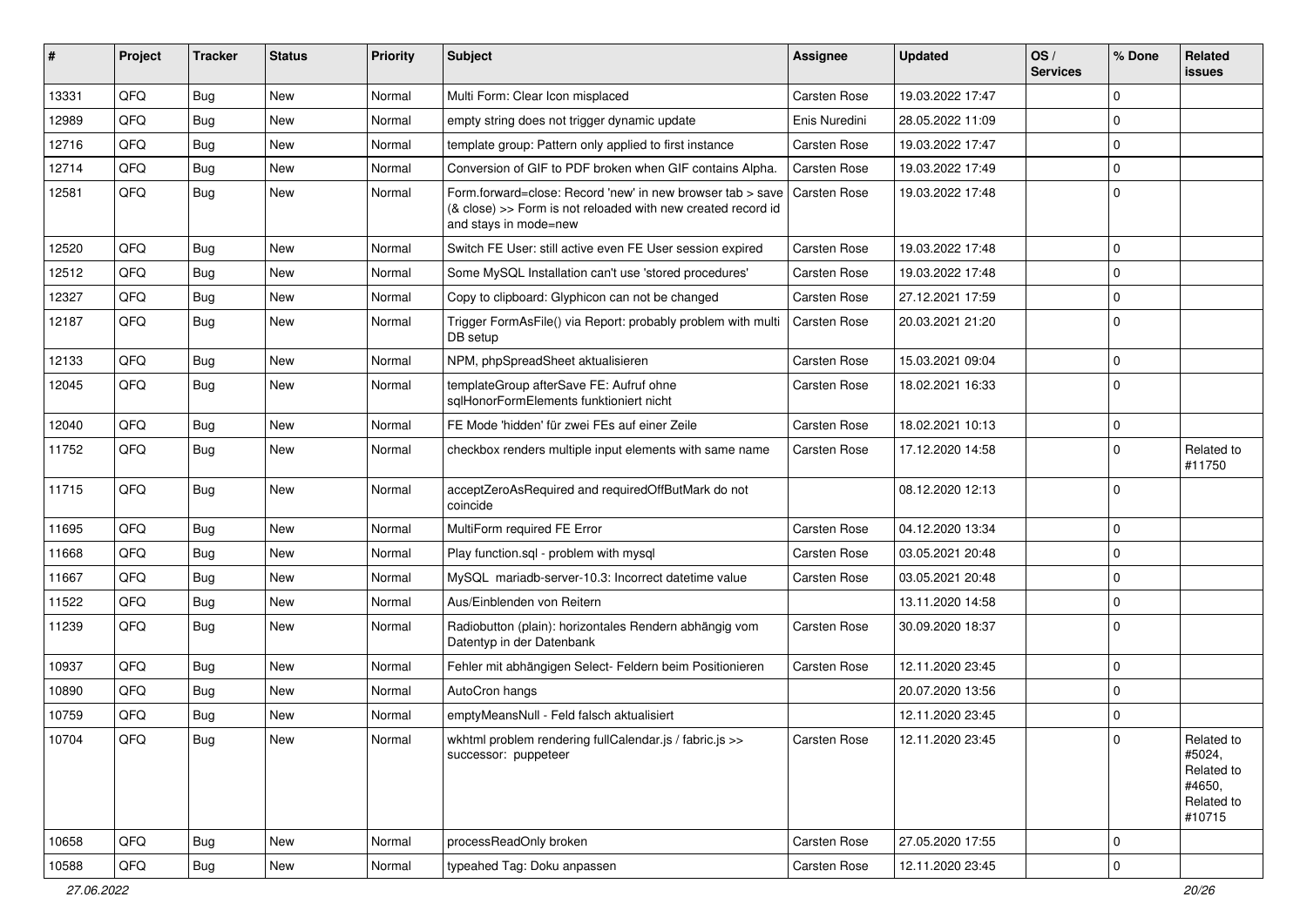| #     | Project | <b>Tracker</b> | <b>Status</b> | <b>Priority</b> | <b>Subject</b>                                                                                        | Assignee            | Updated          | OS/<br><b>Services</b> | % Done      | Related<br><b>issues</b> |
|-------|---------|----------------|---------------|-----------------|-------------------------------------------------------------------------------------------------------|---------------------|------------------|------------------------|-------------|--------------------------|
| 10324 | QFQ     | Bug            | New           | Normal          | Excel Export mit Template funktioniert nur, wenn Template<br>vor uid kommt                            |                     | 30.03.2020 11:20 |                        | $\mathbf 0$ | Related to<br>#10257     |
| 10322 | QFQ     | <b>Bug</b>     | New           | Normal          | FormElement / Radio: missing column 'enum' >> FE not<br>reported                                      | <b>Carsten Rose</b> | 07.05.2020 09:37 |                        | $\mathbf 0$ |                          |
| 10082 | QFQ     | Bug            | New           | Normal          | FE.type=SELECT - 'sanatize' Class                                                                     | Carsten Rose        | 07.05.2020 09:36 |                        | $\mathbf 0$ | Related to<br>#10081     |
| 9855  | QFQ     | Bug            | <b>New</b>    | Normal          | <b>Required Check</b>                                                                                 |                     | 01.02.2020 15:56 |                        | $\mathbf 0$ |                          |
| 9783  | QFQ     | <b>Bug</b>     | <b>New</b>    | Normal          | Email with special characters                                                                         | Carsten Rose        | 01.02.2020 23:22 |                        | $\Omega$    |                          |
| 9773  | QFQ     | <b>Bug</b>     | New           | Normal          | form.parameter.formModeGlobal=requiredOff                                                             | <b>Carsten Rose</b> | 01.02.2020 15:56 |                        | $\mathbf 0$ |                          |
| 9533  | QFQ     | <b>Bug</b>     | <b>New</b>    | Normal          | FE.type=upload: Check in 'beforeSave' if upload is given                                              | Carsten Rose        | 01.02.2020 23:22 |                        | $\Omega$    | Related to<br>#11523     |
| 9317  | QFQ     | <b>Bug</b>     | <b>New</b>    | Normal          | FE.type=note: with dynamic show/hidden an empty label<br>causes trouble                               | Carsten Rose        | 01.02.2020 23:22 |                        | $\Omega$    |                          |
| 9275  | QFQ     | <b>Bug</b>     | <b>New</b>    | Normal          | autcron: t3 page, which takes to long to respond, is not<br>reported properly                         | Carsten Rose        | 01.02.2020 23:22 |                        | 100         |                          |
| 9177  | QFQ     | Bug            | New           | Normal          | Bug? QFQ tries to save an action FE, which has real<br>existing column name                           | Carsten Rose        | 01.02.2020 23:22 |                        | $\Omega$    |                          |
| 9127  | QFQ     | <b>Bug</b>     | <b>New</b>    | Normal          | Error Message: change 'roll over' color - text not readable                                           | Carsten Rose        | 01.02.2020 23:22 |                        | $\Omega$    |                          |
| 9077  | QFQ     | Bug            | New           | Normal          | typeAheadSql: report broken SQL                                                                       | <b>Carsten Rose</b> | 01.02.2020 23:22 |                        | $\mathbf 0$ |                          |
| 9013  | QFQ     | <b>Bug</b>     | New           | Normal          | Error in Twig template not handled                                                                    | Carsten Rose        | 20.10.2021 13:43 |                        | $\Omega$    |                          |
| 8049  | QFQ     | <b>Bug</b>     | <b>New</b>    | Normal          | FE.type=note, column 'value': text moves some pixel to top<br>after save                              | Carsten Rose        | 01.02.2020 23:22 |                        | $\mathbf 0$ |                          |
| 7890  | QFQ     | Bug            | New           | Normal          | FormElement 'required': extraButtonInfo not aligned                                                   | Carsten Rose        | 11.06.2021 21:17 |                        | $\mathbf 0$ | Related to<br>#11517     |
| 7795  | QFQ     | Bug            | New           | Normal          | Readonly Form: Typeahead-Felder                                                                       | <b>Carsten Rose</b> | 01.02.2020 23:22 |                        | $\mathbf 0$ |                          |
| 7685  | QFQ     | <b>Bug</b>     | New           | Normal          | Open FormElement from QFQ error message and save<br>modified record: error about missing {{formId:F}} | Carsten Rose        | 01.02.2020 23:22 |                        | $\Omega$    |                          |
| 7574  | QFQ     | Bug            | New           | Normal          | Substitute error: form element not reported / dont parse<br>Form.note                                 | Carsten Rose        | 01.02.2020 23:21 |                        | $\Omega$    |                          |
| 7547  | QFQ     | <b>Bug</b>     | New           | Normal          | Error Message in afterSave: wrong parameter column<br>reported                                        | Carsten Rose        | 01.02.2020 23:22 |                        | $\Omega$    |                          |
| 7524  | QFQ     | <b>Bug</b>     | <b>New</b>    | Normal          | QFQ throws a 'General Error' if 'fileadmin/protected/log/' is<br>not writeable                        | Carsten Rose        | 01.02.2020 23:22 |                        | $\mathbf 0$ |                          |
| 7513  | QFQ     | <b>Bug</b>     | New           | Normal          | Radios not correct aligned                                                                            | Carsten Rose        | 01.02.2020 23:22 |                        | $\Omega$    |                          |
| 7512  | QFQ     | <b>Bug</b>     | <b>New</b>    | Normal          | FE: inputType=number >> 'pattern' is not respected                                                    | <b>Carsten Rose</b> | 01.02.2020 23:22 |                        | $\mathbf 0$ |                          |
| 7261  | QFQ     | <b>Bug</b>     | New           | Normal          | Report pathFilename for user without path, only the filename                                          | Carsten Rose        | 01.02.2020 23:21 |                        | $\mathbf 0$ |                          |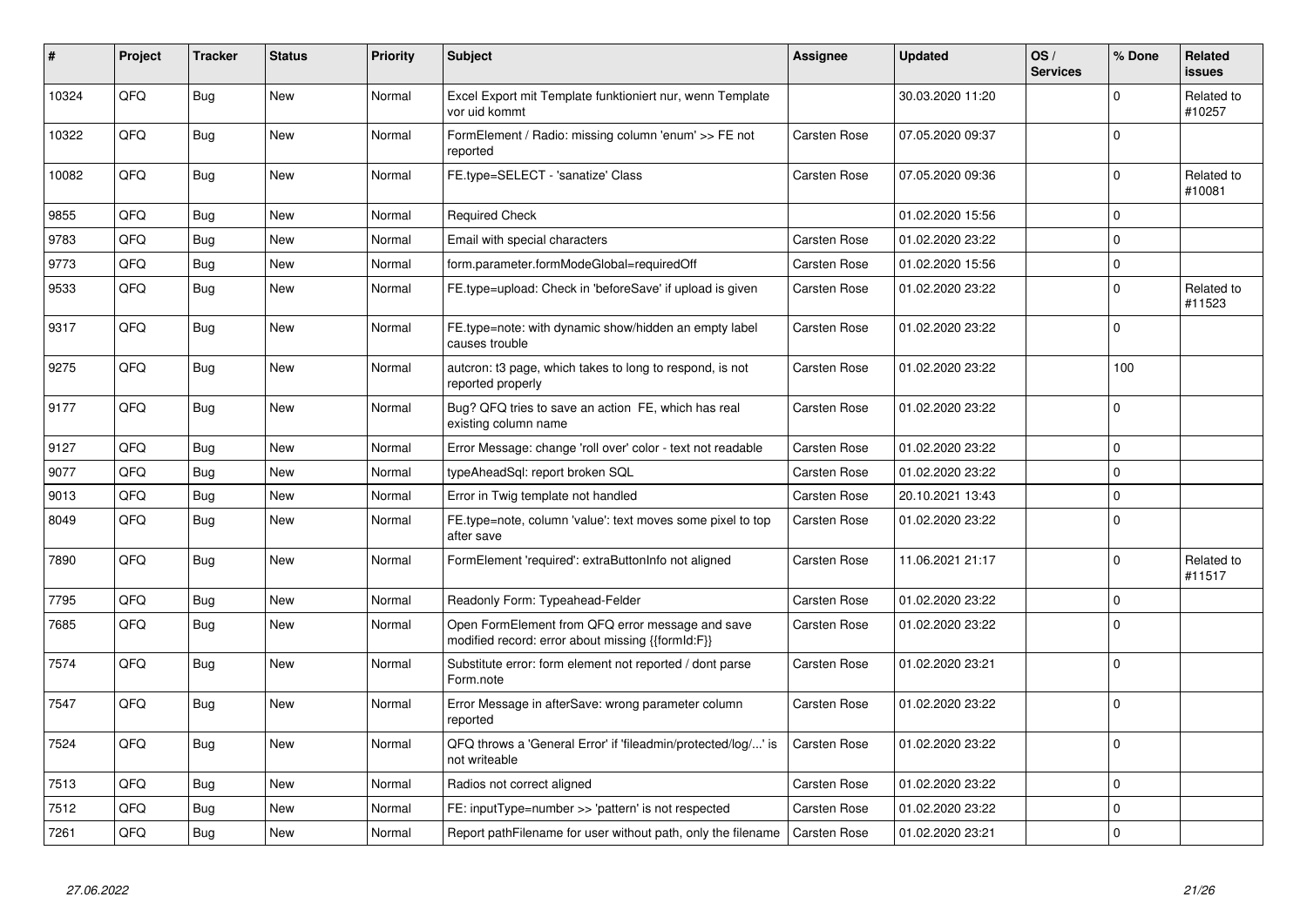| #     | Project | <b>Tracker</b> | <b>Status</b> | <b>Priority</b> | <b>Subject</b>                                                                                                   | <b>Assignee</b>        | <b>Updated</b>   | OS/<br><b>Services</b> | % Done       | Related<br>issues                           |
|-------|---------|----------------|---------------|-----------------|------------------------------------------------------------------------------------------------------------------|------------------------|------------------|------------------------|--------------|---------------------------------------------|
| 7219  | QFQ     | <b>Bug</b>     | New           | Normal          | typeSheadSql / typeAheadSqlPrefetch: change to curly<br>braces                                                   | <b>Carsten Rose</b>    | 01.02.2020 23:21 |                        | <sup>0</sup> |                                             |
| 7014  | QFQ     | Bug            | New           | Normal          | Sending invalid emails succeeds when<br>debug.redirectAllMailTo is set                                           | <b>Carsten Rose</b>    | 01.02.2020 23:21 |                        | $\mathbf 0$  |                                             |
| 7002  | QFQ     | Bug            | New           | Normal          | Dynamic Update: row does not disappear / appear                                                                  | <b>Carsten Rose</b>    | 01.02.2020 23:22 |                        | 0            |                                             |
| 6912  | QFQ     | <b>Bug</b>     | New           | Normal          | error Message Var 'deadline' already set in SIP - in Form<br>with FE.value={{deadline:R:::{{deadlinePeriod:Y}}}} | <b>Carsten Rose</b>    | 01.02.2020 23:21 |                        | $\Omega$     |                                             |
| 6677  | QFQ     | <b>Bug</b>     | New           | Normal          | Error message FE Action Element: no/wrong FE reference<br>who cause the problem.                                 | Carsten Rose           | 01.02.2020 23:21 |                        | $\Omega$     |                                             |
| 6483  | QFQ     | <b>Bug</b>     | New           | Normal          | R Store funktioniert nicht bei 'Report Notation' im FE                                                           | <b>Carsten Rose</b>    | 01.02.2020 23:21 |                        | $\mathbf 0$  |                                             |
| 6462  | QFQ     | Bug            | New           | Normal          | File Upload: Nutzlose Fehlermeldung wenn Datei zu gross                                                          | <b>Carsten Rose</b>    | 01.02.2020 23:21 |                        | $\Omega$     | Related to<br>#6139                         |
| 5576  | QFQ     | <b>Bug</b>     | New           | Normal          | Using MySQL 'DROP' requires privilege - wich is not really<br>necessary.                                         | <b>Carsten Rose</b>    | 01.02.2020 23:21 |                        | $\Omega$     |                                             |
| 5559  | QFQ     | Bug            | New           | Normal          | FE.type = Upload: 'accept' might contain variables                                                               | <b>Carsten Rose</b>    | 11.05.2020 21:23 |                        | $\mathbf 0$  |                                             |
| 5305  | QFQ     | Bug            | New           | Normal          | Upload FormElement: nicht disabled by readonly Form                                                              | <b>Carsten Rose</b>    | 16.06.2021 13:43 |                        | $\Omega$     | Related to<br>#9347,<br>Related to<br>#9834 |
| 4756  | QFQ     | <b>Bug</b>     | <b>New</b>    | Normal          | Form dirty even nothing changes                                                                                  | <b>Carsten Rose</b>    | 11.12.2019 16:16 |                        | $\Omega$     |                                             |
| 3547  | QFQ     | Bug            | New           | Normal          | FE of type 'note' causes writing of empty fields.                                                                | <b>Carsten Rose</b>    | 01.02.2020 23:21 |                        | $\mathbf 0$  |                                             |
| 14376 | QFQ     | Feature        | New           | Normal          | QFQ Bootstrap: if missing, create stored procedures                                                              | Enis Nuredini          | 19.06.2022 16:37 |                        | $\Omega$     |                                             |
| 14227 | QFQ     | Feature        | <b>New</b>    | Normal          | Selenium Konkurrenz: cypress.io                                                                                  | Enis Nuredini          | 28.05.2022 11:02 |                        | $\mathbf 0$  |                                             |
| 14185 | QFQ     | Feature        | New           | Normal          | External/Autocron.php - better suitable directory                                                                | Support: System        | 28.05.2022 11:03 |                        | $\Omega$     |                                             |
| 14090 | QFQ     | Feature        | New           | Normal          | Nützliche _script funktionen                                                                                     | <b>Carsten Rose</b>    | 28.05.2022 11:03 |                        | $\mathbf 0$  |                                             |
| 14028 | QFQ     | Feature        | New           | Normal          | Required notification: visual nicer                                                                              | Enis Nuredini          | 28.05.2022 11:01 |                        | $\mathbf 0$  |                                             |
| 13945 | QFQ     | Feature        | New           | Normal          | As _link: content before/after link                                                                              | Enis Nuredini          | 28.05.2022 11:01 |                        | $\Omega$     | Related to<br>#12262                        |
| 13843 | QFQ     | Feature        | New           | Normal          | Create JWT via QFQ                                                                                               | <b>Carsten Rose</b>    | 19.03.2022 17:42 |                        | $\Omega$     |                                             |
| 13841 | QFQ     | Feature        | New           | Normal          | Create PDF via iText - evaluate                                                                                  | <b>Carsten Rose</b>    | 19.03.2022 17:42 |                        | $\mathbf 0$  |                                             |
| 13700 | QFQ     | Feature        | New           | Normal          | Redesign qfq.io Seite                                                                                            | Carsten Rose           | 19.03.2022 17:43 |                        | $\Omega$     |                                             |
| 13609 | QFQ     | Feature        | New           | Normal          | QFQ Introduction: Seite aufloesen                                                                                | Philipp<br>Gröbelbauer | 28.05.2022 11:02 |                        | $\mathbf 0$  |                                             |
| 13467 | QFQ     | Feature        | New           | Normal          | ChangeLog Generator                                                                                              | <b>Carsten Rose</b>    | 19.03.2022 17:46 |                        | $\mathbf 0$  | Related to<br>#11460                        |
| 13354 | QFQ     | Feature        | New           | Normal          | Using Websocket in QFQ                                                                                           | Carsten Rose           | 10.11.2021 15:47 |                        | $\mathbf 0$  |                                             |
| 12679 | QFQ     | Feature        | New           | Normal          | tablesorter: custom column width                                                                                 | Carsten Rose           | 16.06.2021 11:10 |                        | $\mathbf 0$  |                                             |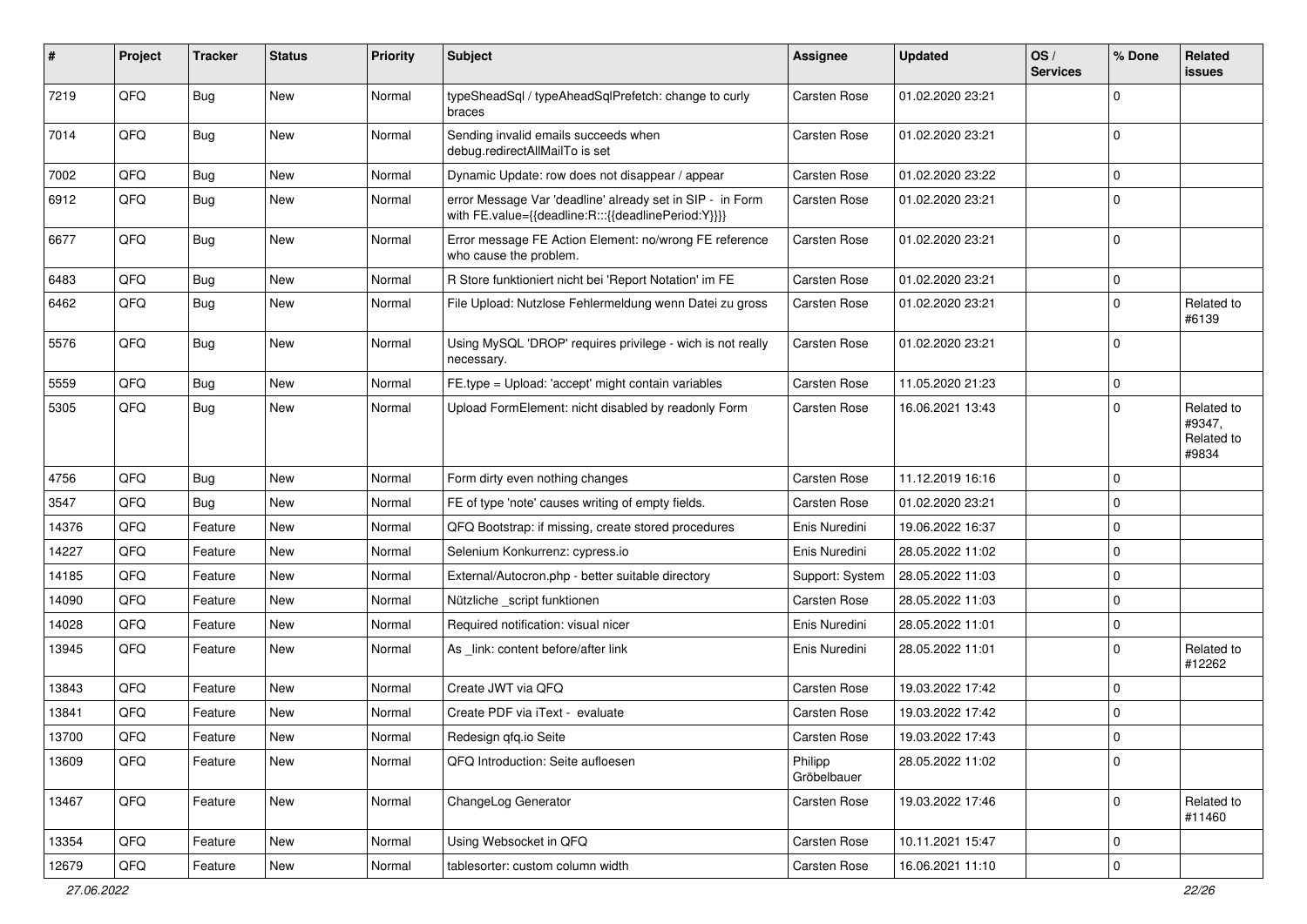| #     | Project | <b>Tracker</b> | <b>Status</b> | <b>Priority</b> | <b>Subject</b>                                                                                                 | Assignee            | <b>Updated</b>   | OS/<br><b>Services</b> | % Done      | Related<br><b>issues</b>                                              |
|-------|---------|----------------|---------------|-----------------|----------------------------------------------------------------------------------------------------------------|---------------------|------------------|------------------------|-------------|-----------------------------------------------------------------------|
| 12664 | QFQ     | Feature        | New           | Normal          | TinyMCE: report/remove malicous HTML/JS Code                                                                   | Carsten Rose        | 19.03.2022 17:47 |                        | $\mathbf 0$ | Related to<br>#14320                                                  |
| 12632 | QFQ     | Feature        | New           | Normal          | TinyMCE: Prepare CSS classes for images                                                                        | Carsten Rose        | 04.06.2021 14:35 |                        | 100         | Blocked by<br>#12186                                                  |
| 12603 | QFQ     | Feature        | New           | Normal          | Dropdown (Select), Radio, checkbox:<br>itemListAlways={{!SELECT key, value}}                                   | Carsten Rose        | 19.03.2022 17:47 |                        | $\mathbf 0$ |                                                                       |
| 12556 | QFQ     | Feature        | <b>New</b>    | Normal          | Pills Title: colored = static or dynamic on allrequiredgiven                                                   | Benjamin Baer       | 19.03.2022 17:49 |                        | $\mathbf 0$ |                                                                       |
| 12490 | QFQ     | Feature        | New           | Normal          | Loading Plugins in QFQ - see what tinymce does. (lazy<br>loading)                                              | Benjamin Baer       | 08.06.2022 10:37 |                        | $\Omega$    | Related to<br>#12611,<br>Related to<br>#10013,<br>Related to<br>#7732 |
| 12480 | QFQ     | Feature        | New           | Normal          | If QFQ upgrade is running, block further request                                                               | Carsten Rose        | 03.05.2021 20:45 |                        | $\mathbf 0$ |                                                                       |
| 12477 | QFQ     | Feature        | New           | Normal          | Support for refactoring: Form, FormElement, diverse<br>Tabellen/Spalten, tt-content Records                    | Carsten Rose        | 03.05.2021 20:45 |                        | $\mathbf 0$ |                                                                       |
| 12476 | QFQ     | Feature        | New           | Normal          | clearMe: a) should trigger 'dirty', b) sticky on textarea resize                                               | Benjamin Baer       | 04.01.2022 08:40 |                        | $\mathbf 0$ | Related to<br>#9528                                                   |
| 12474 | QFQ     | Feature        | <b>New</b>    | Normal          | Check BaseConfigURL if it is given and the the last char is '/'                                                | <b>Carsten Rose</b> | 03.05.2021 20:45 |                        | $\mathbf 0$ |                                                                       |
| 12465 | QFQ     | Feature        | New           | Normal          | QFQ Function: use in FE to fill StoreRecord                                                                    | Carsten Rose        | 05.05.2021 21:58 |                        | $\mathbf 0$ |                                                                       |
| 12413 | QFQ     | Feature        | New           | Normal          | STORE_TYPO3: enhance for {{be_users.email:T}},<br>{{fe users.email:T}}                                         | Carsten Rose        | 03.05.2021 20:45 |                        | $\Omega$    | Related to<br>#12412,<br>Related to<br>#10012                         |
| 12412 | QFQ     | Feature        | New           | Normal          | Action/Escape qualifier 'e' (empty), '0': if given, an empty<br>string (or '0') will be treated as 'not found' | Carsten Rose        | 08.05.2021 09:40 |                        | $\Omega$    | Related to<br>#12413,<br>Related to<br>#10012                         |
| 12400 | QFQ     | Feature        | New           | Normal          | Tutorial ist in QFQ Doku, Wird in der Suche gefunden, es<br>gibt aber kein Menupunkt - Inhalt ueberpruefen     | Carsten Rose        | 03.05.2021 20:45 |                        | $\mathbf 0$ |                                                                       |
| 12330 | QFQ     | Feature        | New           | Normal          | Copy to input field / text area / TinyMCE                                                                      | Carsten Rose        | 07.04.2021 09:01 |                        | $\mathbf 0$ |                                                                       |
| 12269 | QFQ     | Feature        | New           | Normal          | 2FA - Login                                                                                                    | Carsten Rose        | 03.05.2021 20:45 |                        | $\mathbf 0$ |                                                                       |
| 12163 | QFQ     | Feature        | New           | Normal          | Checkbox: table wrap                                                                                           | Carsten Rose        | 03.05.2021 20:51 |                        | $\mathbf 0$ |                                                                       |
| 12162 | QFQ     | Feature        | New           | Normal          | FE.type=sendmail: personalized mailing (several mails) via<br>template                                         | Carsten Rose        | 03.05.2021 20:45 |                        | $\mathbf 0$ |                                                                       |
| 12156 | QFQ     | Feature        | New           | Normal          | Form: Optional disable 'leave page'                                                                            |                     | 03.05.2021 20:45 |                        | $\mathbf 0$ |                                                                       |
| 12146 | QFQ     | Feature        | New           | Normal          | Autocron Job: Anzeigen wann der naechste Job ausgefuehrt<br>wird, resp das er nicht ausgefuehrt wird           | <b>Carsten Rose</b> | 15.03.2021 15:23 |                        | $\mathbf 0$ |                                                                       |
| 12135 | QFQ     | Feature        | New           | Normal          | Subrecord: Notiz                                                                                               |                     | 24.04.2021 16:58 |                        | $\mathsf 0$ |                                                                       |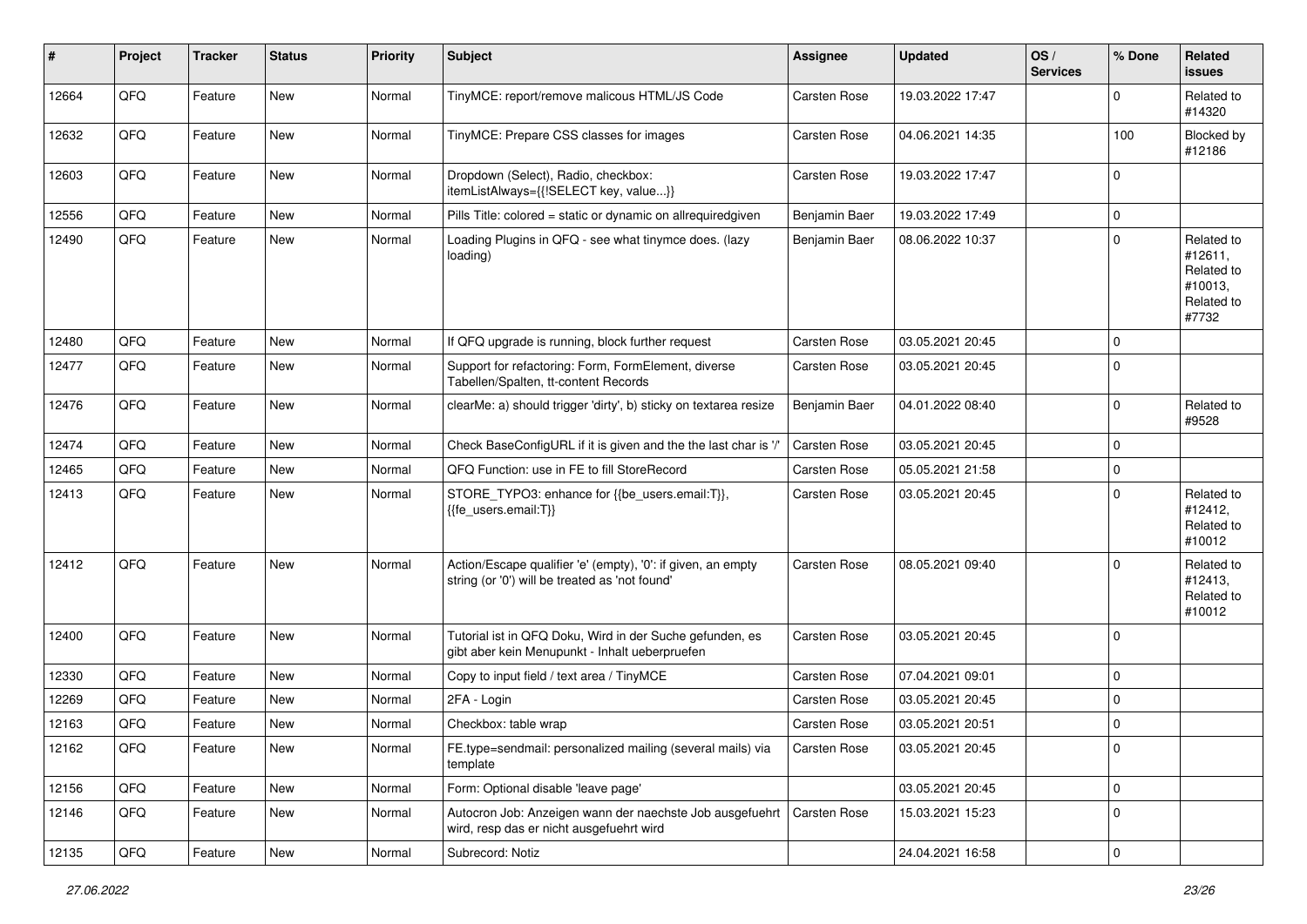| ∦     | Project | <b>Tracker</b> | <b>Status</b> | <b>Priority</b> | Subject                                                                                              | <b>Assignee</b>                                        | <b>Updated</b>   | OS/<br><b>Services</b> | % Done      | Related<br>issues                            |                      |
|-------|---------|----------------|---------------|-----------------|------------------------------------------------------------------------------------------------------|--------------------------------------------------------|------------------|------------------------|-------------|----------------------------------------------|----------------------|
| 12119 | QFQ     | Feature        | New           | Normal          | AS paged: error message missing if there ist no 'r' argument.                                        | Carsten Rose                                           | 03.05.2021 20:51 |                        | $\mathbf 0$ |                                              |                      |
| 12109 | QFQ     | Feature        | <b>New</b>    | Normal          | Donwload Link: Plain, SIP, Persistent Link, Peristent SIP -<br>new notation                          | Carsten Rose                                           | 03.05.2021 20:45 |                        | 0           | Related to<br>#12085                         |                      |
| 12039 | QFQ     | Feature        | <b>New</b>    | Normal          | Missing htmlSpecialChar() in pre processing on form submit                                           |                                                        | 18.02.2021 00:09 |                        | $\mathbf 0$ | Related to<br>#14320                         |                      |
| 12038 | QFQ     | Feature        | <b>New</b>    | Normal          | a) STORE_VAR: filenameOnlyStripUniq, b) SP:<br>QSTRIPUNIQ()                                          |                                                        | 17.02.2021 23:55 |                        | $\mathbf 0$ |                                              |                      |
| 12024 | QFQ     | Feature        | <b>New</b>    | Normal          | Excel Export: text columns by default decode<br>htmlspeciachar()                                     | Carsten Rose                                           | 17.02.2021 23:55 |                        | $\mathbf 0$ | Related to<br>#12022                         |                      |
| 12023 | QFQ     | Feature        | <b>New</b>    | Normal          | MySQL Stored Precdure: QDECODESPECIALCHAR()                                                          | Carsten Rose                                           | 16.02.2021 11:16 |                        | $\mathbf 0$ | Related to<br>#12022                         |                      |
| 11955 | QFQ     | Feature        | <b>New</b>    | Normal          | subrecord: new title option to set <th> attributes - e.g. to<br/>customize tablesorter options.</th> | attributes - e.g. to<br>customize tablesorter options. | Carsten Rose     | 03.05.2021 20:47       |             | $\mathbf 0$                                  | Related to<br>#11775 |
| 11892 | QFQ     | Feature        | <b>New</b>    | Normal          | tablesorter: columns with links are hard to order - new<br>qualifier 'Y: <ord>'</ord>                | Enis Nuredini                                          | 23.03.2022 09:22 |                        | $\mathbf 0$ |                                              |                      |
| 11775 | QFQ     | Feature        | <b>New</b>    | Normal          | Subrecord Tooltip pro Feld                                                                           | <b>Carsten Rose</b>                                    | 18.12.2020 15:22 |                        | $\mathbf 0$ | Related to<br>#11955                         |                      |
| 11747 | QFQ     | Feature        | <b>New</b>    | Normal          | Maintenance Page with Redirect                                                                       | <b>Carsten Rose</b>                                    | 03.05.2021 20:47 |                        | $\mathbf 0$ | Related to<br>#11741                         |                      |
| 11716 | QFQ     | Feature        | <b>New</b>    | Normal          | Form an beliebiger Stelle im Report anzeigen                                                         |                                                        | 09.12.2020 09:47 |                        | $\pmb{0}$   |                                              |                      |
| 11702 | QFQ     | Feature        | New           | Normal          | HTML Special Char makes no sense for 'allbut' if '&' is<br>forbidden                                 | Carsten Rose                                           | 07.12.2021 16:35 |                        | $\mathbf 0$ | Related to<br>#5112,<br>Related to<br>#14320 |                      |
| 11535 | QFQ     | Feature        | <b>New</b>    | Normal          | Ability to create SQL columns in frontend QFQ forms                                                  |                                                        | 17.11.2020 12:11 |                        | $\mathbf 0$ |                                              |                      |
| 11534 | QFQ     | Feature        | <b>New</b>    | Normal          | Report: Action on selected rows - Table batchprocessing<br>feature                                   |                                                        | 18.11.2020 08:15 |                        | $\mathbf 0$ |                                              |                      |
| 11523 | QFQ     | Feature        | <b>New</b>    | Normal          | Mit dynamic Update erkennen, ob Upload gemacht wurde                                                 | <b>Carsten Rose</b>                                    | 13.11.2020 15:07 |                        | $\mathbf 0$ | Related to<br>#9533                          |                      |
| 11516 | QFQ     | Feature        | <b>New</b>    | Normal          | Multi Page Form (Previous/Next Buttons)                                                              | Carsten Rose                                           | 16.03.2021 17:52 |                        | $\mathbf 0$ |                                              |                      |
| 11504 | QFQ     | Feature        | <b>New</b>    | Normal          | Dynamic Update: Button text update for 'Save',' Close' &<br>'Delete'                                 | <b>Carsten Rose</b>                                    | 12.11.2020 23:44 |                        | $\mathbf 0$ |                                              |                      |
| 11460 | QFQ     | Feature        | New           | Normal          | Easier creation of changelog: gitchangelog                                                           | Carsten Rose                                           | 12.06.2021 10:20 |                        | $\pmb{0}$   | Related to<br>#13467                         |                      |
| 11080 | QFQ     | Feature        | New           | Normal          | Send MQTT messages                                                                                   | Carsten Rose                                           | 29.08.2020 19:49 |                        | $\mathbf 0$ |                                              |                      |
| 10996 | QFQ     | Feature        | New           | Normal          | Download video via sip: no seek                                                                      | Carsten Rose                                           | 12.08.2020 14:18 |                        | $\mathsf 0$ |                                              |                      |
| 10979 | QFQ     | Feature        | New           | Normal          | Ajax Calls an API - dataReport                                                                       | Carsten Rose                                           | 11.05.2022 12:15 |                        | $\mathsf 0$ |                                              |                      |
| 10976 | QFQ     | Feature        | New           | Normal          | Excel Export Verbesserungen                                                                          | Carsten Rose                                           | 06.08.2020 10:56 |                        | $\mathsf 0$ |                                              |                      |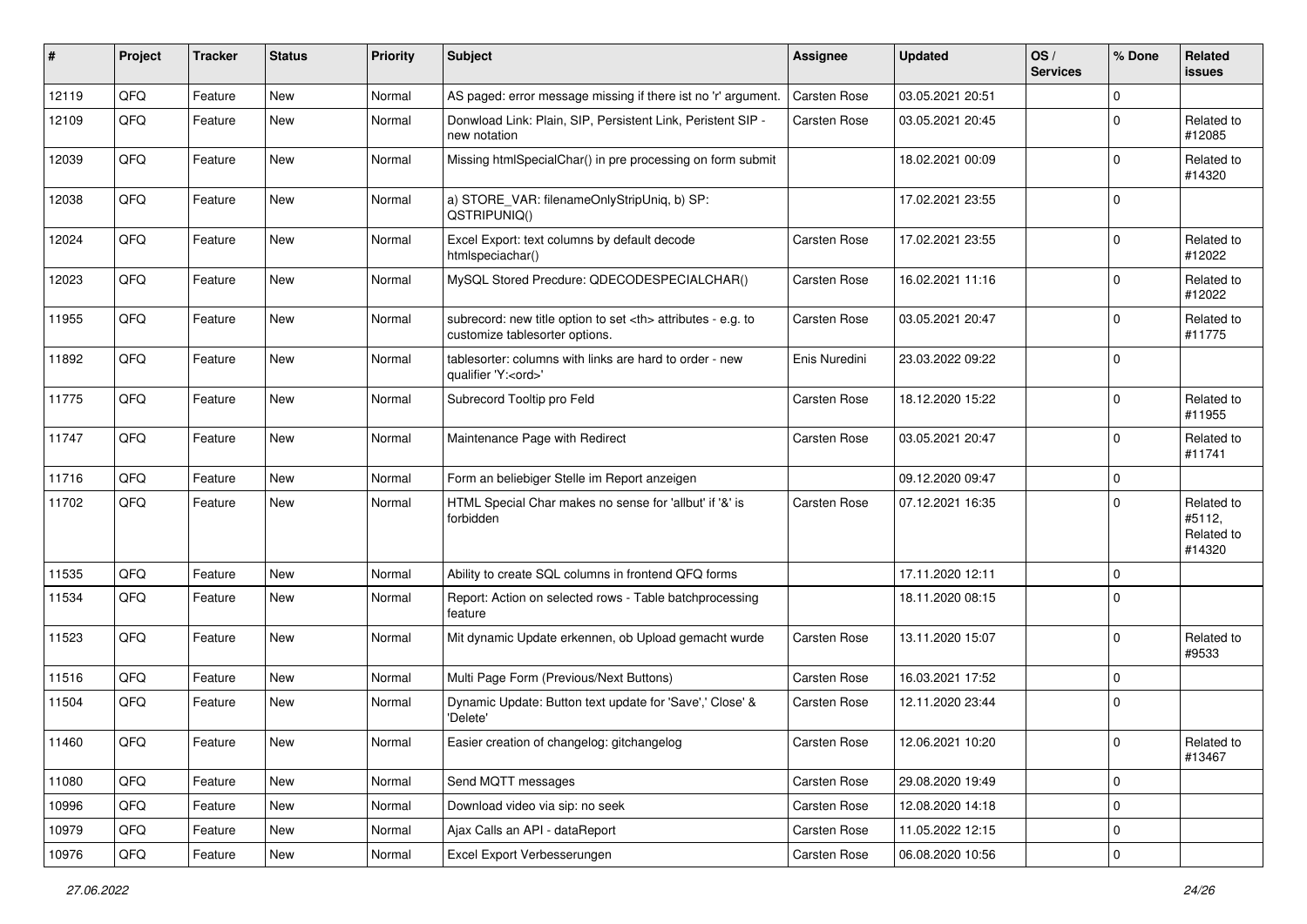| ∦     | Project | <b>Tracker</b> | <b>Status</b> | <b>Priority</b> | <b>Subject</b>                                                                                                                        | <b>Assignee</b>     | <b>Updated</b>   | OS/<br><b>Services</b> | % Done      | Related<br>issues                                                    |
|-------|---------|----------------|---------------|-----------------|---------------------------------------------------------------------------------------------------------------------------------------|---------------------|------------------|------------------------|-------------|----------------------------------------------------------------------|
| 10874 | QFQ     | Feature        | <b>New</b>    | Normal          | Erstellen eines Foreign Keys in der Tabelle "FormElement"                                                                             |                     | 13.07.2020 10:11 |                        | $\Omega$    |                                                                      |
| 10819 | QFQ     | Feature        | New           | Normal          | Persistent SIP - second try                                                                                                           | <b>Carsten Rose</b> | 29.06.2020 23:02 |                        | $\Omega$    | Related to<br>#6261                                                  |
| 10763 | QFQ     | Feature        | <b>New</b>    | Normal          | form accessed and submitted despite logout?                                                                                           |                     | 16.06.2020 11:43 |                        | $\Omega$    |                                                                      |
| 10714 | QFQ     | Feature        | New           | Normal          | multi Table Form                                                                                                                      | <b>Carsten Rose</b> | 16.03.2021 18:44 |                        | $\Omega$    |                                                                      |
| 10593 | QFQ     | Feature        | <b>New</b>    | Normal          | label2: text behind input element                                                                                                     | <b>Carsten Rose</b> | 16.05.2020 10:57 |                        | $\Omega$    |                                                                      |
| 10463 | QFQ     | Feature        | New           | Normal          | Report link: expliztes setzen von HTML Tags (Bedarf fuer<br>'data-selenium' & 'id')                                                   | Enis Nuredini       | 23.03.2022 09:23 |                        | 0           | Related to<br>#7648                                                  |
| 10384 | QFQ     | Feature        | <b>New</b>    | Normal          | Parameter Exchange QFQ Instances                                                                                                      |                     | 07.05.2020 09:38 |                        | $\Omega$    |                                                                      |
| 10345 | QFQ     | Feature        | New           | Normal          | Templates - Patterns QFQ Style                                                                                                        |                     | 03.05.2021 21:01 |                        | $\Omega$    | Related to<br>#10713                                                 |
| 10119 | QFQ     | Feature        | <b>New</b>    | Normal          | Dropdown (selectlist) & TypeAhead: format and catagorize<br>list                                                                      | <b>Carsten Rose</b> | 07.05.2020 09:36 |                        | $\Omega$    |                                                                      |
| 10115 | QFQ     | Feature        | <b>New</b>    | Normal          | TypeAhead: static list                                                                                                                | <b>Carsten Rose</b> | 26.02.2020 16:42 |                        | 100         |                                                                      |
| 10080 | QFQ     | Feature        | New           | Normal          | Popup on 'save' / 'close': configure dialog (answer<br>yes/no/cancle/)                                                                | <b>Carsten Rose</b> | 28.03.2021 20:52 |                        | $\Omega$    | Is duplicate<br>of #12262                                            |
| 10014 | QFQ     | Feature        | <b>New</b>    | Normal          | Manual.rst: describe behaviour and process order of<br>fillStoreVar, slaveId, sqlBefore,                                              | <b>Carsten Rose</b> | 01.02.2020 22:31 |                        | $\Omega$    |                                                                      |
| 9983  | QFQ     | Feature        | <b>New</b>    | Normal          | Report Notation: new keyword 'range'                                                                                                  | <b>Carsten Rose</b> | 01.02.2020 15:55 |                        | $\Omega$    |                                                                      |
| 9927  | QFQ     | Feature        | <b>New</b>    | Normal          | QFQ Update: a) Update nur machen wenn BE User<br>eingeloggt ist., b) Bei Fehler genaue Meldung welcher<br>Updateschritt Probleme hat. | <b>Carsten Rose</b> | 22.01.2020 12:59 |                        | $\mathbf 0$ |                                                                      |
| 9853  | QFQ     | Feature        | <b>New</b>    | Normal          | Check das SQL / QFQ / Mail Logfile geschrieben wird                                                                                   |                     | 09.01.2020 11:15 |                        | $\Omega$    |                                                                      |
| 9811  | QFQ     | Feature        | New           | Normal          | Report: tag every n'th row                                                                                                            | <b>Carsten Rose</b> | 01.02.2020 23:22 |                        | $\Omega$    |                                                                      |
| 9781  | QFQ     | Feature        | <b>New</b>    | Normal          | Button: CSS class to make buttons smaller                                                                                             | Carsten Rose        | 01.02.2020 23:22 |                        | $\Omega$    |                                                                      |
| 9777  | QFQ     | Feature        | New           | Normal          | Logging QFQ Variables                                                                                                                 | <b>Carsten Rose</b> | 16.12.2019 17:17 |                        | $\Omega$    |                                                                      |
| 9707  | QFQ     | Feature        | <b>New</b>    | Normal          | SIP security: encode pageld and check pageld on decode                                                                                | <b>Carsten Rose</b> | 01.02.2020 23:22 |                        | $\Omega$    |                                                                      |
| 9706  | QFQ     | Feature        | New           | Normal          | Multi File Upload (hidden template group)                                                                                             | <b>Carsten Rose</b> | 01.02.2020 23:22 |                        | $\Omega$    | Related to<br>#7521,<br>Related to<br>#5562,<br>Related to<br>#13330 |
| 9602  | QFQ     | Feature        | New           | Normal          | Form definition as JSON                                                                                                               | Carsten Rose        | 01.02.2020 23:21 |                        | $\mathbf 0$ | Related to<br>#9600                                                  |
| 9537  | QFQ     | Feature        | New           | Normal          | FormEditor: Edit fieldset in FrontEnd                                                                                                 | Carsten Rose        | 01.02.2020 23:22 |                        | $\mathbf 0$ |                                                                      |
| 9352  | QFQ     | Feature        | New           | Normal          | FE 'Native' fire slaveld, sqlAfter, sqlIns                                                                                            | Carsten Rose        | 01.02.2020 23:22 |                        | $\mathbf 0$ |                                                                      |